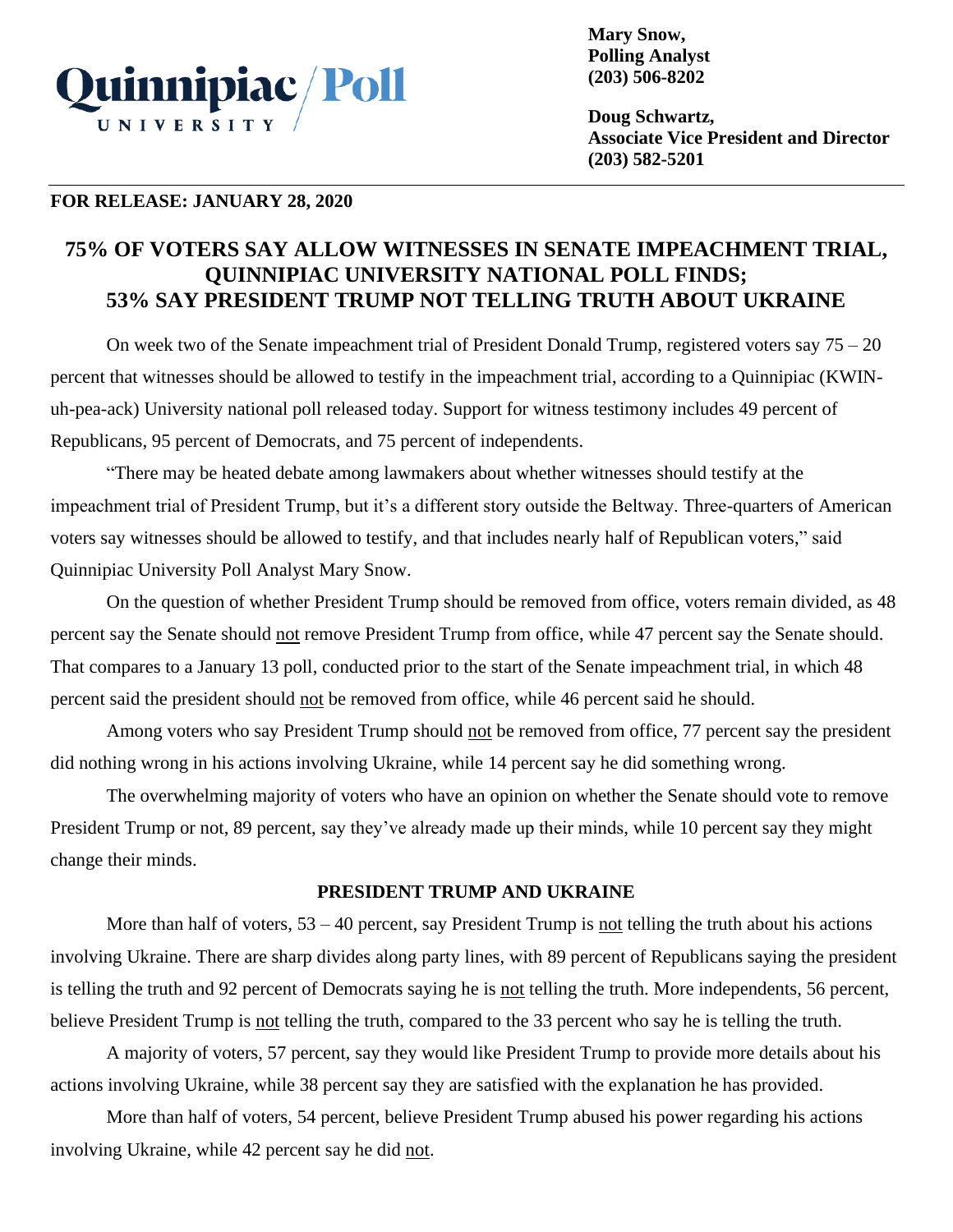A similar 52 percent think that President Trump obstructed Congress regarding its investigation of his actions involving Ukraine, while 42 percent think he did not.

Just over half of American voters, 52 percent, think the Trump administration's withholding of U.S. aid to Ukraine was not justified, while 34 percent say it was justified.

Voters continue to tune into news about impeachment, as 57 percent say they are paying a lot of attention. This compares to 59 percent who said they were paying a lot of attention in mid-December 2019, before the Senate trial began.

Despite the ongoing impeachment trial, President Trump matches his highest job approval rating since taking office, as 43 percent of voters approve of the job he's doing and 52 percent disapprove. Republicans approve  $94 - 4$  percent, while Democrats disapprove  $95 - 3$  percent and independents disapprove  $53 - 38$  percent.

# **SENATE REPUBLICANS AND DEMOCRATS ON IMPEACHMENT PROCESS**

Voters don't think senators on either side of the aisle are open minded about the impeachment process. Only 16 percent of voters say Senate Republicans are open minded about the impeachment process, while 76 percent say Senate Republicans have already made up their minds. Only 15 percent of voters say Senate Democrats are open minded about the impeachment process, while 79 percent say Senate Democrats have already made up their minds.

## **DEMOCRATIC PRIMARY**

With days to go before the Iowa caucuses, former Vice President Joe Biden holds a modest lead in the Democratic primary for president. Biden gets 26 percent of the vote among Democratic voters and independent voters who lean Democratic, while Senator Bernie Sanders gets 21 percent and Senator Elizabeth Warren receives 15 percent. Former New York City Mayor Michael Bloomberg receives 8 percent, Senator Amy Klobuchar gets 7 percent, former South Bend Mayor Pete Buttigieg receives 6 percent, and businessman Andrew Yang gets 3 percent. No other candidate tops 2 percent.

In a January 13 poll, prior to the last debate, Biden had 25 percent of the vote, Sanders received 19 percent, Warren got 16 percent, Buttigieg had 8 percent, and Bloomberg got 6 percent.

"After months of leading national polls, Joe Biden's support is holding steady – but he no longer sits comfortably at the top of the Democratic presidential pack. Bernie Sanders' support breaks into the 20's for the first time, and Elizabeth Warren remains in third place. In their rearview mirror, small but steady moves are changing the line-up of candidates in single digits. There's not much daylight between Michael Bloomberg, Amy Klobuchar and Pete Buttigieg as they are within a 2 point spread of one another," Snow added.

There is plenty of room for movement in the Democratic primary race as 55 percent of Democrats and independents who lean Democratic say they might change their mind about their vote, while 43 percent say their mind is made up.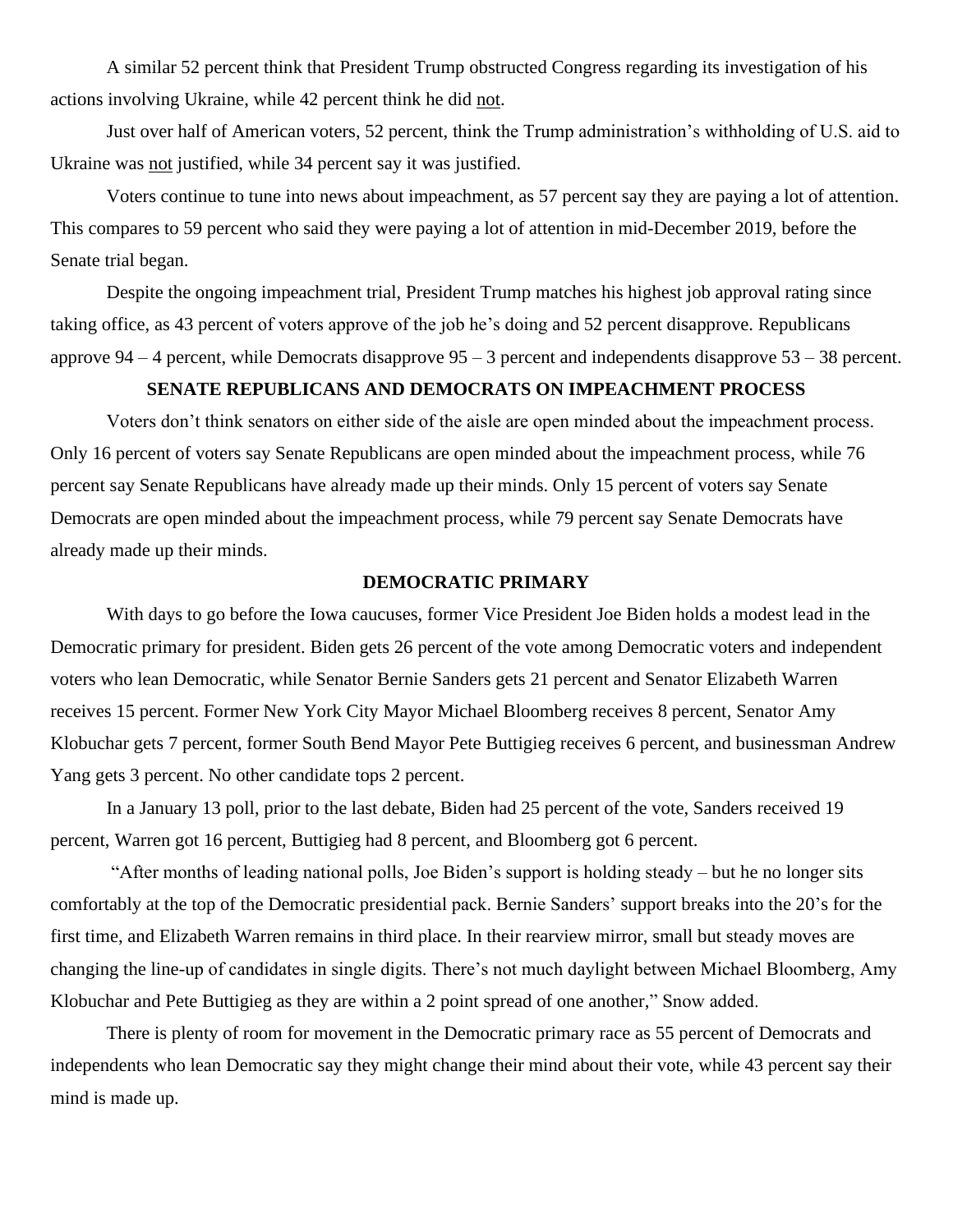Motivation to vote in the primary is sky high as two thirds of these voters, 67 percent, say they are extremely motivated to vote in the primary, 18 percent say they are very motivated, and 12 percent say they are somewhat motivated. Only 3 percent say they are not so motivated or not motivated at all.

A little more than three quarters, 78 percent, say they are choosing a candidate with their head, while 13 percent say they are choosing a candidate with their heart.

Less than half of these voters, 46 percent, say the Democratic primary debates have influenced their decision in choosing a candidate, while 51 percent say the debates haven't influenced their vote.

Only 21 percent say the results of the Iowa caucuses will influence their decision about which Democratic presidential candidate to support, while 73 percent say those results will not influence their decision.

Although the candidates have stepped up their criticism of each other, Democrats and Democratic leaners don't appear concerned about the party ultimately unifying behind a candidate, as 79 percent say the Democratic party will unite behind whoever wins the 2020 Democratic primary, while 14 percent say it will not.

Looking at the candidates' strengths, Biden does best on electability and leadership, while Sanders wins on honesty and empathy, and Warren gets the top spot on intelligence. Taking a closer look:

- Best chance of winning against Donald Trump: Biden 44 percent, Sanders 19 percent, Bloomberg 9 percent
- Best leader: Biden 31 percent, Sanders 18 percent, Warren 17 percent
- Cares the most about people like you: Sanders 28 percent, Biden 20 percent, Warren 19 percent
- Most honest: Sanders 26 percent, Biden 17 percent, Warren 14 percent
- Most intelligent: Warren 26 percent, Buttigieg 14 percent, Biden 13 percent
- Best policy ideas: Sanders 22 percent, Warren 21 percent, Biden 18 percent

### **THE SUPER BOWL**

Slightly more American adults will be rooting for the Kansas City Chiefs than for the San Francisco 49ers to win the Super Bowl, as 26 percent say they want the Chiefs to win, 21 percent want the 49ers to win, and 50 percent say they don't care who wins.

Most Americans, 56 percent, say they will be watching the Super Bowl, while 41 percent say they will not be watching the game.

From January 22 – 27, Quinnipiac University surveyed 1,905 self-identified registered voters nationwide with a margin of error of  $+/- 2.3$  percentage points and 2,170 adults with a margin of error of  $+/- 2.1$  percentage points. The survey includes 827 Democratic voters and independent voters who lean Democratic with a margin of error of  $+/- 3.4$  percentage points.

The Quinnipiac University Poll, directed by Douglas Schwartz, Ph.D., conducts gold standard surveys using random digit dialing with live interviewers calling landlines and cell phones. The Quinnipiac University Poll conducts nationwide surveys and polls in more than a dozen states on national and statewide elections, as well as public policy issues.

**Visit [poll.qu.edu](https://poll.qu.edu/) or [www.facebook.com/quinnipiacpoll](http://www.facebook.com/quinnipiacpoll)  Email poll@qu.edu, or follow us on [Twitter](http://twitter.com/QuinnipiacPoll) @QuinnipiacPoll.**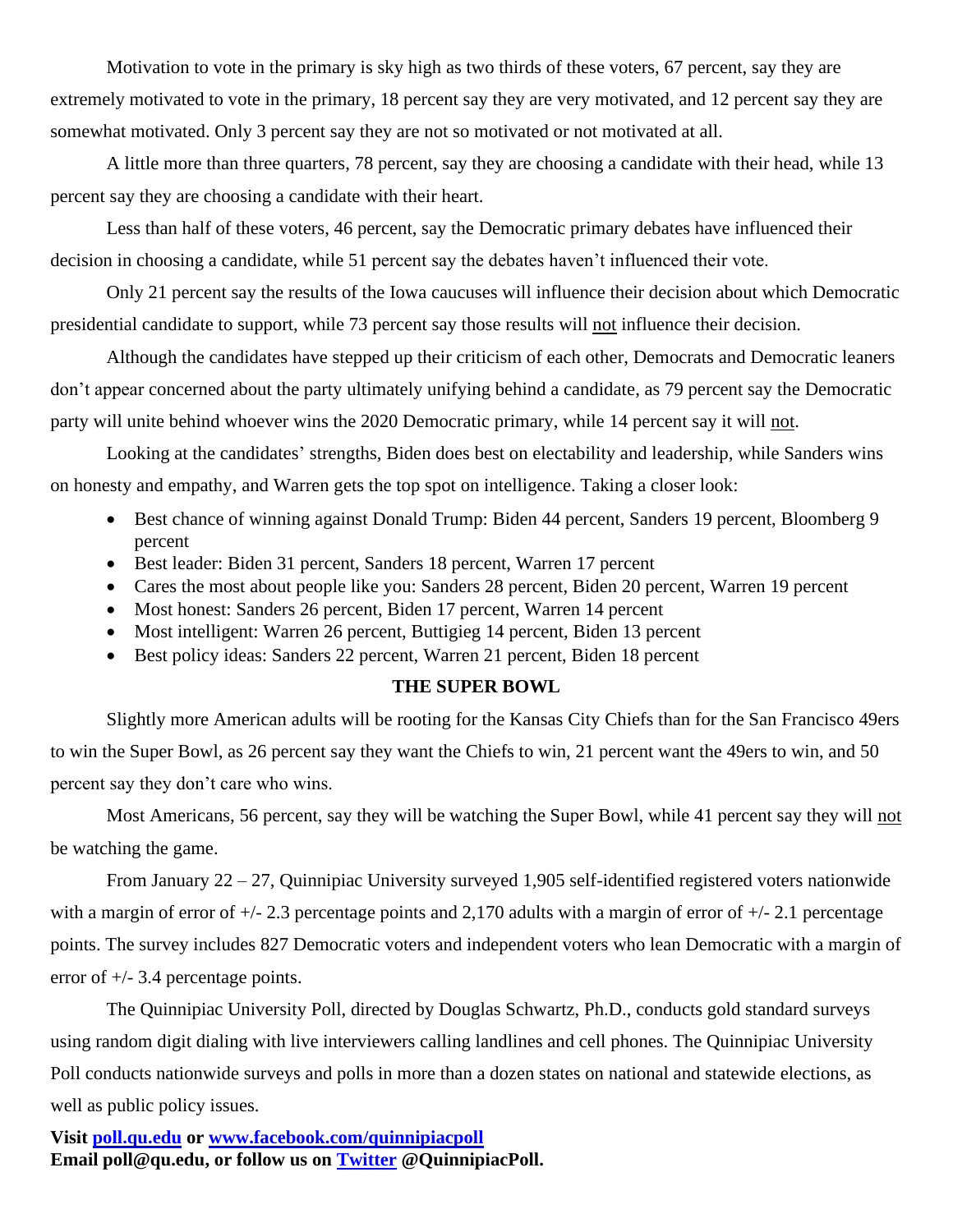1. How much attention have you been paying to the election campaign for president; a lot, some, only a little, or none at all?

|               |                |                                                           |                            |                          |                     |                          |                                | WHITE<br>COLLEGE DEG          |                |                          |
|---------------|----------------|-----------------------------------------------------------|----------------------------|--------------------------|---------------------|--------------------------|--------------------------------|-------------------------------|----------------|--------------------------|
|               | Tot            | Rep                                                       | Dem                        | Ind                      | Men                 | Wom                      | Yes                            | No                            |                |                          |
| A lot         | 50%            | 54%                                                       | 57%                        | 42%                      | 53%                 | 47%                      | 56%                            | 45%                           |                |                          |
| Some          | 28             | 28                                                        | 27                         | 30                       | 26                  | 29                       | 31                             | 30                            |                |                          |
| Only a little | 15             | 12                                                        | 10                         | 21                       | 15                  | 15                       | 9                              | 17                            |                |                          |
| None at all   | $\overline{7}$ | 65                                                        |                            | $\overline{7}$           | 6                   | $\overline{7}$           | $\overline{4}$                 | 8                             |                |                          |
| DK/NA         | $\mathbf{1}$   | $\mathbf{1}$                                              | $\overline{1}$             | $\equiv$                 | $\overline{a}$      | $\mathbf{1}$             | $\sim$ $-$                     | $\!-$                         |                |                          |
|               |                | AGE IN YRS                                                |                            |                          | WHITE               |                          |                                |                               |                |                          |
|               | $18 - 34$      |                                                           | $35 - 49$ $50 - 64$ $65 +$ |                          | Men                 | Wom                      | Wht                            | Blk                           | Hsp            |                          |
| A lot         | 39%            | 45%                                                       | 56%                        | 59%                      | 53%                 | 49%                      | 50%                            | 48%                           | 42%            |                          |
| Some          | 30             | 32                                                        | 25                         | 26                       | 29                  | 31                       | 30                             | 21                            | 23             |                          |
| Only a little | 24             | 14                                                        | 13                         | 10                       | 12                  | 14                       | 13                             | 21                            | 24             |                          |
| None at all   |                | $6 \qquad 9 \qquad 6 \qquad 4 \qquad 6 \qquad 6 \qquad 6$ |                            |                          |                     |                          |                                | 10                            | 6              |                          |
| DK/NA         | $\mathbf{1}$   | $-$                                                       | $\mathbf{1}$               | $\mathbf{1}$             | $\sim$ $-$          | <b>Contract Contract</b> | <b>Contract Contract State</b> | $\sim$                        | 5              |                          |
|               |                |                                                           |                            |                          |                     |                          |                                |                               |                |                          |
|               |                |                                                           | POLITICAL PHILOSOPHY       |                          |                     |                          |                                |                               |                | WHITE                    |
|               |                |                                                           | $LIBERAL$                  | Mod/                     |                     |                          |                                |                               |                | COLLEGE DEG              |
|               | Tot            | Very                                                      | Smwht                      | Cons                     | Men                 | Wom                      | Wht                            | Blk                           | Yes            | No                       |
| A lot         | 55%            | 68%                                                       | 53%                        | 50%                      | 57%                 | 53%                      | 60%                            | $49\%$                        | 64%            | 53%                      |
| Some          | 27             | 21                                                        | 31                         | 28                       | 24                  | 29                       | 28                             | 20                            | 28             | 30                       |
| Only a little |                | 12 9                                                      | 12 <sup>°</sup>            | 13                       | 13                  | 11                       | $7\overline{ }$                | 20                            | 7              | 8                        |
| None at all   |                | $\begin{matrix}6 & 2 \end{matrix}$                        | $4\overline{4}$            | 8 <sup>8</sup>           | 6                   | 6                        | $4\overline{ }$                | 11                            | $\mathbf{1}$   | 8                        |
| DK/NA         | $\mathbf{1}$   | $-$                                                       | $\overline{\phantom{0}}$   | $\overline{\phantom{a}}$ | $ \,$               | $\mathbf{1}$             | $\equiv$                       | $\overline{\phantom{0}}$      | $-$            | $\overline{\phantom{a}}$ |
|               |                | PARTYID AGE IN YRS                                        |                            |                          |                     |                          |                                | $INCOME \ldots \ldots \ldots$ |                |                          |
|               | Dem            | DemLn                                                     | $18 - 34$                  |                          | $35 - 49$ $50 - 64$ | 65+                      | $<$ 50 $k$                     |                               | 50-100 100k+   |                          |
| A lot         | 57%            | 48%                                                       | 45%                        | 47%                      | 58%                 | 66%                      | 42%                            | 62%                           | 61%            |                          |
| Some          | 27             | 25                                                        | 35                         | 28                       | 24                  | 22                       | 31                             | 23                            | 27             |                          |
| Only a little | 10             | 19                                                        | 20                         | 14                       | 9                   | 6                        | 15                             | 13                            | 8              |                          |
| None at all   | $\mathsf S$    | 8                                                         | $\overline{\phantom{0}}$   | 12 <sup>°</sup>          | 9                   | $\overline{4}$           | 10                             | $\overline{2}$                | $\overline{4}$ |                          |
| DK/NA         | $\mathbf{1}$   | $\equiv$                                                  | $\overline{\phantom{0}}$   | $-$                      | $\equiv$            | $\mathbf{1}$             | 3                              | $\overline{\phantom{0}}$      | $\equiv$       |                          |

TREND: How much attention have you been paying to the election campaign for president; a lot, some, only a little, or none at all?

|  |              |                                             |      | OnlyA  | None  |       |
|--|--------------|---------------------------------------------|------|--------|-------|-------|
|  |              | A lot                                       | Some | Little | AtAll | DK/NA |
|  |              |                                             |      |        |       |       |
|  | Jan 28, 2020 | 50                                          | 28   | 15     |       |       |
|  | Jan 13, 2020 | 51                                          | 28   | 14     | 8     |       |
|  | Dec 16, 2019 | 54                                          | 25   | 14     |       |       |
|  | Dec 10, 2019 | 51                                          | 29   | 15     | 6     |       |
|  | Nov 26, 2019 | 49                                          | 29   | 15     | 7     |       |
|  | Oct 24, 2019 | 51                                          | 27   | 14     |       |       |
|  | Oct 14, 2019 | 54                                          | 25   | 11     | 9     |       |
|  | Oct 08, 2019 | 53                                          | 24   | 15     | 8     |       |
|  | Sep 25, 2019 | 48                                          | 25   | 17     | 8     |       |
|  | Aug 28, 2019 | 47                                          | 30   | 16     | 6     |       |
|  |              | See additional trend information on website |      |        |       |       |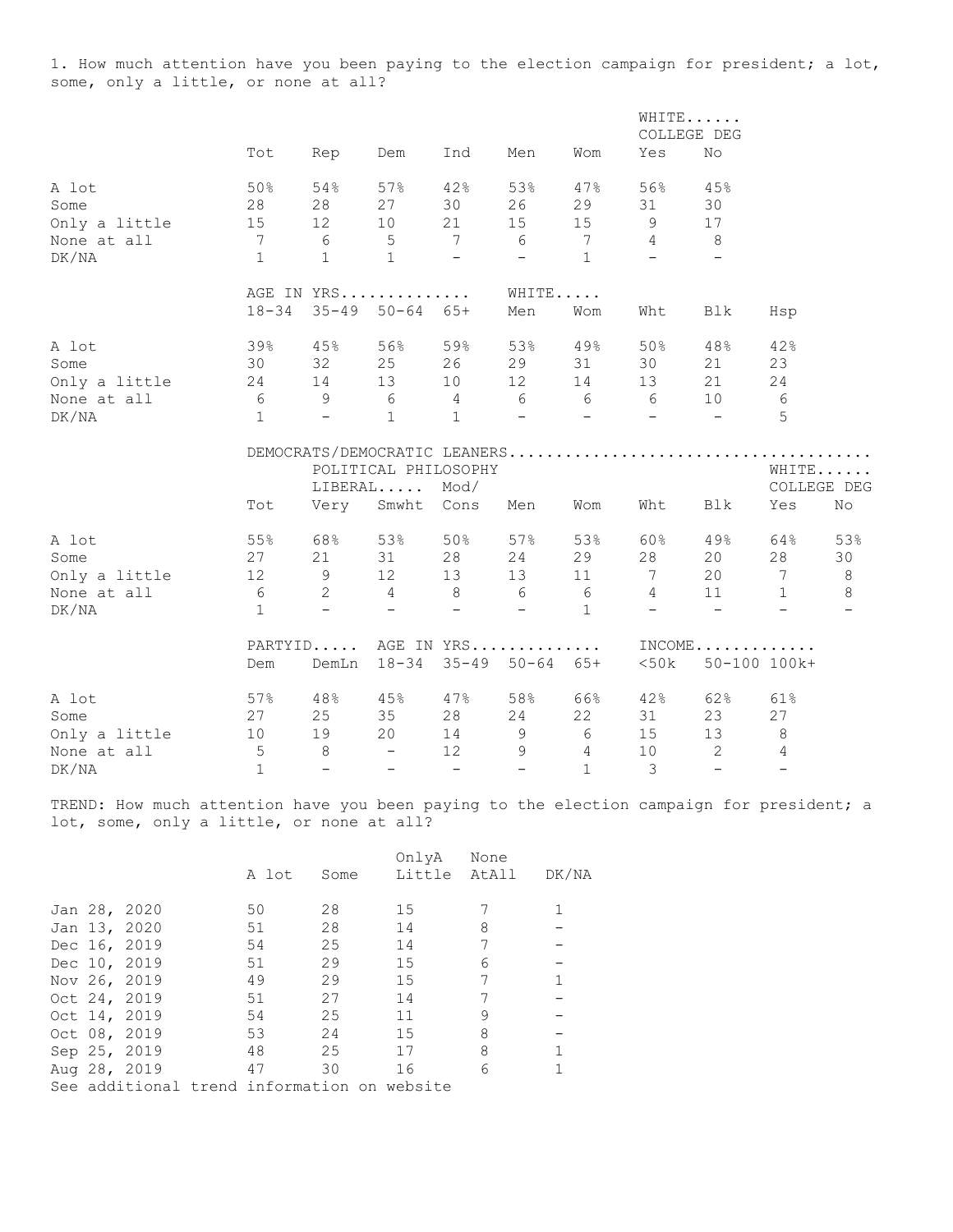2. (If Democrat or Democratic leaner) If the Democratic primary for president were being held today, and the candidates were: Joe Biden, Bernie Sanders, Elizabeth Warren, Amy Klobuchar, Tulsi Gabbard, John Delaney, Pete Buttigieg, Andrew Yang, Michael Bennet, Tom Steyer, Deval Patrick, and Michael Bloomberg, for whom would you vote?

|                   |                                                                                                                                                                                                                                                                                                                                   |                          |                          | POLITICAL PHILOSOPHY     |                          |                          |                          |                          |                          | WHITE                    |
|-------------------|-----------------------------------------------------------------------------------------------------------------------------------------------------------------------------------------------------------------------------------------------------------------------------------------------------------------------------------|--------------------------|--------------------------|--------------------------|--------------------------|--------------------------|--------------------------|--------------------------|--------------------------|--------------------------|
|                   | Tot<br>26%<br>21<br>15<br>7<br>$\mathbf{1}$<br>$\qquad \qquad -$<br>6<br>3<br>$\overline{\phantom{0}}$<br>$\overline{2}$<br>$\overline{\phantom{0}}$<br>8<br>$\overline{\phantom{0}}$<br>$\overline{\phantom{m}}$<br>11<br>Dem<br>28%<br>20<br>17<br>6<br>$\mathbf{1}$<br>$\qquad \qquad -$<br>5<br>3<br>$\overline{\phantom{0}}$ |                          | LIBERAL                  | Mod/                     |                          |                          |                          |                          |                          | COLLEGE DEG              |
|                   |                                                                                                                                                                                                                                                                                                                                   | Very                     | Smwht                    | Cons                     | Men                      | Wom                      | Wht                      | <b>Blk</b>               | Yes                      | No                       |
| Biden             |                                                                                                                                                                                                                                                                                                                                   | 17%                      | 19%                      | 33%                      | 26%                      | 25%                      | 21%                      | 49%                      | 21%                      | 20%                      |
| Sanders           |                                                                                                                                                                                                                                                                                                                                   | 35                       | 22                       | 13                       | 26                       | 17                       | 18                       | 17                       | 16                       | 22                       |
| Warren            |                                                                                                                                                                                                                                                                                                                                   | 27                       | 19                       | $\,8\,$                  | 12                       | 18                       | 16                       | 7                        | 18                       | 14                       |
| Klobuchar         |                                                                                                                                                                                                                                                                                                                                   | 3                        | 8                        | 8                        | 6                        | 7                        | 9                        | $\mathbf{2}$             | 13                       | 3                        |
| Gabbard           |                                                                                                                                                                                                                                                                                                                                   | $\overline{\phantom{0}}$ | $\mathbf{1}$             | $\overline{c}$           | $\overline{c}$           | $\mathbf 1$              | 2                        | $\overline{\phantom{0}}$ | $\mathbf{2}$             | $\mathbf 1$              |
| Delaney           |                                                                                                                                                                                                                                                                                                                                   | $\qquad \qquad -$        | $\overline{\phantom{0}}$ | $\overline{\phantom{m}}$ | $\mathbf 1$              | $\qquad \qquad -$        | $\overline{\phantom{0}}$ | $1\,$                    | $\overline{\phantom{a}}$ |                          |
| Buttigieg         |                                                                                                                                                                                                                                                                                                                                   | 5                        | 5                        | $\overline{7}$           | 7                        | 5                        | 9                        | $\overline{\phantom{0}}$ | $\mathsf 9$              | 11                       |
| Yang              |                                                                                                                                                                                                                                                                                                                                   | 3                        | $\overline{2}$           | 4                        | 3                        | 3                        | 3                        | 4                        | 3                        | 3                        |
| Bennet            |                                                                                                                                                                                                                                                                                                                                   | $\overline{\phantom{0}}$ | $\overline{\phantom{0}}$ | $\overline{\phantom{0}}$ | $\overline{\phantom{0}}$ | $\mathbf 1$              | $\mathbf{1}$             | $\qquad \qquad -$        | $\overline{\phantom{m}}$ | 1                        |
| Steyer            |                                                                                                                                                                                                                                                                                                                                   | $\mathbf{1}$             | $\overline{2}$           | 3                        | $\mathbf 1$              | $\overline{2}$           | 3                        | $\mathbf{1}$             | $\overline{2}$           | 5                        |
| Patrick           |                                                                                                                                                                                                                                                                                                                                   | $\overline{\phantom{m}}$ | $\overline{\phantom{m}}$ | $\overline{\phantom{0}}$ | $\qquad \qquad -$        | $\qquad \qquad -$        | $\overline{\phantom{m}}$ | $\overline{\phantom{0}}$ | $\overline{\phantom{0}}$ | $\overline{\phantom{a}}$ |
| Bloomberg         |                                                                                                                                                                                                                                                                                                                                   | 3                        | 11                       | 9                        | 7                        | 8                        | 10                       | 7                        | 9                        | 11                       |
| SMONE ELSE (VOL)  |                                                                                                                                                                                                                                                                                                                                   | $\overline{\phantom{0}}$ | $\overline{\phantom{0}}$ | $\overline{\phantom{0}}$ | $\overline{\phantom{0}}$ | $\overline{\phantom{0}}$ | $\qquad \qquad -$        | $\mathbf{1}$             | $\overline{\phantom{0}}$ | $\overline{\phantom{a}}$ |
| WLDN'T VOTE (VOL) |                                                                                                                                                                                                                                                                                                                                   | $\overline{\phantom{m}}$ | $\overline{\phantom{a}}$ | $\overline{\phantom{0}}$ | $\qquad \qquad -$        | $\qquad \qquad -$        | $\qquad \qquad -$        | $\overline{\phantom{0}}$ |                          |                          |
| DK/NA             |                                                                                                                                                                                                                                                                                                                                   | 5                        | 10                       | 14                       | 9                        | 13                       | 9                        | 12                       | 8                        | 10                       |
|                   |                                                                                                                                                                                                                                                                                                                                   | PARTYID                  |                          | AGE IN YRS               |                          | .                        |                          |                          | $INCOME$                 |                          |
|                   |                                                                                                                                                                                                                                                                                                                                   | DemLn                    | $18 - 34$                | $35 - 49$                | $50 - 64$                | $65+$                    | <50k                     |                          | 50-100 100k+             |                          |
| Biden             |                                                                                                                                                                                                                                                                                                                                   | 17%                      | 3 <sup>°</sup>           | 25%                      | 36%                      | 36%                      | 30%                      | 24%                      | 24%                      |                          |
| Sanders           |                                                                                                                                                                                                                                                                                                                                   | 24                       | 53                       | 16                       | 11                       | 7                        | 28                       | 22                       | 14                       |                          |
| Warren            |                                                                                                                                                                                                                                                                                                                                   | 9                        | 23                       | 19                       | 12                       | 9                        | 12                       | 20                       | 17                       |                          |
| Klobuchar         |                                                                                                                                                                                                                                                                                                                                   | 8                        | $\overline{\phantom{0}}$ | 5                        | 10                       | 10                       | 4                        | 7                        | $\,8\,$                  |                          |
| Gabbard           |                                                                                                                                                                                                                                                                                                                                   | 3                        | $\mathbf 1$              | $\overline{4}$           | 1                        | $\overline{\phantom{0}}$ | $\overline{\phantom{m}}$ | $\mathbf{2}$             | $\mathbf{2}$             |                          |
| Delaney           |                                                                                                                                                                                                                                                                                                                                   | $\overline{\phantom{0}}$ | $\overline{\phantom{0}}$ | $\overline{\phantom{0}}$ | $\mathbf 1$              | $\overline{\phantom{0}}$ | $\overline{\phantom{m}}$ | $\overline{\phantom{0}}$ | $\overline{\phantom{0}}$ |                          |
| Buttigieg         |                                                                                                                                                                                                                                                                                                                                   | 9                        | 4                        | 7                        | 5                        | 7                        | 3                        | 8                        | 9                        |                          |
| Yang              |                                                                                                                                                                                                                                                                                                                                   | 3                        | 4                        | 5                        | $\overline{c}$           | $\overline{\phantom{0}}$ | 4                        | $\overline{c}$           | $\overline{4}$           |                          |
| Bennet            |                                                                                                                                                                                                                                                                                                                                   | $\overline{\phantom{0}}$ | $\overline{\phantom{0}}$ | $\overline{\phantom{0}}$ | $\mathbf 1$              | $\mathbf 1$              | $\overline{\phantom{0}}$ | $\overline{\phantom{0}}$ | 1                        |                          |
| Steyer            | $\mathbf{1}$                                                                                                                                                                                                                                                                                                                      | 5                        | $\mathbf 1$              | 3                        | 3                        | $\mathbf 1$              | $\overline{2}$           | $\mathbf{2}$             | $\mathbf 1$              |                          |
| Patrick           | $\overline{\phantom{0}}$                                                                                                                                                                                                                                                                                                          | $\overline{\phantom{0}}$ | $\overline{\phantom{0}}$ | $\overline{\phantom{0}}$ | $\overline{\phantom{0}}$ | $\overline{\phantom{0}}$ | $\qquad \qquad -$        | $\overline{\phantom{0}}$ | $\overline{\phantom{m}}$ |                          |
| Bloomberg         | 7                                                                                                                                                                                                                                                                                                                                 | 9                        | $\overline{2}$           | 8                        | 4                        | 14                       | 5                        | 4                        | 13                       |                          |
| SMONE ELSE (VOL)  | $\qquad \qquad -$                                                                                                                                                                                                                                                                                                                 | $\mathbf 1$              | $\mathbf 1$              | $\overline{\phantom{0}}$ | $\qquad \qquad -$        | $\overline{\phantom{a}}$ | $\overline{\phantom{m}}$ | 1                        | $\overline{\phantom{m}}$ |                          |
| WLDN'T VOTE (VOL) | $\overline{\phantom{m}}$                                                                                                                                                                                                                                                                                                          | $\overline{\phantom{m}}$ | $\overline{\phantom{0}}$ | $\overline{\phantom{m}}$ | $\overline{\phantom{m}}$ | $\overline{\phantom{0}}$ | $\overline{\phantom{0}}$ | $\overline{\phantom{0}}$ | $\overline{\phantom{m}}$ |                          |
| DK/NA             | 11                                                                                                                                                                                                                                                                                                                                | 11                       | 7                        | 7                        | 14                       | 15                       | 13                       | 9                        | 8                        |                          |

Cont'd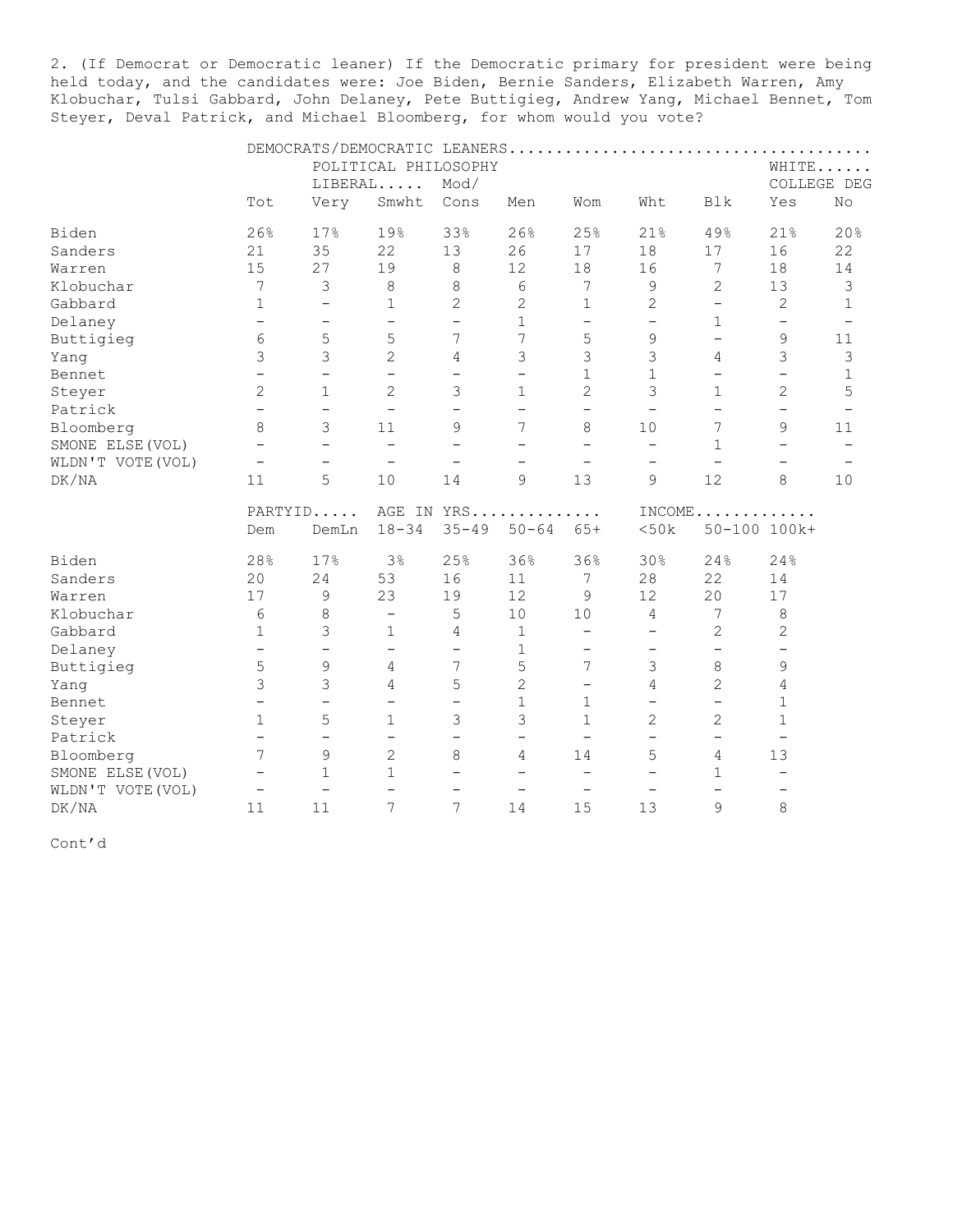2 cont'd. (If Democrat or Democratic leaner) If the Democratic primary for president were being held today, and the candidates were: Joe Biden, Bernie Sanders, Elizabeth Warren, Amy Klobuchar, Tulsi Gabbard, John Delaney, Pete Buttigieg, Andrew Yang, Michael Bennet, Tom Steyer, Deval Patrick, and Michael Bloomberg, for whom would you vote?

|                   |                |      | DEMOCRATS/DEMOCRATIC LEANERS |               |      |                      |
|-------------------|----------------|------|------------------------------|---------------|------|----------------------|
|                   |                |      | ATTN TO PRES CAMPAIGN Q1     |               |      | MOTIVATED TO VOTE Q9 |
|                   |                |      | Little/                      |               |      | Smwht/NotSo/         |
|                   | A lot          | Some | None                         | Extr          | Very | NotAtAll             |
| Biden             | 28%            | 22%  | 24%                          | 26%           | 24%  | 26%                  |
| Sanders           | 17             | 29   | 23                           | 20            | 28   | 18                   |
| Warren            | 17             | 15   | 10                           | 17            | 15   | 9                    |
| Klobuchar         | 9              | 6    | 2                            | 8             | 5    |                      |
| Gabbard           |                |      | 2                            |               |      | 5                    |
| Delaney           |                |      |                              |               |      |                      |
| Buttigieg         | 7              | 6    | $\overline{2}$               | 5             | 6    |                      |
| Yang              | $\overline{2}$ | 3    | 4                            | 3             | 4    |                      |
| Bennet            |                |      |                              |               |      |                      |
| Steyer            |                | 3    | 3                            | $\mathcal{D}$ |      | 3                    |
| Patrick           |                |      |                              |               |      |                      |
| Bloomberg         | 9              | 6    | 7                            | 7             | 8    | 8                    |
| SMONE ELSE (VOL)  |                |      |                              |               |      |                      |
| WLDN'T VOTE (VOL) |                |      |                              |               |      |                      |
| DK/NA             | 9              | 7    | 21                           | 10            | 11   | 21                   |

|                  | Head | CHOOSE CANDIDATE W/ 011<br>Heart |  |
|------------------|------|----------------------------------|--|
| Biden            | 27%  | 36%                              |  |
| Sanders          | 25   | 16                               |  |
| Warren           | 17   | 17                               |  |
| Klobuchar        | 8    | 6                                |  |
| Gabbard          | 2    |                                  |  |
| Delaney          |      | 2                                |  |
| Buttigieg        | 7    | 6                                |  |
| Yanq             | 2    | 9                                |  |
| Bennet           |      |                                  |  |
| Steyer           | 2    | 4                                |  |
| Patrick          |      |                                  |  |
| Bloomberg        | 9    | 4                                |  |
| SMONE ELSE (VOL) |      |                                  |  |
| WLDN'T VOTE(VOL) |      |                                  |  |
| DK/NA            |      |                                  |  |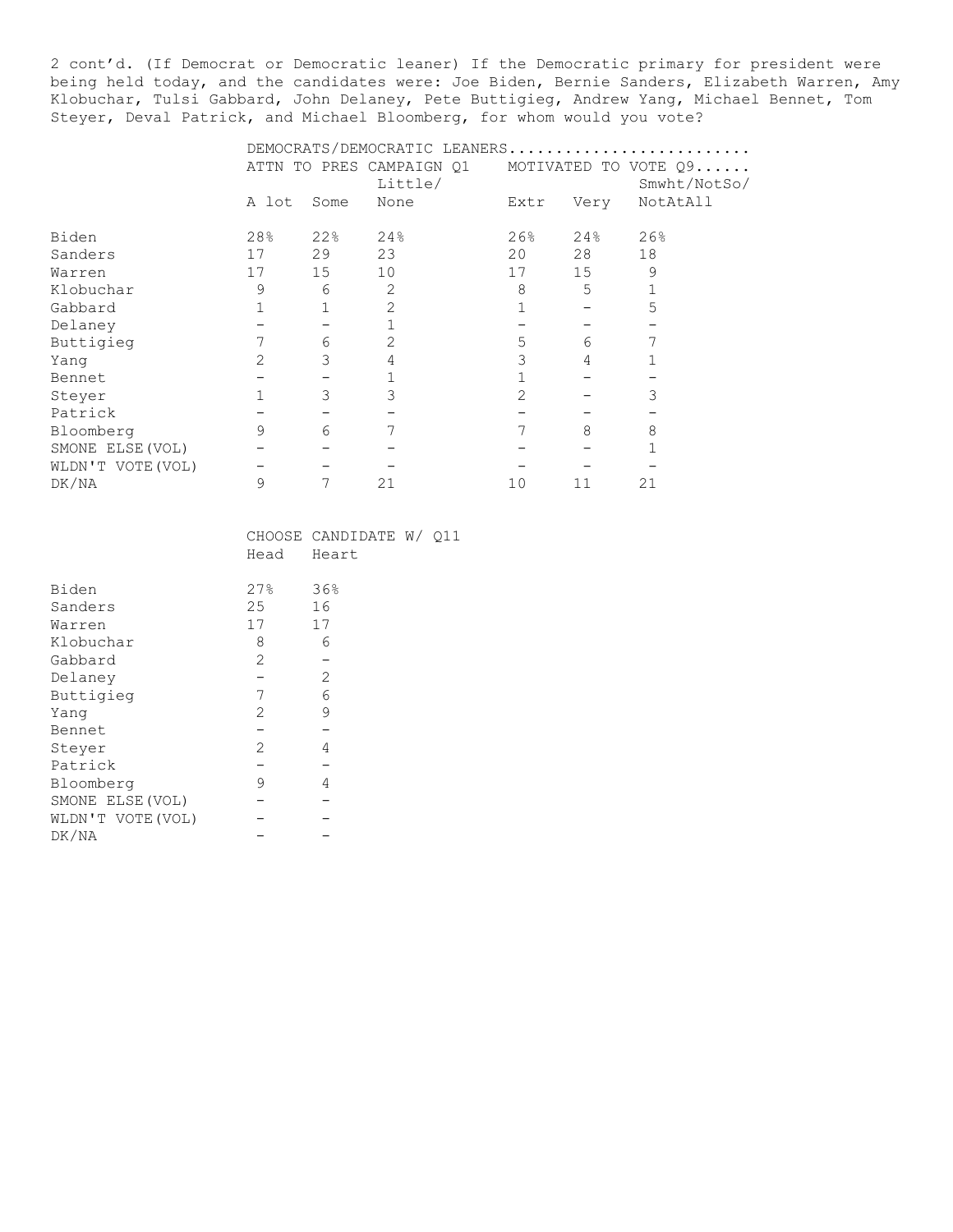TREND: (If Democrat or Democratic Leaner) If the Democratic primary for president were being held today, and the candidates were: Joe Biden, Bernie Sanders, Elizabeth Warren, Amy Klobuchar, Tulsi Gabbard, John Delaney, Pete Buttigieg, Andrew Yang, Michael Bennet, Tom Steyer, Deval Patrick, and Michael Bloomberg, for whom would you vote? (Trend information is available upon request back through Mar 2019)

|              |                          |                          | DEMOCRATS/DEMOCRATIC LEANERS. |                          |                          |                   |                          |                          |                          |
|--------------|--------------------------|--------------------------|-------------------------------|--------------------------|--------------------------|-------------------|--------------------------|--------------------------|--------------------------|
|              | <b>Jan 28</b>            | <b>Jan 13</b>            | Dec 16                        | Dec 10                   | Nov 26                   | Oct 24            | Oct 14                   | Oct 08                   | Sep 25                   |
|              | 2020                     | 2020                     | 2019                          | 2019                     | 2019                     | 2019              | 2019                     | 2019                     | 2019                     |
|              |                          |                          |                               |                          |                          |                   |                          |                          |                          |
| Biden        | 26                       | 25                       | 30                            | 29                       | 24                       | 21                | 27                       | 26                       | 25                       |
| Sanders      | 21                       | 19                       | 16                            | 17                       | 13                       | 15                | 11                       | 16                       | 16                       |
| Warren       | 15                       | 16                       | 17                            | 15                       | 14                       | 28                | 30                       | 29                       | 27                       |
| Klobuchar    | 7                        | 4                        | 3                             | 3                        | 3                        | 3                 | 2                        | 2                        | $\mathbf{2}$             |
| Gabbard      | $\mathbf{1}$             | 1                        | 1                             | $\mathbf{2}$             | $\mathbf 1$              | 1                 | $\equiv$                 | $\overline{\phantom{0}}$ | $\mathbf 1$              |
| Delaney      | $\overline{\phantom{0}}$ | $\qquad \qquad -$        | $\overline{\phantom{0}}$      | $\mathbf 1$              | $\overline{\phantom{a}}$ | $\qquad \qquad =$ | $\overline{\phantom{0}}$ | $\qquad \qquad -$        | $\qquad \qquad -$        |
| Buttigieg    | 6                        | 8                        | 9                             | 9                        | 16                       | 10                | 8                        | 4                        | 7                        |
| Yang         | 3                        | 5                        | 3                             | 4                        | 2                        | 1                 | $\overline{2}$           | 3                        | 2                        |
| Bennet       | $\overline{\phantom{0}}$ | 1                        | $\overline{\phantom{0}}$      | 1                        | $\overline{c}$           | $\qquad \qquad -$ | 1                        | 1                        | 1                        |
| Steyer       | 2                        | 1                        | 1                             | 1                        | $\overline{\phantom{0}}$ | 1                 | $\overline{2}$           | $\overline{\phantom{0}}$ | $\qquad \qquad -$        |
| Patrick      | $\overline{\phantom{0}}$ | $\mathbf{1}$             | $\overline{\phantom{0}}$      | $\overline{\phantom{0}}$ | $\qquad \qquad -$        | na                | na                       | na                       | na                       |
| Bloomberg    | 8                        | 6                        | 7                             | 5                        | 3                        | na                | na                       | na                       | na                       |
| Booker       | na                       | 1                        | 2                             | 1                        | 2                        | 1                 | 2                        | 2                        | -                        |
| Castro       | na                       | na                       | 1                             | $\mathbf 1$              | 2                        | 1                 | 1                        | $\mathbf 1$              | 2                        |
| Williamson   | na                       | na                       | $\overline{\phantom{0}}$      | 1                        | $\overline{\phantom{0}}$ |                   | $\overline{\phantom{0}}$ | $\qquad \qquad -$        | $\qquad \qquad -$        |
| Bullock      | na                       | na                       | na                            | na                       | $\overline{\phantom{m}}$ | -                 | -                        | -                        | -                        |
| Harris       | na                       | na                       | na                            | na                       | 3                        | 5                 | 4                        | 3                        | 3                        |
| Sestak       | na                       | na                       | na                            | na                       | $\overline{\phantom{0}}$ |                   | -                        | -                        | -                        |
| Messam       | na                       | na                       | na                            | na                       | na                       |                   | -                        | $\overline{\phantom{0}}$ | -                        |
| O'Rourke     | na                       | na                       | na                            | na                       | na                       | 1                 | $\mathbf{2}$             | $\mathbf{1}$             | $\overline{c}$           |
| Ryan         | na                       | na                       | na                            | na                       | na                       |                   | $\overline{\phantom{0}}$ | $\mathbf{1}$             | $\qquad \qquad -$        |
| de Blasio    | na                       | na                       | na                            | na                       | na                       | na                | na                       | na                       | na                       |
| Gillibrand   | na                       | na                       | na                            | na                       | na                       | na                | na                       | na                       | na                       |
| Gravel       | na                       | na                       | na                            | na                       | na                       | na                | na                       | na                       | na                       |
| Hickenlooper | na                       | na                       | na                            | na                       | na                       | na                | na                       | na                       | na                       |
| Inslee       | na                       | na                       | na                            | na                       | na                       | na                | na                       | na                       | na                       |
| Moulton      | na                       | na                       | na                            | na                       | na                       | na                | na                       | na                       | na                       |
| Swalwell     | na                       | na                       | na                            | na                       | na                       | na                | na                       | na                       | na                       |
| SMONE ELSE   | $\overline{\phantom{m}}$ | $\overline{\phantom{m}}$ | $\overline{\phantom{m}}$      | $\overline{\phantom{0}}$ | $\qquad \qquad -$        | 1                 | $\overline{\phantom{0}}$ | $\mathbf 1$              | $\overline{\phantom{m}}$ |
| WLDN'T VOTE  | $\overline{\phantom{m}}$ | 1                        | $\overline{\phantom{m}}$      | 1                        | 1                        | 1                 | 2                        | 1                        | 1                        |
| DK/NA        | 11                       | 11                       | 10                            | 11                       | 11                       | 9                 | 8                        | 8                        | 13                       |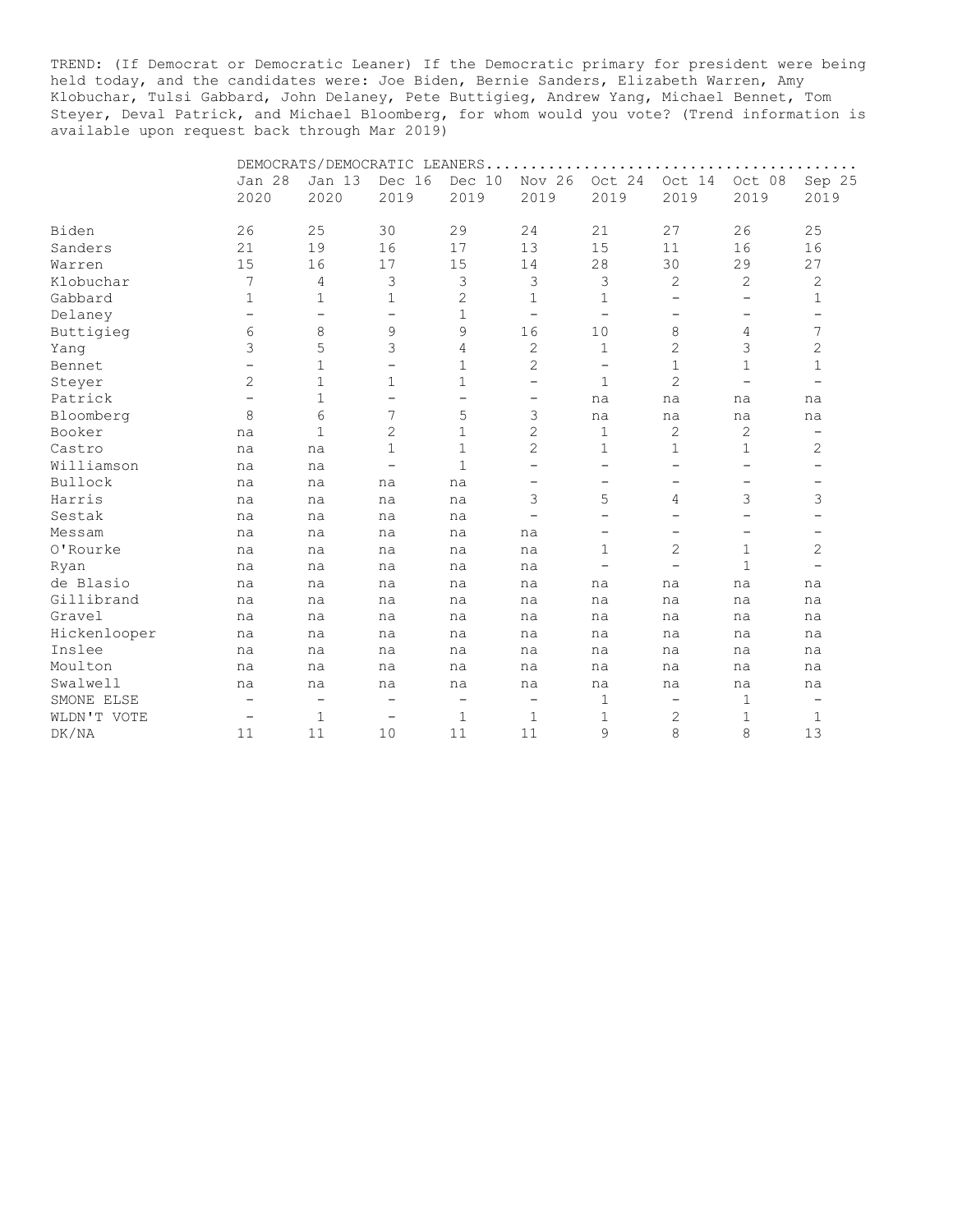2a. (If candidate chosen q2) Is your mind made up, or do you think you might change your mind before the primary?

|              |    |    |                     |    | DEMOCRATS/DEMOCRATIC LEANERS                 |     |
|--------------|----|----|---------------------|----|----------------------------------------------|-----|
|              |    |    |                     |    | CANDIDATE CHOSEN 02                          |     |
|              |    |    |                     |    | CANDIDATE OF CHOICE Q2                       |     |
|              |    |    |                     |    | Tot Biden Sanders Warren Bloomberg Klobuchar |     |
|              |    |    |                     |    |                                              |     |
| Made up      |    |    | 43% 51% 56% 36% 26% |    |                                              | 20% |
| Might change | 55 | 49 | 43                  | 62 | 69                                           | 80  |
| DK/NA        |    |    |                     |    | 4                                            |     |

TREND: (If candidate chosen) Is your mind made up, or do you think you might change your mind before the primary?

|  |              |    | CANDIDATE CHOSEN    | DEMOCRATS/DEMOCRATIC LEANERS |
|--|--------------|----|---------------------|------------------------------|
|  |              |    | MadeUp Change DK/NA |                              |
|  | Jan 28, 2020 | 43 | 55                  |                              |
|  | Jan 13, 2020 | 35 | 63                  | $\overline{1}$               |
|  | Dec 16, 2019 | 38 | 61                  | 1                            |
|  | Dec 10, 2019 | 39 | 59                  | $\mathcal{L}$                |
|  | Nov 26, 2019 | 33 | 64                  | 3                            |
|  | Sep 25, 2019 | 34 | 63                  | 3                            |
|  |              |    |                     |                              |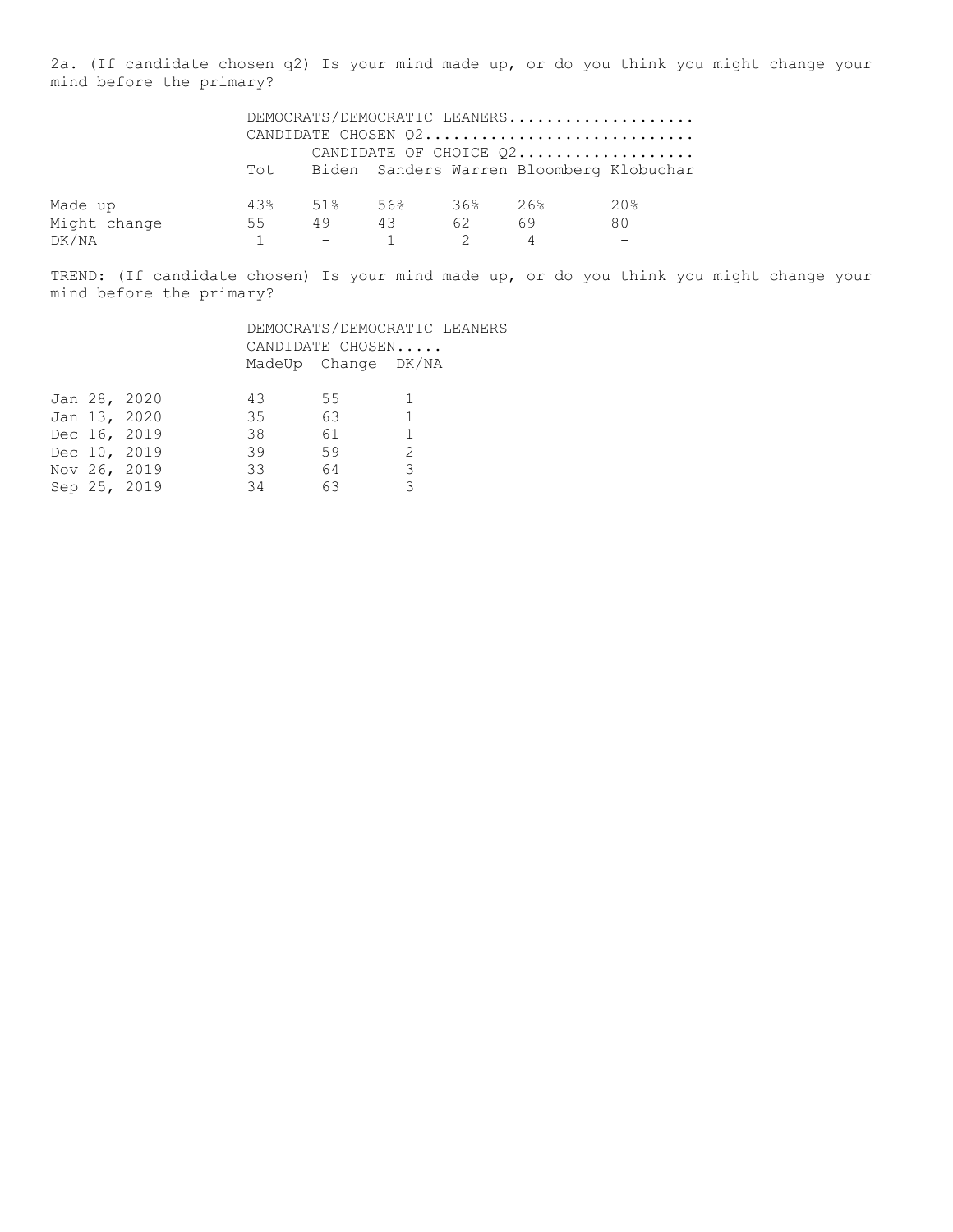|                 |     |               |     |        | DEMOCRATS/DEMOCRATIC LEANERS       |     |
|-----------------|-----|---------------|-----|--------|------------------------------------|-----|
|                 |     |               |     |        | CANDIDATE OF CHOICE Q2             |     |
|                 | Tot | Biden         |     |        | Sanders Warren Bloomberg Klobuchar |     |
|                 |     |               |     |        |                                    |     |
| Biden           | 15% |               | 22% | $20\%$ | 33%                                | 22% |
| Sanders         | 11  | 13            |     | 35     | 4                                  | 9   |
| Warren          | 17  | 17            | 44  |        | 13                                 | 17  |
| Klobuchar       | 7   | 16            |     | 9      | 4                                  |     |
| Gabbard         |     |               |     |        |                                    |     |
| Delaney         |     |               |     |        |                                    |     |
| Buttigieg       | 12  | 9             | 12  | 15     | 16                                 | 36  |
| Yanq            | 4   |               | 6   | 9      |                                    |     |
| Bennet          |     |               |     |        |                                    |     |
| Steyer          | 2   | $\mathcal{D}$ | 3   |        | 4                                  |     |
| Patrick         |     |               |     |        |                                    |     |
| Bloomberg       | 5   | 13            |     | 3      |                                    | 8   |
| No first choice | 12  |               |     |        |                                    |     |

TREND: (If candidate chosen) Who is your second choice?

SMONE ELSE(VOL) - - - 1 - - - -DR/NA 1101 (1911)<br>DK/NA 13 25 7 6 25 3

|                  |                |                | DEMOCRATS/DEMOCRATIC LEANERS |                |             |
|------------------|----------------|----------------|------------------------------|----------------|-------------|
|                  | <b>Jan 28</b>  | Jan 13         | Dec 16                       | Dec 10         | Nov 26      |
|                  | 2020           | 2020           | 2019                         | 2019           | 2019        |
| Biden            | 15             | 13             | 13                           | 13             | 12          |
| Sanders          | 11             | 18             | 14                           | 11             | 11          |
| Warren           | 17             | 19             | 21                           | 16             | 20          |
| Klobuchar        | 7              | 3              | 5                            | 5              | 4           |
| Gabbard          | $\mathbf{1}$   | $\mathbf 1$    | $\mathbf 1$                  |                | $\mathbf 1$ |
| Delaney          |                |                |                              |                |             |
| Buttigieg        | 12             | 7              | 9                            | 11             | 10          |
| Yang             | 4              | $\overline{2}$ | $\overline{2}$               | 3              | 2           |
| Bennet           |                |                |                              |                |             |
| Steyer           | $\overline{2}$ | $\overline{2}$ | $\mathbf 1$                  | $\mathbf{1}$   | $\mathbf 1$ |
| Patrick          |                | $\mathbf 1$    |                              | $\mathbf 1$    |             |
| Bloomberg        | 5              | 7              | 6                            | 4              | 2           |
| Booker           | na             | 4              | 3                            | $\overline{4}$ | 2           |
| Castro           | na             | na             | $\mathbf{1}$                 |                |             |
| Williamson       | na             | na             |                              | $\mathbf{1}$   |             |
| Bullock          | na             | na             | na                           | na             |             |
| Harris           | na             | na             | na                           | na             | 6           |
| Sestak           | na             | na             | na                           | na             |             |
| No first choice  | 12             | 12             | 10                           | 12             | 12          |
| SMONE ELSE (VOL) |                | $\mathbf{1}$   |                              | $\mathbf{1}$   |             |
| DK/NA            | 13             | 11             | 14                           | 16             | 16          |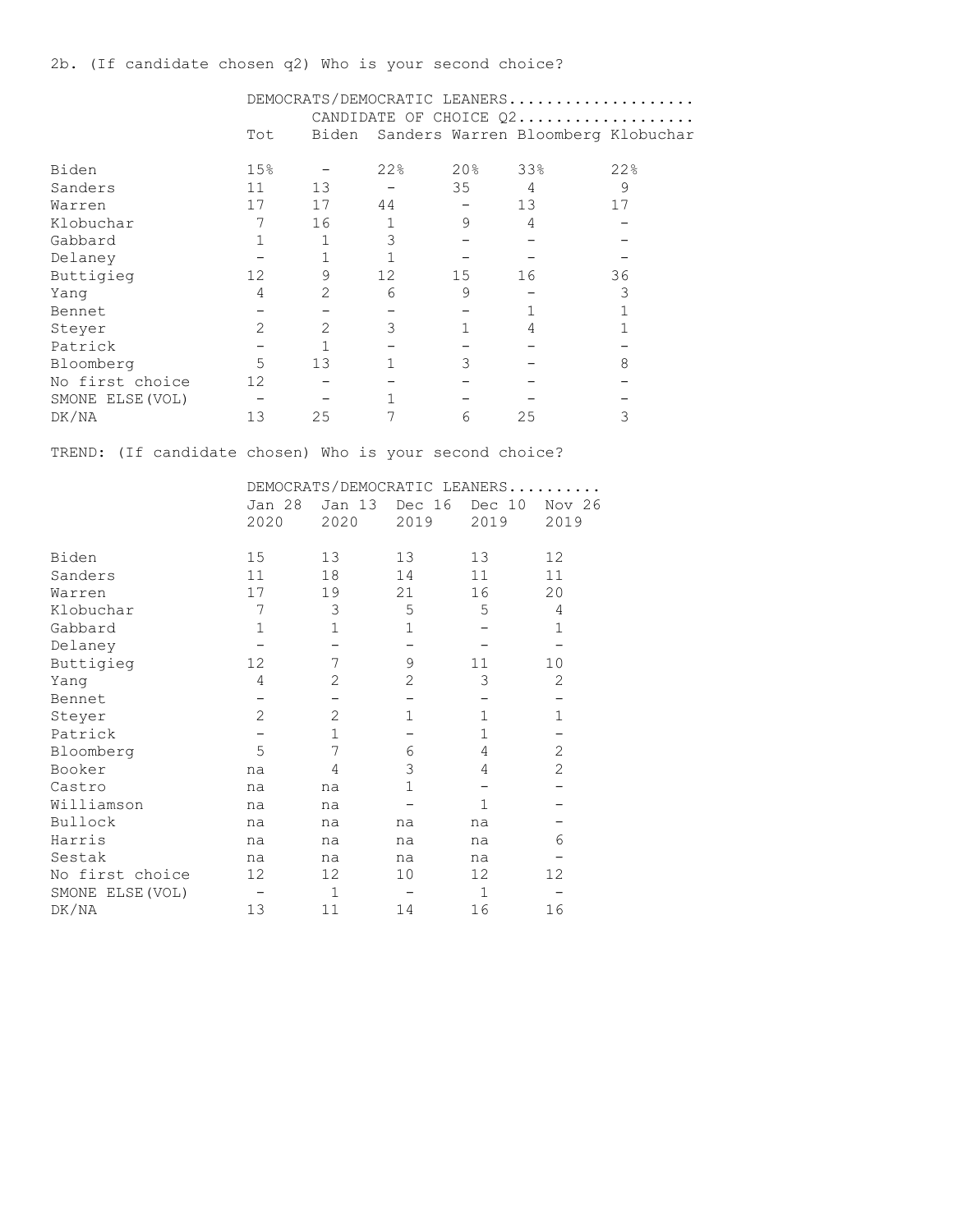3. (If Democrat or Democratic leaner) Regardless of how you intend to vote in the Democratic primary for president, which candidate do you think - would be the best leader?

|                  |                                                                                                                                                                                                       |                          |                          | POLITICAL PHILOSOPHY     |                          |                          |                          |                          |                          | WHITE                    |
|------------------|-------------------------------------------------------------------------------------------------------------------------------------------------------------------------------------------------------|--------------------------|--------------------------|--------------------------|--------------------------|--------------------------|--------------------------|--------------------------|--------------------------|--------------------------|
|                  | Tot<br>31%<br>18<br>17<br>6<br>$\mathbf 1$<br>$\overline{\phantom{a}}$<br>5<br>$\overline{c}$<br>$\overline{\phantom{0}}$<br>$\mathbf{1}$<br>$\qquad \qquad -$<br>9<br>$\overline{\phantom{m}}$<br>11 |                          | LIBERAL                  | Mod/                     |                          |                          |                          |                          |                          | COLLEGE DEG              |
|                  |                                                                                                                                                                                                       | Very                     | Smwht                    | Cons                     | Men                      | Wom                      | Wht                      | Blk                      | Yes                      | No                       |
| Biden            |                                                                                                                                                                                                       | 22%                      | 24%                      | 37%                      | 27%                      | 33%                      | 25%                      | 52%                      | 26%                      | 24%                      |
| Sanders          |                                                                                                                                                                                                       | 29                       | 20                       | 11                       | 23                       | 15                       | 16                       | 15                       | 14                       | 18                       |
| Warren           |                                                                                                                                                                                                       | 28                       | 22                       | 8                        | 13                       | 19                       | 19                       | 7                        | 20                       | 17                       |
| Klobuchar        |                                                                                                                                                                                                       | $\mathfrak{Z}$           | 8                        | 6                        | $\overline{4}$           | 6                        | 8                        | $\mathbf{1}$             | 11                       | 3                        |
| Gabbard          |                                                                                                                                                                                                       | $\qquad \qquad -$        | 1                        | $\overline{c}$           | $\mathbf 1$              | 1                        | 1                        | $\qquad \qquad -$        | $\mathbf 1$              |                          |
| Delaney          |                                                                                                                                                                                                       | $\qquad \qquad -$        | $\qquad \qquad -$        | $\qquad \qquad -$        | $\mathbf{1}$             | $\qquad \qquad -$        | $\qquad \qquad -$        | $\mathbf 1$              | $\overline{\phantom{0}}$ | $\overline{\phantom{m}}$ |
| Buttigieg        |                                                                                                                                                                                                       | 4                        | $\overline{c}$           | 7                        | 7                        | 3                        | 7                        | $\qquad \qquad -$        | 8                        | 6                        |
| Yang             |                                                                                                                                                                                                       | $\mathbf{1}$             | $\mathbf{1}$             | 3                        | 3                        | $\overline{2}$           | $\overline{c}$           | 4                        | 2                        | 3                        |
| Bennet           |                                                                                                                                                                                                       | $\overline{\phantom{0}}$ | $\overline{\phantom{0}}$ | $\qquad \qquad -$        | $\qquad \qquad -$        | $\overline{\phantom{0}}$ | $\qquad \qquad -$        | $\qquad \qquad -$        | $\overline{\phantom{m}}$ |                          |
| Steyer           |                                                                                                                                                                                                       | $\mathbf{1}$             | $\overline{\phantom{0}}$ | $\overline{2}$           | $\mathbf{1}$             | $\mathbf{1}$             | $\overline{2}$           | $\mathbf 1$              | $\mathbf{1}$             | 3                        |
| Patrick          |                                                                                                                                                                                                       | $\overline{\phantom{0}}$ | $\overline{\phantom{m}}$ | $\overline{\phantom{0}}$ | $\overline{\phantom{0}}$ | $\overline{\phantom{0}}$ | $\overline{\phantom{0}}$ | $\qquad \qquad -$        | $\overline{\phantom{0}}$ |                          |
| Bloomberg        |                                                                                                                                                                                                       | 4                        | 12                       | 10                       | 9                        | 9                        | 11                       | 8                        | 10                       | 12                       |
| SMONE ELSE (VOL) |                                                                                                                                                                                                       | $\overline{\phantom{0}}$ | $\overline{\phantom{0}}$ | 1                        | $\overline{\phantom{0}}$ | $\overline{\phantom{0}}$ | $\overline{\phantom{0}}$ | $\mathbf{1}$             | $\overline{\phantom{m}}$ |                          |
| DK/NA            |                                                                                                                                                                                                       | 7                        | 9                        | 12                       | 11                       | 11                       | 9                        | 10                       | 7                        | 14                       |
|                  |                                                                                                                                                                                                       | PARTYID                  |                          |                          | AGE IN YRS               |                          |                          |                          | $INCOME$                 |                          |
|                  | Dem                                                                                                                                                                                                   | DemLn                    | $18 - 34$                | $35 - 49$                | $50 - 64$                | $65+$                    | <50k                     |                          | 50-100 100k+             |                          |
| Biden            | 32%                                                                                                                                                                                                   | 26%                      | 14%                      | 26%                      | 40%                      | 39%                      | 33%                      | 27%                      | 29%                      |                          |
| Sanders          | 16                                                                                                                                                                                                    | 25                       | 41                       | 18                       | 12                       | 5                        | 24                       | 18                       | 13                       |                          |
| Warren           | 19                                                                                                                                                                                                    | 7                        | 26                       | 20                       | 12                       | 11                       | 11                       | 20                       | 20                       |                          |
| Klobuchar        | 5                                                                                                                                                                                                     | 6                        | $\mathbf{1}$             | 5                        | 9                        | 6                        | 3                        | 7                        | 7                        |                          |
| Gabbard          | $\mathbf 1$                                                                                                                                                                                           | 2                        | 1                        | 2                        | $\mathbf{1}$             | 1                        | $\overline{\phantom{0}}$ | 1                        | 1                        |                          |
| Delaney          | $\overline{\phantom{0}}$                                                                                                                                                                              | $\qquad \qquad -$        | $\qquad \qquad -$        | $\qquad \qquad -$        | $\mathbf{1}$             | $\overline{\phantom{0}}$ | 1                        | $\overline{\phantom{0}}$ | $\overline{\phantom{m}}$ |                          |
| Buttigieg        | 4                                                                                                                                                                                                     | 7                        | 4                        | 5                        | 7                        | 4                        | $\overline{c}$           | 7                        | 7                        |                          |
| Yang             | $\overline{2}$                                                                                                                                                                                        | 3                        | 4                        | 4                        | $\overline{\phantom{0}}$ | $\overline{\phantom{0}}$ | 4                        | $\overline{2}$           | 1                        |                          |
| Bennet           | $\overline{\phantom{m}}$                                                                                                                                                                              | $\qquad \qquad -$        | $\overline{\phantom{0}}$ | $\overline{\phantom{0}}$ | $\qquad \qquad -$        | $\qquad \qquad -$        | $\overline{\phantom{0}}$ | $\overline{\phantom{0}}$ | $\overline{\phantom{m}}$ |                          |
| Steyer           | $\mathbf 1$                                                                                                                                                                                           | 3                        |                          | 3                        | $\overline{c}$           | 1                        | 1                        | $\mathbf{2}$             | $\mathbf{1}$             |                          |
| Patrick          | $\overline{\phantom{m}}$                                                                                                                                                                              | $\overline{\phantom{a}}$ | $\qquad \qquad -$        | $\overline{\phantom{0}}$ | $\overline{\phantom{0}}$ | $\overline{\phantom{0}}$ | $\overline{\phantom{0}}$ | $\qquad \qquad -$        | $\overline{\phantom{m}}$ |                          |
| Bloomberg        | 9                                                                                                                                                                                                     | 10                       | 2                        | 10                       | 7                        | 16                       | 5                        | 5                        | 16                       |                          |
| SMONE ELSE (VOL) | $\qquad \qquad -$                                                                                                                                                                                     | $\mathbf{1}$             | $\mathbf{1}$             | $\overline{\phantom{0}}$ | $\overline{\phantom{0}}$ | $\qquad \qquad -$        | $\overline{\phantom{0}}$ | 1                        | $\overline{\phantom{m}}$ |                          |
| DK/NA            | 11                                                                                                                                                                                                    | 10                       | 6                        | 7                        | 9                        | 17                       | 15                       | 9                        | 5                        |                          |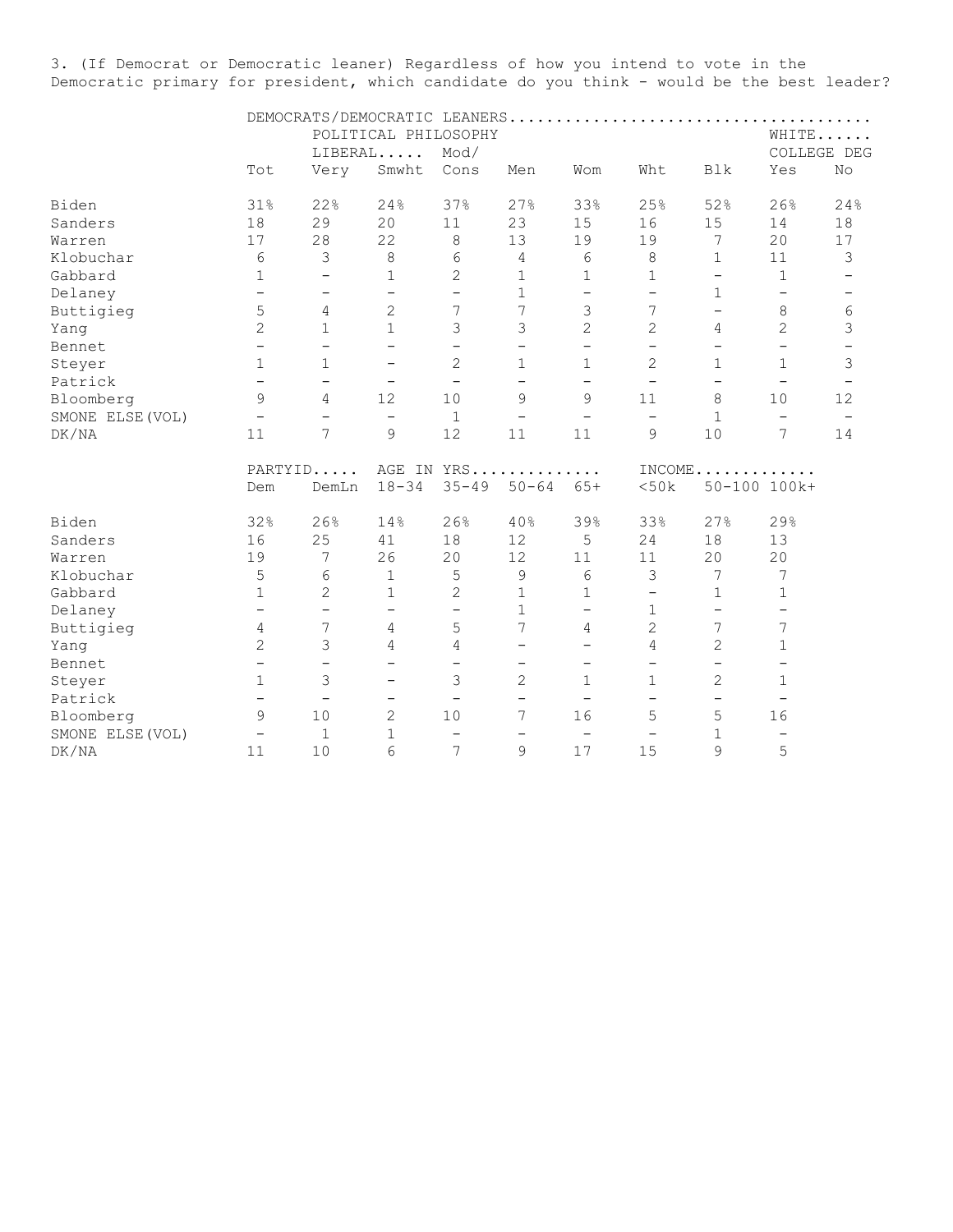TREND: (If Democrat or Democratic leaner) Regardless of how you intend to vote in the Democratic primary for president, which candidate do you think would be the best leader?

|              |                          |                          | DEMOCRATS/DEMOCRATIC LEANERS |                          |                          |                          |                          |                          |                          |
|--------------|--------------------------|--------------------------|------------------------------|--------------------------|--------------------------|--------------------------|--------------------------|--------------------------|--------------------------|
|              | <b>Jan 28</b><br>2020    | Dec 16<br>2019           | Nov 26<br>2019               | Oct 24<br>2019           | Oct 14<br>2019           | Aug 06<br>2019           | Jul 29<br>2019           | Jul 02<br>2019           | Apr 30<br>2019           |
|              |                          |                          |                              |                          |                          |                          |                          |                          |                          |
| Biden        | 31                       | 32                       | 26                           | 28                       | 32                       | 33                       | 36                       | 26                       | 44                       |
| Sanders      | 18                       | 14                       | 12                           | 13                       | 9                        | 13                       | 12                       | 15                       | 11                       |
| Warren       | 17                       | 19                       | 19                           | 24                       | 28                       | 22                       | 17                       | 15                       | 11                       |
| Klobuchar    | 6                        | 3                        | 3                            | 3                        | 2                        | 1                        | $\mathbf 1$              | 1                        | 1                        |
| Gabbard      | $\mathbf{1}$             | 1                        | $\qquad \qquad -$            | -                        | -                        | 1                        | $\qquad \qquad -$        | 1                        | $\overline{\phantom{0}}$ |
| Delaney      | $\overline{\phantom{0}}$ | $\overline{\phantom{0}}$ | $\overline{\phantom{0}}$     | -                        | -                        | $\overline{\phantom{0}}$ | $\overline{\phantom{0}}$ | $\overline{\phantom{0}}$ |                          |
| Buttigieg    | 5                        | 6                        | 12                           | 8                        | 7                        | 5                        | 5                        | 4                        | 7                        |
| Yang         | $\overline{c}$           | $\overline{c}$           | $\mathbf{2}$                 | 1                        | 1                        | $\mathbf 1$              | $\mathbf 1$              | -                        |                          |
| Bennet       |                          | -                        | -                            | -                        | -                        | $\overline{\phantom{0}}$ | $\overline{\phantom{0}}$ | -                        | na                       |
| Steyer       | 1                        | 1                        | -                            | $\overline{\phantom{0}}$ | 1                        | $\overline{\phantom{0}}$ | -                        | na                       | na                       |
| Patrick      |                          | $\overline{\phantom{0}}$ | -                            | na                       | na                       | na                       | na                       | na                       | na                       |
| Bloomberg    | 9                        | 8                        | 3                            | na                       | na                       | na                       | na                       | na                       | na                       |
| Booker       | na                       | $\overline{2}$           | 1                            | 1                        | 1                        | $\overline{c}$           | 1                        | 3                        | 2                        |
| Castro       | na                       | $\mathbf{1}$             | -                            | -                        | 1                        | 1                        | $\overline{\phantom{m}}$ | 1                        | 1                        |
| Williamson   | na                       | $\overline{\phantom{0}}$ | -                            | -                        | $\overline{\phantom{0}}$ | $\overline{a}$           | 1                        | $\overline{\phantom{0}}$ | $\overline{\phantom{0}}$ |
| Bullock      | na                       | na                       |                              |                          |                          | -                        | -                        | -                        | na                       |
| Harris       | na                       | na                       | 4                            | 4                        | 4                        | 7                        | 9                        | 16                       | 6                        |
| Sestak       | na                       | na                       | -                            | $\overline{\phantom{0}}$ | -                        | $\overline{\phantom{0}}$ | $\qquad \qquad -$        | $\overline{\phantom{0}}$ | na                       |
| Messam       | na                       | na                       | na                           | -                        | -                        | -                        | -                        | -                        | -                        |
| O'Rourke     | na                       | na                       | na                           | $\mathbf 1$              | 1                        | $\mathbf 1$              | $\mathbf 1$              | $\mathbf 1$              | 3                        |
| Ryan         | na                       | na                       | na                           | $\overline{\phantom{0}}$ |                          | $\overline{a}$           | $\overline{\phantom{0}}$ | $\overline{\phantom{0}}$ | $\overline{\phantom{0}}$ |
| de Blasio    | na                       | na                       | na                           | na                       | na                       | -                        | -                        | -                        | na                       |
| Gillibrand   | na                       | na                       | na                           | na                       | na                       | -                        |                          | -                        | $\mathbf 1$              |
| Gravel       | na                       | na                       | na                           | na                       | na                       | -                        |                          | -                        | na                       |
| Hickenlooper | na                       | na                       | na                           | na                       | na                       |                          |                          |                          |                          |
| Inslee       | na                       | na                       | na                           | na                       | na                       |                          |                          |                          |                          |
| Moulton      | na                       | na                       | na                           | na                       | na                       | -                        |                          |                          |                          |
| Swalwell     | na                       | na                       | na                           | na                       | na                       | na                       | na                       |                          |                          |
| SMONE ELSE   | $\overline{\phantom{m}}$ | $\overline{\phantom{m}}$ | $\mathbf{1}$                 | 1                        | 1                        | $\qquad \qquad -$        | $\overline{\phantom{0}}$ | $\overline{\phantom{0}}$ |                          |
| DK/NA        | 11                       | 12                       | 15                           | 13                       | 11                       | 12                       | 15                       | 15                       | 12                       |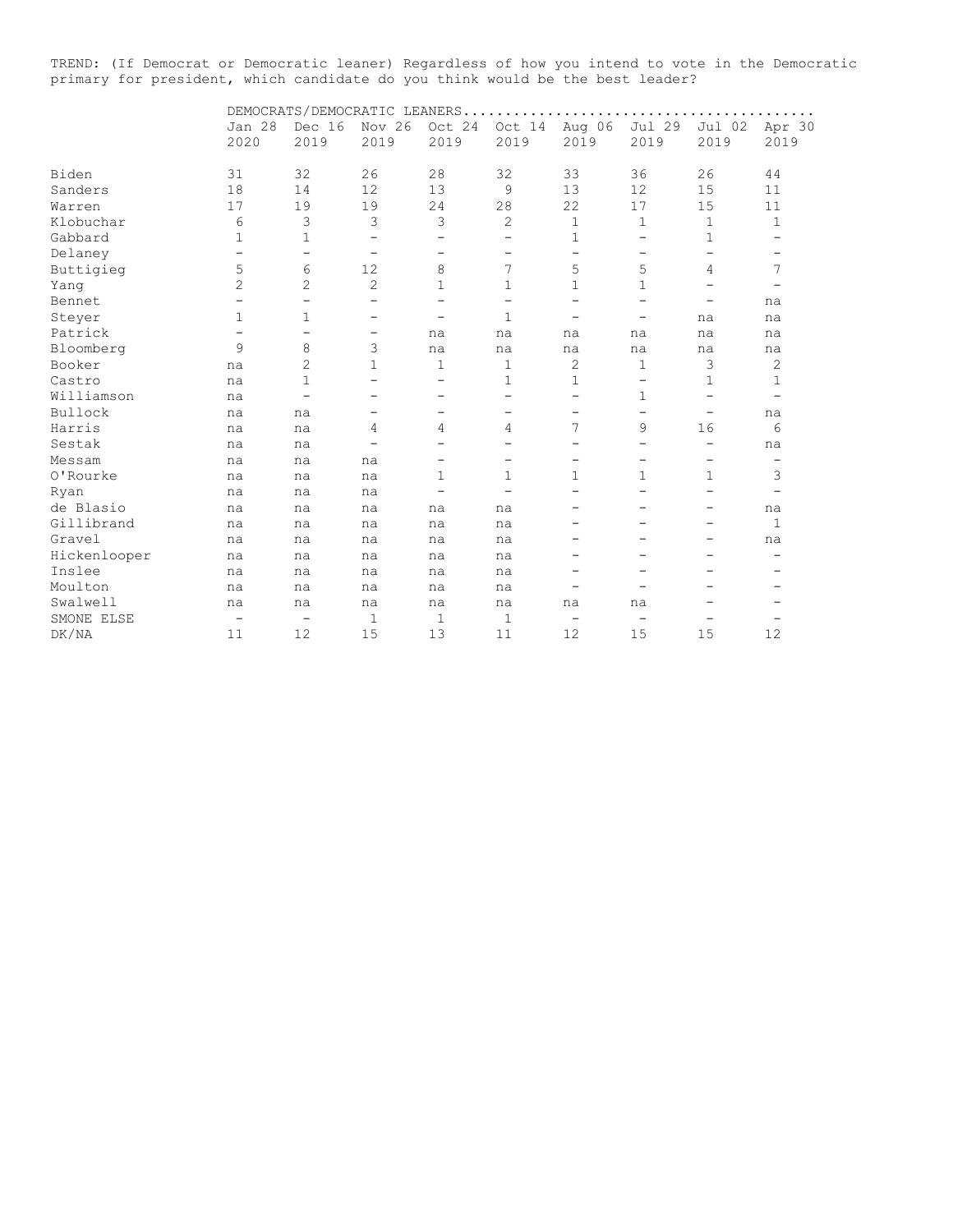4. (If Democrat or Democratic leaner) Regardless of how you intend to vote in the Democratic primary for president, which candidate do you think - has the best policy ideas?

|                  |                          |                          |                          | POLITICAL PHILOSOPHY     |                          |                          |                          |                          |                          | WHITE                    |
|------------------|--------------------------|--------------------------|--------------------------|--------------------------|--------------------------|--------------------------|--------------------------|--------------------------|--------------------------|--------------------------|
|                  |                          |                          | LIBERAL                  | Mod/                     |                          |                          |                          |                          |                          | COLLEGE DEG              |
|                  | Tot                      | Very                     | Smwht                    | Cons                     | Men                      | Wom                      | Wht                      | Blk                      | Yes                      | No                       |
| Biden            | 18%                      | 11%                      | 14%                      | 23%                      | 13%                      | 21%                      | 15%                      | 30%                      | 14%                      | 18%                      |
| Sanders          | 22                       | 38                       | 22                       | 13                       | 26                       | 19                       | 20                       | 20                       | 19                       | 22                       |
| Warren           | 21                       | 30                       | 27                       | 13                       | 20                       | 21                       | 21                       | 10                       | 26                       | 14                       |
| Klobuchar        | 6                        | 3                        | 7                        | 7                        | $\epsilon$               | 6                        | 8                        | 3                        | $10$                     | 4                        |
| Gabbard          | $\overline{\phantom{0}}$ | $\qquad \qquad -$        | $\qquad \qquad -$        | 1                        | $\mathbf 1$              | $\overline{\phantom{0}}$ | $\qquad \qquad -$        | $\qquad \qquad -$        | 1                        |                          |
| Delaney          | $\qquad \qquad -$        | $\overline{\phantom{0}}$ | $\qquad \qquad -$        | $\overline{\phantom{0}}$ | $\mathbf 1$              | $\overline{\phantom{0}}$ | $\qquad \qquad -$        | $\mathbf 1$              | $\overline{\phantom{m}}$ | $\overline{\phantom{a}}$ |
| Buttigieg        | 6                        | 5                        | 7                        | 6                        | 5                        | 6                        | 10                       | $\overline{\phantom{0}}$ | 11                       | 8                        |
| Yang             | $\mathfrak{Z}$           | 3                        | $\mathbf 1$              | 4                        | 4                        | $\overline{2}$           | 4                        | $\mathfrak{Z}$           | 4                        | 4                        |
| Bennet           | $\overline{\phantom{a}}$ | $\overline{\phantom{0}}$ | $\overline{\phantom{0}}$ | $\qquad \qquad -$        | $\overline{\phantom{0}}$ | $\overline{\phantom{0}}$ | $\overline{\phantom{0}}$ | $\qquad \qquad -$        | $\overline{\phantom{0}}$ |                          |
| Steyer           | 2                        | $\overline{2}$           | $\mathbf{1}$             | 3                        | $\mathbf{1}$             | 3                        | 4                        |                          | $\mathbf{2}$             | 7                        |
| Patrick          | $\overline{\phantom{0}}$ | $\qquad \qquad -$        | $\qquad \qquad -$        | $\overline{\phantom{0}}$ | $\overline{\phantom{m}}$ | $\overline{\phantom{m}}$ | $\overline{\phantom{0}}$ | $\overline{\phantom{0}}$ | $\overline{\phantom{0}}$ |                          |
| Bloomberg        | 6                        | $\mathbf{1}$             | 5                        | 9                        | 7                        | 5                        | 6                        | 6                        | 5                        | 9                        |
| SMONE ELSE (VOL) | $\overline{\phantom{0}}$ | $\overline{\phantom{0}}$ | $\overline{\phantom{0}}$ | $\overline{\phantom{0}}$ | $\overline{\phantom{0}}$ | $\overline{\phantom{0}}$ | $\overline{\phantom{0}}$ |                          |                          |                          |
| DK/NA            | 16                       | $\overline{7}$           | 16                       | 19                       | 15                       | 16                       | 11                       | 27                       | 9                        | 14                       |
|                  | PARTYID                  |                          |                          |                          | AGE IN YRS               |                          | INCOME.                  |                          | .                        |                          |
|                  | Dem                      | DemLn                    | $18 - 34$                | $35 - 49$                | $50 - 64$                | $65+$                    | < 50k                    |                          | 50-100 100k+             |                          |
| Biden            | 20%                      | 12%                      | 3 <sup>°</sup>           | 12%                      | 24%                      | 29%                      | 22%                      | 14%                      | 15%                      |                          |
| Sanders          | 21                       | 26                       | 50                       | 23                       | 13                       | 6                        | 25                       | 25                       | 17                       |                          |
| Warren           | 22                       | 16                       | 26                       | 22                       | 22                       | 15                       | 15                       | 23                       | 26                       |                          |
| Klobuchar        | 6                        | 8                        | $\mathbf{2}$             | 4                        | 8                        | 8                        | $\mathbf{2}$             | 8                        | 8                        |                          |
| Gabbard          | $\qquad \qquad -$        | 1                        | $\mathbf 1$              | 1                        | 1                        | $\overline{\phantom{0}}$ | $\overline{\phantom{0}}$ | 1                        | 1                        |                          |
| Delaney          | $\qquad \qquad -$        | $\qquad \qquad -$        | $\qquad \qquad -$        | $\qquad \qquad -$        | $\mathbf 1$              | -                        | 1                        | $\overline{\phantom{0}}$ | $\overline{\phantom{m}}$ |                          |
| Buttigieg        | 6                        | 6                        | 5                        | 8                        | 6                        | 6                        | 3                        | 5                        | 11                       |                          |
| Yang             | $\overline{2}$           | 5                        | 5                        | 1                        | 3                        | $\mathbf 1$              | 3                        | 3                        | 4                        |                          |
| Bennet           | $\qquad \qquad -$        | $\qquad \qquad -$        | $\qquad \qquad -$        | $\qquad \qquad -$        | $\qquad \qquad -$        | $\overline{\phantom{0}}$ | $\overline{\phantom{0}}$ | $\qquad \qquad -$        |                          |                          |
| Steyer           | $\overline{c}$           | 4                        | $\mathbf 1$              | 3                        | $\overline{c}$           | 3                        | $\overline{c}$           | $\overline{c}$           | 2                        |                          |
| Patrick          | $\overline{\phantom{0}}$ | $\overline{\phantom{0}}$ | $\qquad \qquad -$        | $\overline{\phantom{0}}$ | $\qquad \qquad -$        | $\overline{\phantom{0}}$ | $\overline{\phantom{0}}$ | $\qquad \qquad -$        | $\qquad \qquad -$        |                          |
| Bloomberg        | 6                        | $\overline{7}$           | $\qquad \qquad -$        | 3                        | 6                        | 10                       | 4                        | 3                        | 9                        |                          |
| SMONE ELSE (VOL) | $\overline{\phantom{a}}$ | $\overline{\phantom{0}}$ | $\overline{\phantom{0}}$ | $\qquad \qquad -$        | $\qquad \qquad -$        | $\overline{\phantom{0}}$ | $\overline{\phantom{0}}$ |                          |                          |                          |
| DK/NA            | 16                       | 15                       | 7                        | 22                       | 14                       | 20                       | 22                       | 16                       | $\overline{7}$           |                          |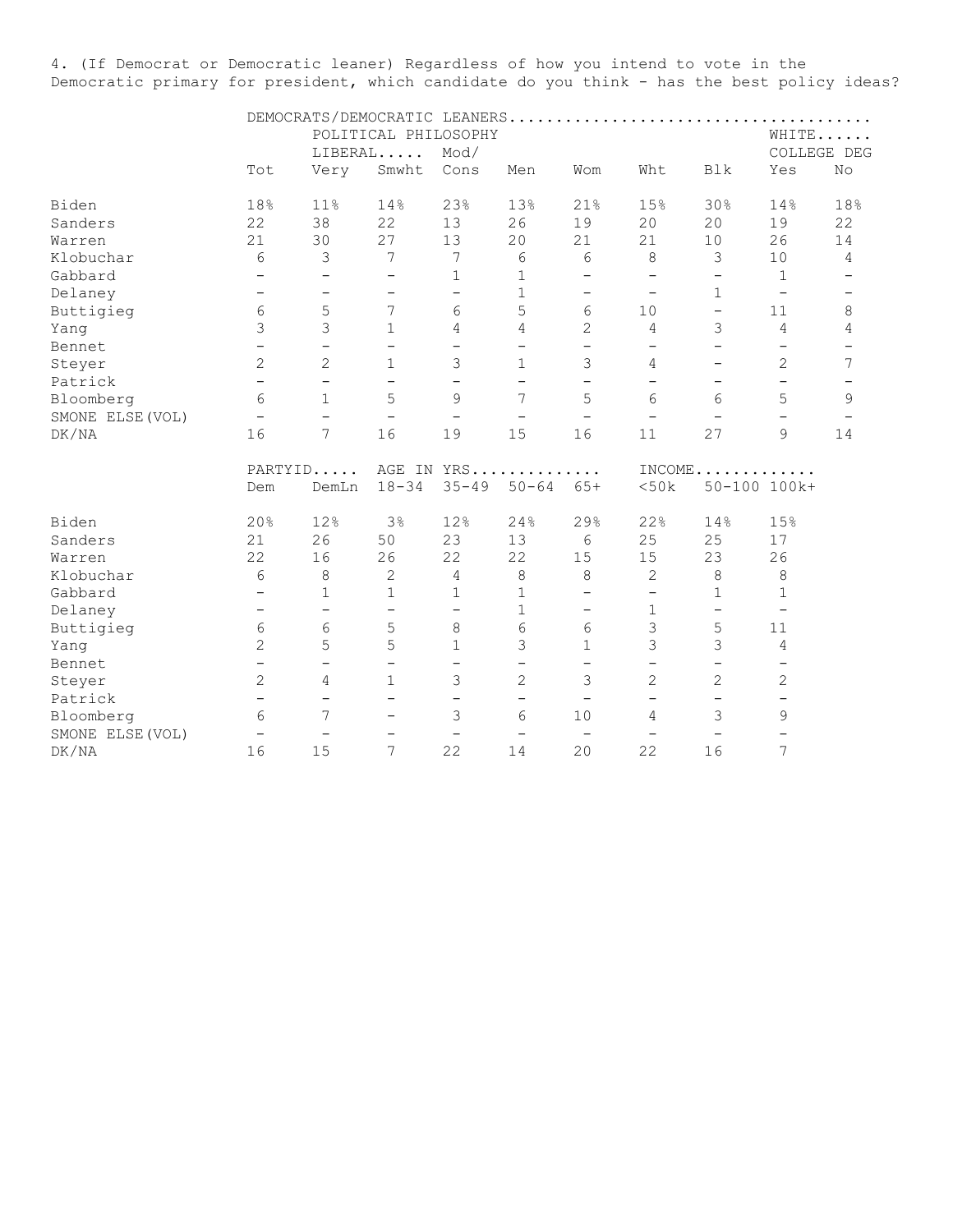TREND: (If Democrat or Democratic leaner) Regardless of how you intend to vote in the Democratic primary for president, which candidate do you think has the best policy ideas?

|              | DEMOCRATS/DEMOCRATIC LEANERS |                   |                          |                          |                          |                          |                          |                          |                          |  |  |
|--------------|------------------------------|-------------------|--------------------------|--------------------------|--------------------------|--------------------------|--------------------------|--------------------------|--------------------------|--|--|
|              | Jan 28                       | Dec 16            | Nov 26                   | Oct 24                   | Oct 14                   | Aug 06                   | Jul 29                   | Jul 02                   | Apr 30                   |  |  |
|              | 2020                         | 2019              | 2019                     | 2019                     | 2019                     | 2019                     | 2019                     | 2019                     | 2019                     |  |  |
| Biden        | 18                           | 23                | 15                       | 15                       | 16                       | 17                       | 21                       | 11                       | 23                       |  |  |
| Sanders      | 22                           | 19                | 15                       | 20                       | 12                       | 16                       | 16                       | 18                       | 16                       |  |  |
| Warren       | 21                           | 19                | 23                       | 30                       | 40                       | 32                       | 26                       | 31                       | 19                       |  |  |
| Klobuchar    | 6                            | 3                 | 4                        | 3                        | 2                        | $\mathbf{1}$             | 1                        | $\mathbf 1$              | $\mathbf 1$              |  |  |
| Gabbard      |                              | $\mathbf{1}$      |                          | $\qquad \qquad -$        |                          | 1                        | $\mathbf{1}$             | 1                        |                          |  |  |
| Delaney      | $\overline{\phantom{0}}$     | $\qquad \qquad -$ | $\qquad \qquad -$        | $\qquad \qquad -$        | -                        | Ξ.                       | -                        | $\qquad \qquad -$        |                          |  |  |
| Buttigieg    | 6                            | 8                 | 14                       | 9                        | 6                        | 5                        | 5                        | 3                        | 9                        |  |  |
| Yang         | 3                            | 4                 | 3                        | $\overline{2}$           | $\overline{2}$           | $\mathbf{1}$             | 2                        | $\overline{\phantom{0}}$ | $\mathbf{1}$             |  |  |
| Bennet       |                              | $\qquad \qquad -$ | 1                        | $\qquad \qquad -$        | -                        | -                        | -                        | -                        | na                       |  |  |
| Steyer       | 2                            | 1                 | $\mathbf{1}$             | $\overline{\phantom{m}}$ | $\mathbf{1}$             | -                        | $\qquad \qquad -$        | na                       | na                       |  |  |
| Patrick      | -                            | $\qquad \qquad -$ | $\qquad \qquad -$        | na                       | na                       | na                       | na                       | na                       | na                       |  |  |
| Bloomberg    | 6                            | 4                 | $\qquad \qquad -$        | na                       | na                       | na                       | na                       | na                       | na                       |  |  |
| Booker       | na                           | 2                 | $\qquad \qquad -$        | $\mathbf 1$              | 1                        | $\mathbf 1$              | 1                        | 2                        | 1                        |  |  |
| Castro       | na                           | 1                 | 1                        | -                        |                          | -                        | 1                        | 1                        |                          |  |  |
| Williamson   | na                           | $\qquad \qquad -$ | -                        | $\overline{\phantom{0}}$ | $\overline{\phantom{0}}$ | -                        | 1                        | $\overline{\phantom{0}}$ |                          |  |  |
| Bullock      | na                           | na                |                          | -                        |                          | $\overline{\phantom{0}}$ | $\overline{\phantom{0}}$ | $\qquad \qquad -$        | na                       |  |  |
| Harris       | na                           | na                | 2                        | 4                        | 1                        | 5                        | 6                        | 8                        | 7                        |  |  |
| Sestak       | na                           | na                | $\overline{\phantom{m}}$ | $\overline{\phantom{0}}$ | $\overline{\phantom{0}}$ | $\equiv$                 | $\overline{\phantom{0}}$ | $\equiv$                 | na                       |  |  |
| Messam       | na                           | na                | na                       | $\overline{\phantom{m}}$ | $\equiv$                 | $\qquad \qquad -$        | $\equiv$                 | $\equiv$                 | $\equiv$                 |  |  |
| O'Rourke     | na                           | na                | na                       | 1                        | $\overline{2}$           | 1                        | 1                        |                          | 2                        |  |  |
| Ryan         | na                           | na                | na                       | $\overline{\phantom{0}}$ | $\overline{\phantom{0}}$ | ÷,                       | $\overline{\phantom{0}}$ | -                        | $\overline{\phantom{0}}$ |  |  |
| de Blasio    | na                           | na                | na                       | na                       | na                       | -                        | $\equiv$                 | $\overline{\phantom{0}}$ | na                       |  |  |
| Gillibrand   | na                           | na                | na                       | na                       | na                       | -                        | $\equiv$                 | -                        | $\mathbf 1$              |  |  |
| Gravel       | na                           | na                | na                       | na                       | na                       | -                        | $\equiv$                 | -                        | na                       |  |  |
| Hickenlooper | na                           | na                | na                       | na                       | na                       | $\overline{\phantom{0}}$ |                          | $\equiv$                 | $\overline{\phantom{0}}$ |  |  |
| Inslee       | na                           | na                | na                       | na                       | na                       | 1                        |                          |                          | $\mathbf{1}$             |  |  |
| Moulton      | na                           | na                | na                       | na                       | na                       |                          |                          |                          |                          |  |  |
| Swalwell     | na                           | na                | na                       | na                       | na                       | na                       | na                       |                          |                          |  |  |
| SMONE ELSE   | $\qquad \qquad -$            | $\qquad \qquad -$ | $\mathbf 1$              | $\mathbf{1}$             | $\overline{\phantom{m}}$ | $\qquad \qquad -$        | $\overline{\phantom{m}}$ |                          |                          |  |  |
| DK/NA        | 16                           | 16                | 19                       | 13                       | 16                       | 17                       | 20                       | 22                       | 19                       |  |  |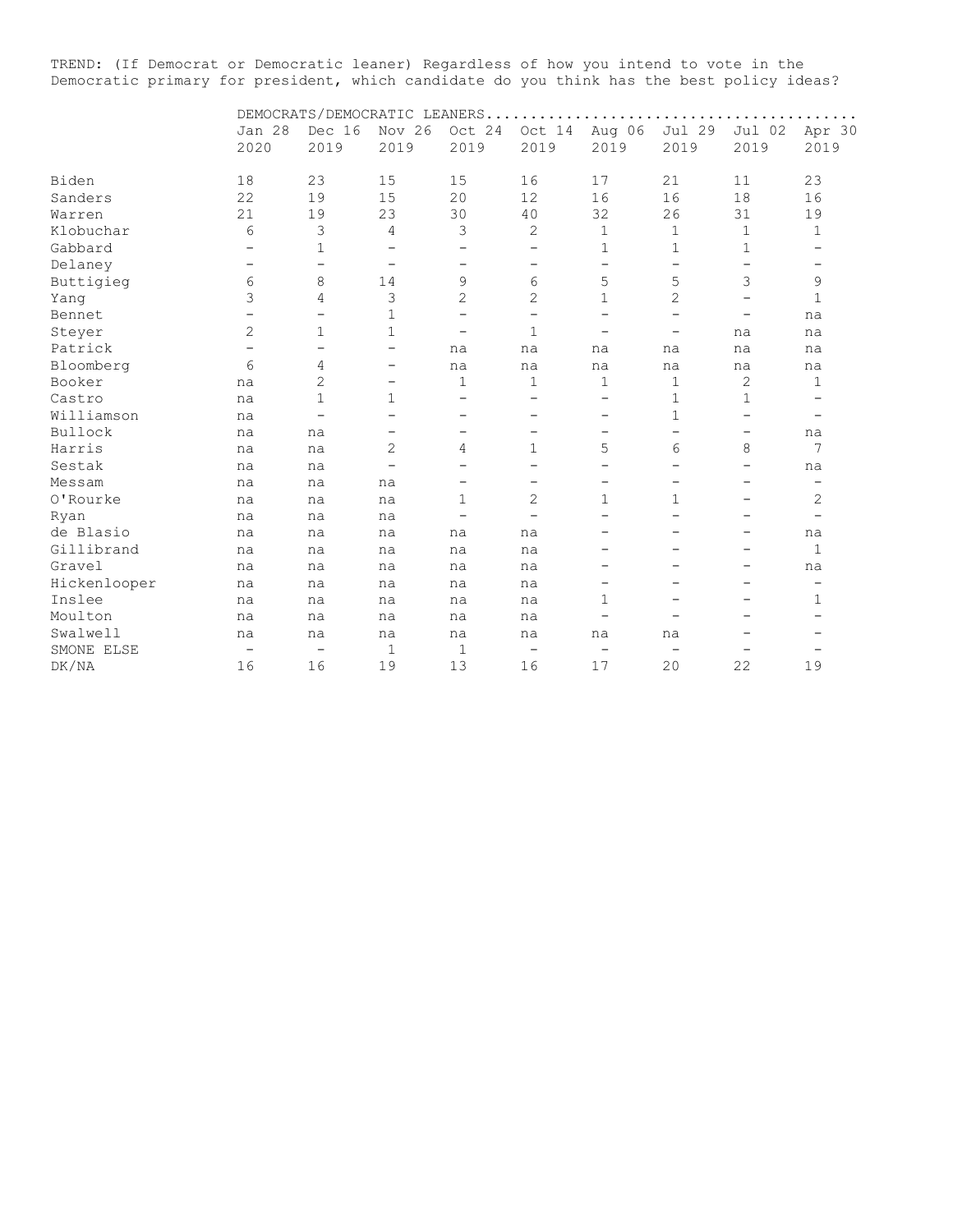5. (If Democrat or Democratic leaner) Regardless of how you intend to vote in the Democratic primary for president, which candidate do you think - has the best chance of winning against Donald Trump in the 2020 presidential election?

|                  |                          |                          |                          | POLITICAL PHILOSOPHY     |                          |                          |                          |                          |                          | WHITE                    |
|------------------|--------------------------|--------------------------|--------------------------|--------------------------|--------------------------|--------------------------|--------------------------|--------------------------|--------------------------|--------------------------|
|                  |                          |                          | LIBERAL                  | Mod/                     |                          |                          |                          |                          |                          | COLLEGE DEG              |
|                  | Tot                      | Very                     | Smwht                    | Cons                     | Men                      | Wom                      | Wht                      | <b>Blk</b>               | Yes                      | No.                      |
| Biden            | 44%                      | 36%                      | 42%                      | 51%                      | 41%                      | 46%                      | 42%                      | 57%                      | 47%                      | 33%                      |
| Sanders          | 19                       | 35                       | 20                       | 10                       | 23                       | 15                       | 17                       | 14                       | 15                       | 20                       |
| Warren           | 7                        | 11                       | 11                       | 2                        | 4                        | 8                        | 7                        | 5                        | 7                        | 8                        |
| Klobuchar        | $\overline{c}$           | $\mathbf 1$              | $\mathfrak{Z}$           | $\overline{c}$           | $\overline{c}$           | $\overline{c}$           | 2                        | $\overline{\phantom{0}}$ | $\mathbf{2}$             | $\mathbf{2}$             |
| Gabbard          | $\qquad \qquad -$        | $\overline{\phantom{0}}$ | $\qquad \qquad -$        | $\qquad \qquad -$        | $\mathbf 1$              | $\overline{\phantom{0}}$ | $\overline{\phantom{0}}$ | $\overline{\phantom{0}}$ | $\overline{\phantom{m}}$ | $\overline{\phantom{0}}$ |
| Delaney          | $\overline{\phantom{a}}$ | $\qquad \qquad -$        | $\qquad \qquad -$        | $\qquad \qquad -$        | $\qquad \qquad -$        | $\overline{\phantom{0}}$ | $\overline{\phantom{0}}$ | -                        | $\overline{\phantom{m}}$ | $\overline{\phantom{m}}$ |
| Buttigieg        | $\overline{c}$           | $\mathbf 1$              | $\overline{2}$           | 3                        | 3                        | 1                        | 3                        | $\overline{\phantom{0}}$ | 3                        | $\mathbf{2}$             |
| Yang             | $\mathbf 1$              | $\mathbf 1$              | $\overline{\phantom{0}}$ | $\overline{2}$           | $\overline{2}$           | $\mathbf{1}$             | $\overline{2}$           | $\overline{2}$           | $\overline{2}$           | $\overline{c}$           |
| Bennet           | $\overline{\phantom{0}}$ | $\overline{a}$           | $\overline{\phantom{0}}$ | $\overline{\phantom{0}}$ | $\overline{\phantom{0}}$ | $\overline{\phantom{0}}$ | $\overline{\phantom{0}}$ | $\overline{\phantom{0}}$ | $\overline{\phantom{0}}$ |                          |
| Steyer           | $\mathbf{1}$             | $\mathbf{1}$             | $\qquad \qquad -$        | $\mathbf{1}$             | $\overline{\phantom{0}}$ | $\mathbf{1}$             | $\mathbf{1}$             |                          |                          | 3                        |
| Patrick          | $\overline{\phantom{m}}$ | $\overline{\phantom{0}}$ | $\qquad \qquad -$        | $\overline{\phantom{0}}$ | $\overline{\phantom{0}}$ | $\overline{\phantom{0}}$ | $\overline{\phantom{0}}$ |                          | $\overline{\phantom{0}}$ |                          |
| Bloomberg        | 9                        | 4                        | 8                        | 12                       | 9                        | 8                        | 10                       | 10                       | 9                        | 11                       |
| SMONE ELSE (VOL) | $\overline{\phantom{a}}$ | $\overline{\phantom{0}}$ | $\overline{\phantom{0}}$ | $\overline{\phantom{m}}$ | $\overline{\phantom{0}}$ | $\overline{\phantom{0}}$ | $\overline{\phantom{0}}$ | $\mathbf{1}$             | $\overline{\phantom{0}}$ | $\overline{\phantom{0}}$ |
| DK/NA            | 16                       | 10                       | 16                       | 16                       | 14                       | 16                       | 16                       | 11                       | 14                       | 20                       |
|                  |                          | PARTYID                  |                          |                          | AGE IN YRS               |                          |                          |                          | $INCOME$                 |                          |
|                  | Dem                      | DemLn                    | $18 - 34$                | $35 - 49$                | $50 - 64$                | $65+$                    | <50k                     |                          | 50-100 100k+             |                          |
| Biden            | 46%                      | 40%                      | 25%                      | 45%                      | 54%                      | 51%                      | 43%                      | 40%                      | 49%                      |                          |
| Sanders          | 17                       | 25                       | 45                       | 24                       | 7                        | 5                        | 22                       | 22                       | 15                       |                          |
| Warren           | 8                        | 3                        | 11                       | 5                        | 5                        | 6                        | 5                        | 11                       | 6                        |                          |
| Klobuchar        | 1                        | 3                        | $\qquad \qquad -$        | $\mathbf 1$              | 4                        | 2                        | 1                        | $\mathbf{2}$             | $\mathbf{2}$             |                          |
| Gabbard          | $\overline{\phantom{m}}$ | $\qquad \qquad -$        | $\overline{\phantom{0}}$ | $\qquad \qquad -$        | $\overline{\phantom{0}}$ | 1                        | $\overline{\phantom{0}}$ | $\overline{\phantom{0}}$ | $\overline{\phantom{m}}$ |                          |
| Delaney          | $\overline{\phantom{m}}$ | $\qquad \qquad -$        | $\qquad \qquad -$        | $\overline{\phantom{m}}$ | $\overline{\phantom{m}}$ | $\overline{\phantom{0}}$ | $\qquad \qquad -$        | $\overline{\phantom{m}}$ | $\overline{\phantom{m}}$ |                          |
| Buttigieg        | $\mathbf{2}$             | 3                        | 3                        | 2                        | $\overline{2}$           | $\mathbf 1$              | $\mathbf{1}$             | 4                        | 1                        |                          |
| Yang             | $\overline{2}$           | $\mathbf 1$              | 3                        | 3                        | $\qquad \qquad -$        | $\overline{\phantom{0}}$ | 3                        | $\mathbf 1$              | $\mathbf 1$              |                          |
| Bennet           | $\overline{\phantom{m}}$ | $\overline{\phantom{0}}$ | $\overline{\phantom{0}}$ | $\overline{\phantom{0}}$ | $\overline{\phantom{0}}$ | $\overline{\phantom{0}}$ | $\overline{\phantom{0}}$ | $\overline{\phantom{m}}$ | $\overline{\phantom{0}}$ |                          |
| Steyer           | $\overline{\phantom{0}}$ | $\mathbf 1$              |                          | 3                        | $\overline{\phantom{0}}$ | $\overline{\phantom{0}}$ | $\mathbf 1$              | $\mathbf 1$              |                          |                          |
| Patrick          | $\overline{\phantom{0}}$ | $\overline{\phantom{0}}$ | $\qquad \qquad -$        | $\overline{\phantom{0}}$ | $\overline{\phantom{0}}$ |                          | $\overline{\phantom{0}}$ | $\overline{\phantom{0}}$ | $\overline{\phantom{m}}$ |                          |
| Bloomberg        | 9                        | 8                        | 2                        | 6                        | 7                        | 16                       | 8                        | 5                        | 13                       |                          |
| SMONE ELSE (VOL) | $\overline{\phantom{0}}$ | $\mathbf 1$              | $\mathbf 1$              |                          | $\overline{\phantom{0}}$ | $\overline{\phantom{0}}$ | $\overline{\phantom{0}}$ | 1                        | $\overline{\phantom{0}}$ |                          |
| DK/NA            | 16                       | 15                       | 10                       | 11                       | 21                       | 18                       | 17                       | 13                       | 13                       |                          |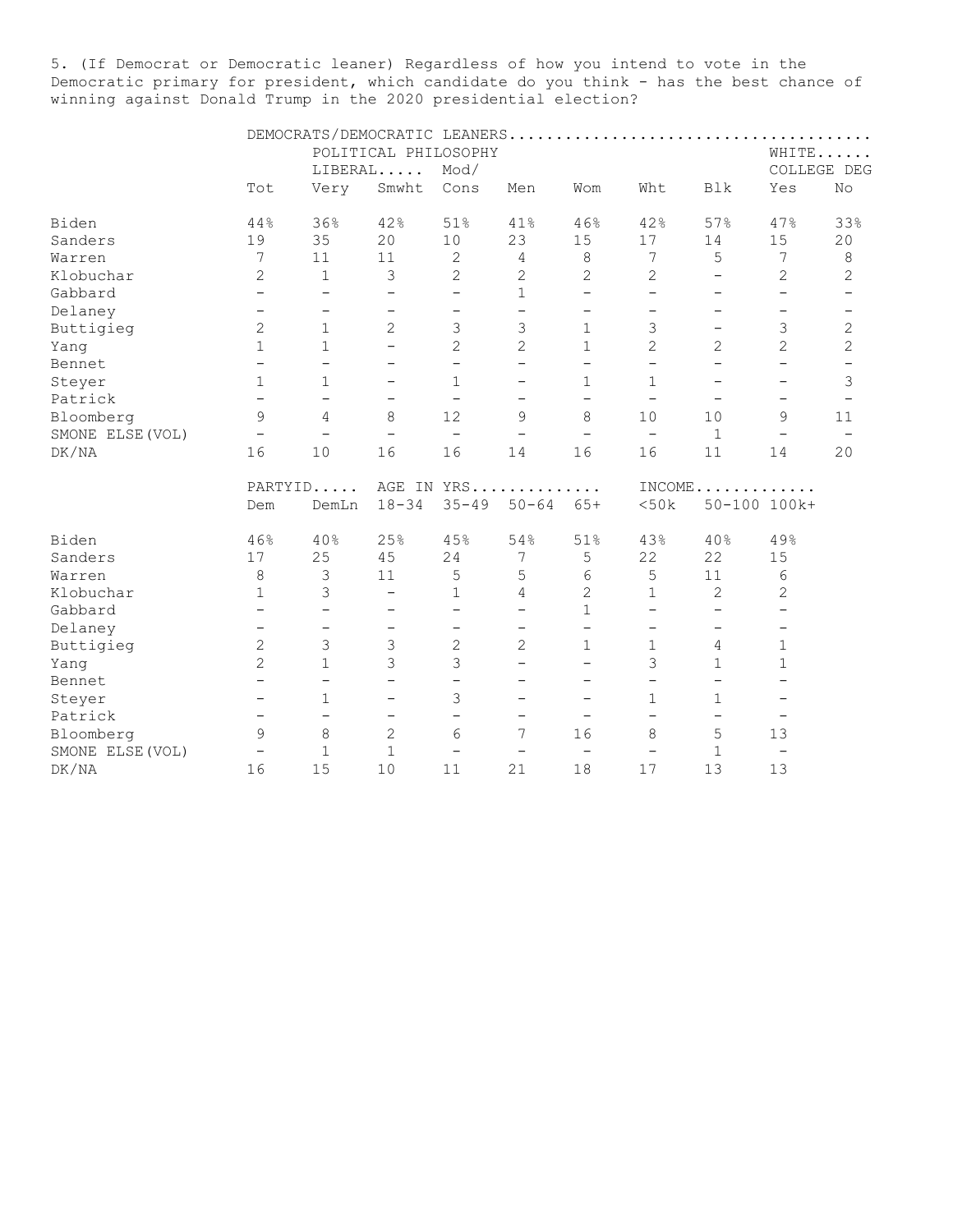TREND: (If Democrat or Democratic leaner) Regardless of how you intend to vote in the Democratic primary for president, which candidate do you think has the best chance of winning against Donald Trump in the 2020 presidential election?

| DEMOCRATS/DEMOCRATIC LEANERS |                          |                          |                          |                          |                          |                          |                          |                          |  |  |
|------------------------------|--------------------------|--------------------------|--------------------------|--------------------------|--------------------------|--------------------------|--------------------------|--------------------------|--|--|
| Jan 28                       | Dec 16                   | Nov 26                   | Oct 24                   | Oct 14                   | Aug 06                   | Jul 29                   | Jul 02                   | Apr 30                   |  |  |
| 2020                         | 2019                     | 2019                     | 2019                     | 2019                     | 2019                     | 2019                     | 2019                     | 2019                     |  |  |
| 44                           | 44                       | 46                       | 42                       | 48                       | 49                       | 51                       | 42                       | 56                       |  |  |
| 19                           |                          |                          | 14                       | 7                        |                          |                          | 13                       | 12                       |  |  |
| 7                            | 9                        | 10                       |                          | 21                       | 9                        | 8                        | 9                        | 3                        |  |  |
| 2                            | 1                        | 1                        | $\mathbf 1$              | -                        | $\qquad \qquad -$        | -                        | $\qquad \qquad -$        |                          |  |  |
| $\overline{\phantom{0}}$     | $\mathbf{1}$             | $\mathbf{1}$             | $\overline{\phantom{0}}$ | -                        | $\qquad \qquad -$        | $\overline{\phantom{m}}$ | $\mathbf 1$              |                          |  |  |
| $\overline{\phantom{0}}$     | $\qquad \qquad -$        | $\qquad \qquad -$        | -                        | -                        | $\qquad \qquad -$        | 1                        | $\qquad \qquad -$        | $\overline{\phantom{0}}$ |  |  |
| 2                            | 3                        | 6                        | $\overline{2}$           | $\overline{2}$           | $\mathbf 1$              | 1                        | $\mathbf{1}$             | 4                        |  |  |
| $\mathbf{1}$                 | $\mathbf 1$              | $\mathbf{1}$             | -                        |                          | $\mathbf 1$              | -                        |                          |                          |  |  |
|                              | $\overline{\phantom{0}}$ | $\mathbf{1}$             | -                        | -                        | -                        | -                        | -                        | na                       |  |  |
| 1                            | $\overline{\phantom{0}}$ | $\overline{\phantom{0}}$ | 1                        | 1                        | $\qquad \qquad -$        | $\qquad \qquad -$        | na                       | na                       |  |  |
| $\overline{\phantom{0}}$     | $\overline{\phantom{0}}$ | $\qquad \qquad -$        | na                       | na                       | na                       | na                       | na                       | na                       |  |  |
| 9                            | 7                        | 3                        | na                       | na                       | na                       | na                       | na                       | na                       |  |  |
| na                           |                          | $\qquad \qquad -$        | 1                        | $\mathbf 1$              | 1                        | $\mathbf 1$              | $\mathbf 1$              | 3                        |  |  |
| na                           |                          |                          | <u>.</u>                 |                          | $\overline{\phantom{0}}$ | -                        |                          |                          |  |  |
| na                           | $\overline{a}$           | -                        | -                        | -                        | -                        | -                        | $\overline{\phantom{0}}$ | -                        |  |  |
| na                           | na                       | $\overline{\phantom{m}}$ | $\overline{\phantom{0}}$ | $\equiv$                 | $\overline{\phantom{0}}$ | $\overline{\phantom{0}}$ | $\overline{\phantom{0}}$ | na                       |  |  |
| na                           | na                       | $\mathbf 1$              | 3                        | 1                        | 6                        | 8                        | 14                       | 2                        |  |  |
| na                           | na                       |                          | $\overline{\phantom{0}}$ |                          | $\overline{\phantom{0}}$ | -                        |                          | na                       |  |  |
| na                           | na                       | na                       | -                        | -                        | $\qquad \qquad -$        | -                        | -                        | $\qquad \qquad -$        |  |  |
| na                           | na                       | na                       | -                        | 1                        | 2                        | -                        | -                        | 3                        |  |  |
| na                           | na                       | na                       | -                        | $\overline{\phantom{0}}$ | 1                        | -                        | $\overline{\phantom{0}}$ | $\qquad \qquad -$        |  |  |
| na                           | na                       | na                       | na                       | na                       | -                        |                          | -                        | na                       |  |  |
| na                           | na                       | na                       | na                       | na                       | $\qquad \qquad -$        | -                        | -                        | $\mathbf{1}$             |  |  |
| na                           | na                       | na                       | na                       | na                       | -                        | -                        | -                        | na                       |  |  |
| na                           | na                       | na                       | na                       | na                       | -                        |                          |                          |                          |  |  |
| na                           | na                       | na                       | na                       | na                       | -                        |                          |                          |                          |  |  |
| na                           | na                       | na                       | na                       | na                       | $\overline{\phantom{0}}$ |                          |                          |                          |  |  |
| na                           | na                       | na                       | na                       | na                       | na                       | na                       |                          |                          |  |  |
| $\overline{\phantom{m}}$     | $\overline{\phantom{m}}$ | $\overline{\phantom{m}}$ | $\mathbf 1$              | $\overline{\phantom{0}}$ | 1                        |                          | −                        | 1                        |  |  |
| 16                           | 19                       | 20                       | 15                       | 16                       | 17                       | 20                       | 17                       | 15                       |  |  |
|                              |                          | 15                       | 10                       | $20$                     |                          | 12                       | 10                       |                          |  |  |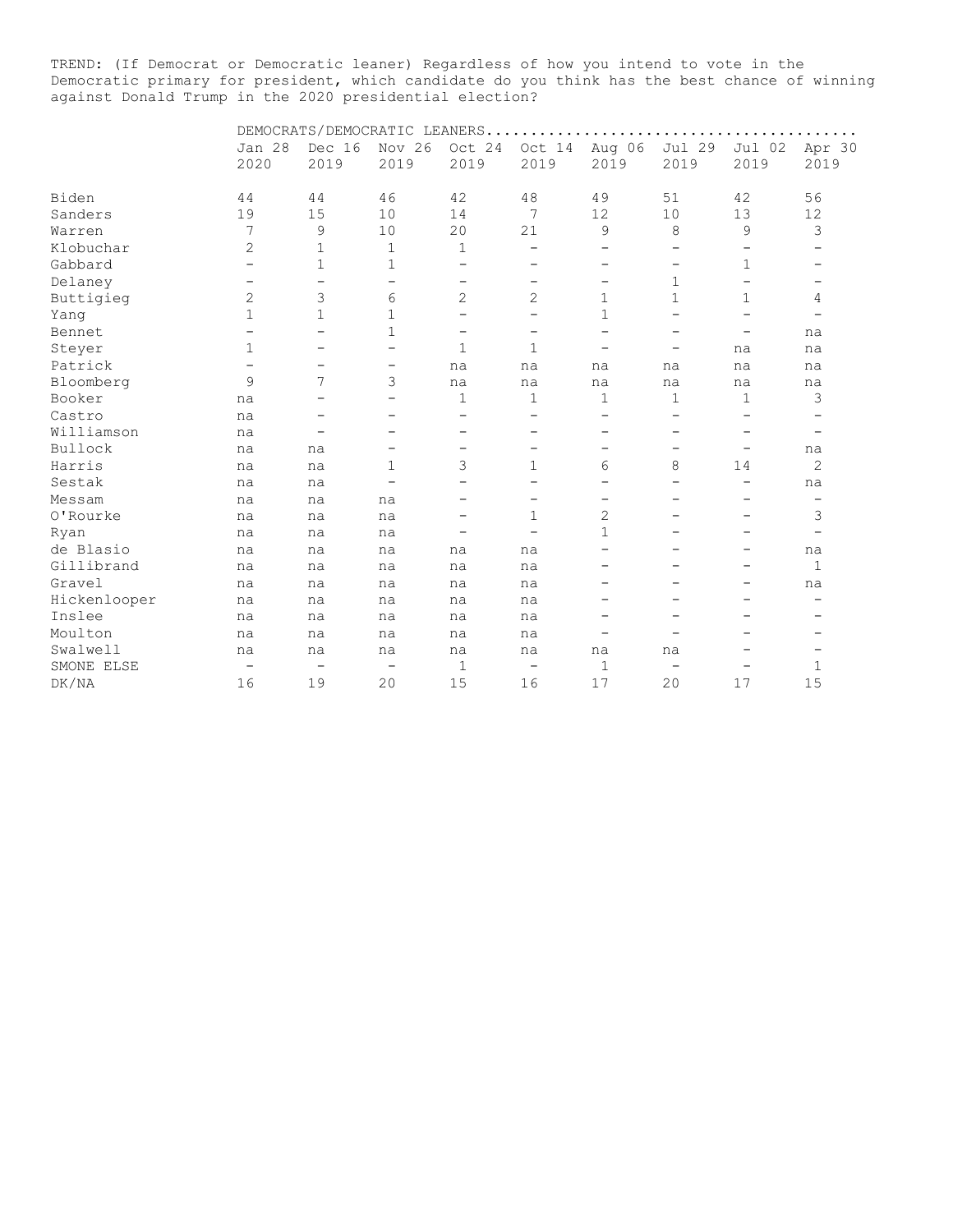6. (If Democrat or Democratic leaner) Regardless of how you intend to vote in the Democratic primary for president, which candidate do you think - cares the most about people like you?

|                  |                          |                          | POLITICAL PHILOSOPHY     |                          |                          |                          |                          |                          |                          | WHITE       |
|------------------|--------------------------|--------------------------|--------------------------|--------------------------|--------------------------|--------------------------|--------------------------|--------------------------|--------------------------|-------------|
|                  |                          |                          | LIBERAL                  | Mod/                     |                          |                          |                          |                          |                          | COLLEGE DEG |
|                  | Tot                      | Very                     | Smwht                    | Cons                     | Men                      | Wom                      | Wht                      | <b>Blk</b>               | Yes                      | No          |
| Biden            | 20%                      | 12%                      | 11%                      | 27%                      | 16%                      | 22%                      | 14%                      | 41%                      | 14%                      | 15%         |
| Sanders          | 28                       | 40                       | 37                       | 17                       | 32                       | 26                       | 26                       | 22                       | 24                       | 30          |
| Warren           | 19                       | 25                       | 23                       | 15                       | 16                       | 21                       | 22                       | 13                       | 25                       | 17          |
| Klobuchar        | $\overline{4}$           | 3                        | 6                        | $\overline{4}$           | 3                        | 5                        | 5                        | 2                        | $\,8\,$                  | 2           |
| Gabbard          | $\overline{\phantom{m}}$ | $\overline{\phantom{0}}$ | $\mathbf{1}$             | $\mathbf 1$              | $\mathbf 1$              | $\overline{\phantom{0}}$ | $\overline{\phantom{0}}$ | $\overline{\phantom{0}}$ | $\mathbf{1}$             |             |
| Delaney          | $\overline{\phantom{m}}$ | $\qquad \qquad -$        | $\qquad \qquad -$        | $\mathbf 1$              | $\overline{\phantom{0}}$ | $\overline{\phantom{0}}$ | -                        | $\overline{\phantom{0}}$ | $\overline{\phantom{m}}$ |             |
| Buttigieg        | $\epsilon$               | 5                        | 6                        | 6                        | 7                        | 5                        | 9                        | $\overline{\phantom{0}}$ | $\,8\,$                  | $10$        |
| Yang             | 3                        | 3                        | $\mathbf{1}$             | 4                        | 4                        | $\mathbf 1$              | 3                        | $\mathbf{2}$             | $\mathcal{S}$            | 5           |
| Bennet           | $\overline{\phantom{0}}$ | $\mathbf{1}$             | $\qquad \qquad -$        | $\qquad \qquad -$        | $\overline{\phantom{0}}$ | $\overline{\phantom{0}}$ | $\overline{\phantom{0}}$ | $\overline{\phantom{0}}$ |                          |             |
| Steyer           | $\overline{2}$           | $\mathbf{1}$             | 1                        | 3                        | $\mathbf 1$              | 3                        | 3                        | -                        | $\overline{2}$           | 5           |
| Patrick          | $\qquad \qquad -$        | $\overline{\phantom{0}}$ | $\overline{\phantom{0}}$ | $\qquad \qquad -$        | $\overline{\phantom{0}}$ | $\overline{\phantom{0}}$ | $\overline{\phantom{0}}$ | $\overline{\phantom{0}}$ | $\overline{\phantom{m}}$ |             |
| Bloomberg        | 5                        | $\mathbf{1}$             | 5                        | 7                        | 7                        | 4                        | 5                        | 5                        | 5                        | 7           |
| SMONE ELSE (VOL) | $\overline{\phantom{m}}$ | $\overline{\phantom{0}}$ | $\qquad \qquad -$        | $\mathbf{1}$             | $\overline{\phantom{0}}$ | $\overline{\phantom{0}}$ | $\overline{\phantom{0}}$ | $\mathbf{1}$             | $\overline{\phantom{0}}$ | 1           |
| DK/NA            | 12                       | 9                        | 9                        | 14                       | 12                       | 12                       | 10                       | 14                       | 11                       | 9           |
|                  |                          | PARTYID                  |                          | AGE IN YRS               |                          | .                        | INCOME.                  |                          | .                        |             |
|                  | Dem                      | DemLn                    | $18 - 34$                | $35 - 49$                | $50 - 64$                | $65+$                    | <50k                     |                          | 50-100 100k+             |             |
| Biden            | 20%                      | 19%                      | 2%                       | 11%                      | 28%                      | 32%                      | 22%                      | 18%                      | 16%                      |             |
| Sanders          | 28                       | 29                       | 64                       | 29                       | 15                       | 13                       | 29                       | 35                       | 25                       |             |
| Warren           | 21                       | 13                       | 19                       | 23                       | 22                       | 15                       | 16                       | 18                       | 24                       |             |
| Klobuchar        | $\overline{4}$           | 6                        | $\overline{2}$           | $\qquad \qquad -$        | 6                        | 7                        | $\mathbf{1}$             | 6                        | 6                        |             |
| Gabbard          | $\overline{\phantom{0}}$ | 1                        | $\qquad \qquad -$        | 1                        | 1                        | $\overline{\phantom{0}}$ | $\qquad \qquad -$        | 1                        | 1                        |             |
| Delaney          | $\overline{\phantom{m}}$ | $\qquad \qquad -$        | $\overline{\phantom{m}}$ | $\overline{\phantom{a}}$ | $\mathbf 1$              | $\qquad \qquad -$        | $\mathbf{1}$             | $\overline{\phantom{0}}$ | $\overline{\phantom{m}}$ |             |
| Buttigieg        | 6                        | 5                        | 3                        | 6                        | 6                        | 7                        | $\mathcal{S}$            | 7                        | 8                        |             |
| Yang             | $\overline{c}$           | 4                        | 5                        | 5                        | 1                        | $\qquad \qquad -$        | 3                        | $\mathbf{2}$             | 3                        |             |
| Bennet           | $\overline{\phantom{m}}$ | $\overline{\phantom{0}}$ | $\qquad \qquad -$        | $\mathbf{1}$             | $\overline{\phantom{0}}$ | 1                        | $\mathbf 1$              | $\overline{\phantom{m}}$ | $\overline{\phantom{0}}$ |             |
| Steyer           | $\mathbf{2}$             | 3                        | $\overline{\phantom{0}}$ | 3                        | 5                        | $\overline{c}$           | 3                        | $\mathbf 1$              | $\mathbf{2}$             |             |
| Patrick          | $\overline{\phantom{m}}$ | $\qquad \qquad -$        | $\overline{\phantom{0}}$ | $\qquad \qquad -$        | $\qquad \qquad -$        | $\qquad \qquad -$        | $\overline{\phantom{0}}$ | $\overline{\phantom{m}}$ | $\qquad \qquad -$        |             |
| Bloomberg        | 5                        | 6                        | $\overline{\phantom{0}}$ | 5                        | 5                        | 7                        | 4                        | $\mathbf 1$              | 9                        |             |
| SMONE ELSE (VOL) | $\qquad \qquad -$        | $\mathbf{1}$             | 1                        |                          | 1                        | $\overline{\phantom{0}}$ | $\mathbf 1$              | $\mathbf{1}$             | $\overline{\phantom{0}}$ |             |
| DK/NA            | 12                       | 13                       | 4                        | 16                       | 10                       | 16                       | $17$                     | 11                       | 6                        |             |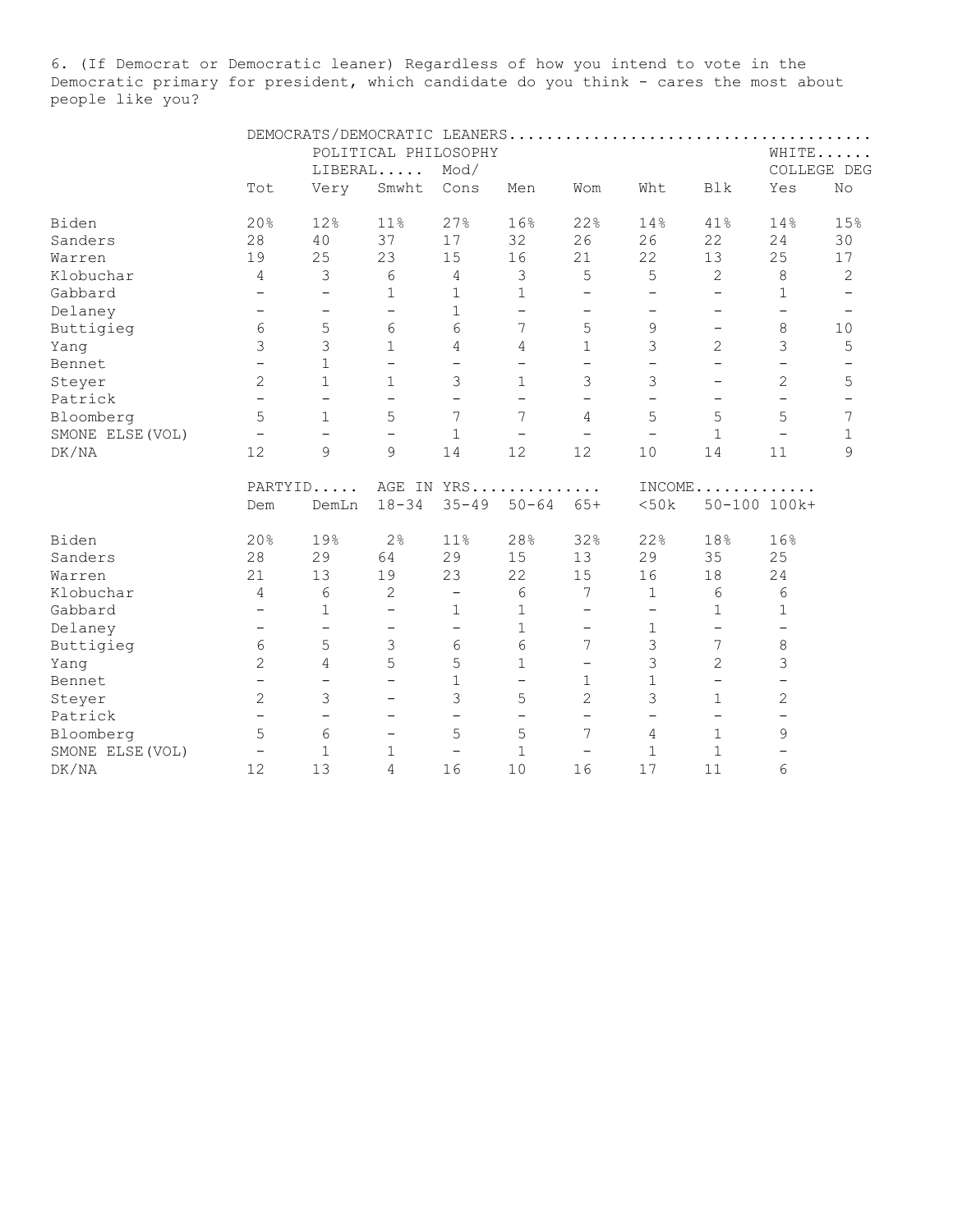TREND: (If Democrat or Democratic leaner) Regardless of how you intend to vote in the Democratic primary for president, which candidate do you think cares the most about people like you?

|            | DEMOCRATS/DEMOCRATIC LEANERS |                |                |              |  |  |  |  |  |
|------------|------------------------------|----------------|----------------|--------------|--|--|--|--|--|
|            | Jan 28                       | Dec 16         | Nov 26         | Oct 24       |  |  |  |  |  |
|            | 2020                         | 2019           | 2019           | 2019         |  |  |  |  |  |
| Biden      | 20                           | 20             | 19             | 14           |  |  |  |  |  |
| Sanders    | 28                           | 24             | 24             | 28           |  |  |  |  |  |
| Warren     | 19                           | 19             | 18             | 24           |  |  |  |  |  |
| Klobuchar  | 4                            | 3              | 5              | 3            |  |  |  |  |  |
| Gabbard    |                              | $\mathbf 1$    |                |              |  |  |  |  |  |
| Delaney    |                              |                |                |              |  |  |  |  |  |
| Buttigieg  | 6                            | 6              | 8              | 7            |  |  |  |  |  |
| Yang       | 3                            | 3              | 2              | $\mathbf 1$  |  |  |  |  |  |
| Bennet     |                              |                | $\mathbf 1$    |              |  |  |  |  |  |
| Steyer     | 2                            | $\mathbf 1$    | $\mathbf 1$    | $\mathbf{1}$ |  |  |  |  |  |
| Patrick    |                              |                |                | na           |  |  |  |  |  |
| Bloomberg  | 5                            | $\overline{2}$ | $\mathbf 1$    | na           |  |  |  |  |  |
| Booker     | na                           | 3              | $\overline{2}$ | $\mathbf 1$  |  |  |  |  |  |
| Castro     | na                           | $\mathbf 1$    | 2              | $\mathbf 1$  |  |  |  |  |  |
| Williamson | na                           |                |                |              |  |  |  |  |  |
| Bullock    | na                           | na             |                |              |  |  |  |  |  |
| Harris     | na                           | na             | 2              | 5            |  |  |  |  |  |
| Sestak     | na                           | na             |                |              |  |  |  |  |  |
| Messam     | na                           | na             | na             |              |  |  |  |  |  |
| 0'Rourke   | na                           | na             | na             | 1            |  |  |  |  |  |
| Ryan       | na                           | na             | na             |              |  |  |  |  |  |
| SMONE ELSE |                              |                | $\mathbf{1}$   |              |  |  |  |  |  |
| DK/NA      | 12                           | 17             | 15             | 12           |  |  |  |  |  |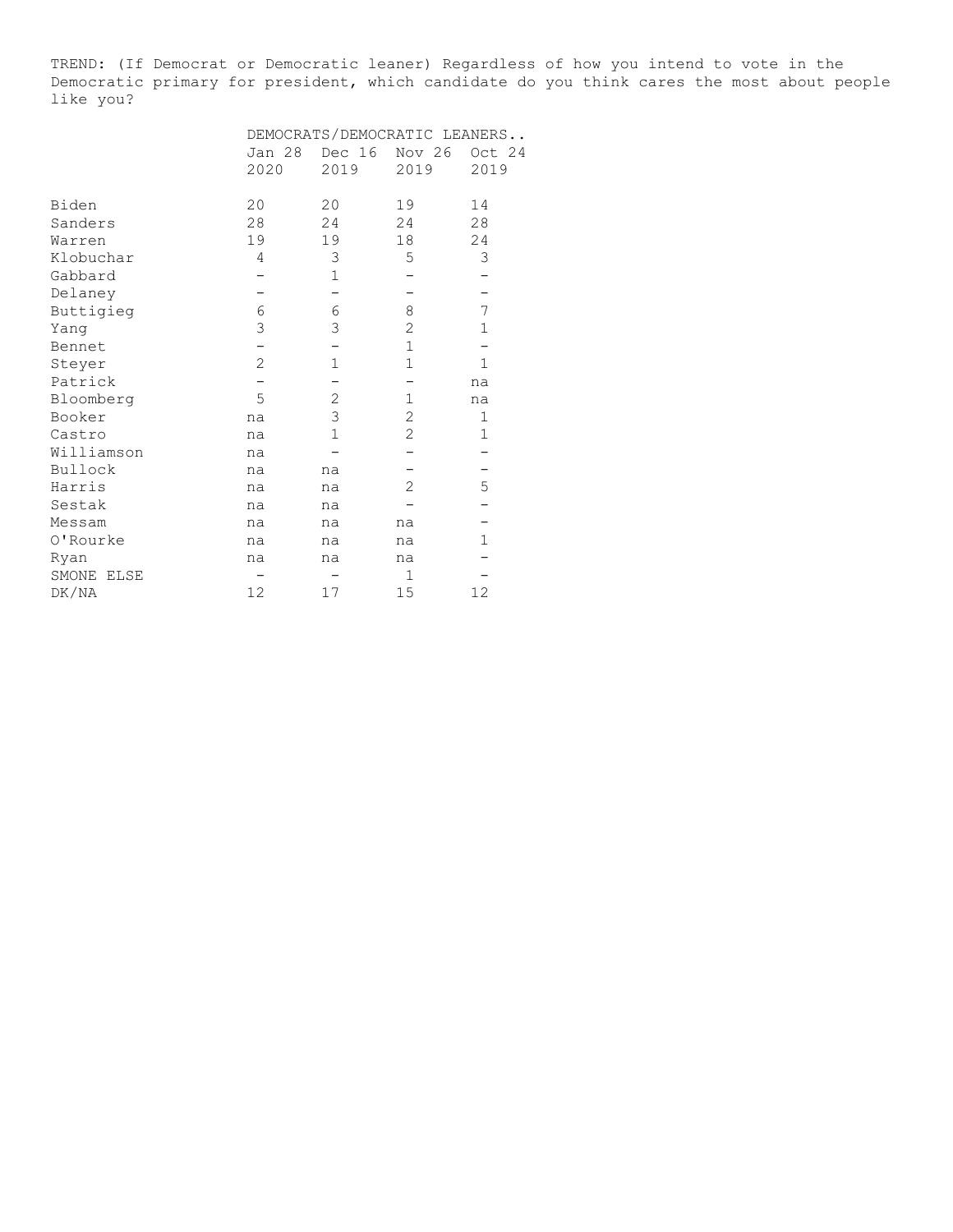7. (If Democrat or Democratic leaner) Regardless of how you intend to vote in the Democratic primary for president, which candidate do you think - is the most honest?

|                  |                          |                          |                          | POLITICAL PHILOSOPHY     |                          |                          |                          |                          |                          | WHITE                    |
|------------------|--------------------------|--------------------------|--------------------------|--------------------------|--------------------------|--------------------------|--------------------------|--------------------------|--------------------------|--------------------------|
|                  |                          |                          | LIBERAL                  | Mod/                     |                          |                          |                          |                          |                          | COLLEGE DEG              |
|                  | Tot                      | Very                     | Smwht                    | Cons                     | Men                      | Wom                      | Wht                      | Blk                      | Yes                      | No                       |
| Biden            | 17%                      | 12%                      | 13%                      | 21%                      | 13%                      | 20%                      | 14%                      | 32%                      | 13%                      | 15%                      |
| Sanders          | 26                       | 36                       | 32                       | 18                       | 29                       | 24                       | 23                       | 20                       | 21                       | 28                       |
| Warren           | 14                       | 25                       | 16                       | 7                        | 13                       | 15                       | 14                       | 15                       | 17                       | 10                       |
| Klobuchar        | 5                        | $\overline{4}$           | 7                        | 6                        | 6                        | 5                        | $\,8\,$                  | $1\,$                    | $10$                     | 5                        |
| Gabbard          | $\mathbf 1$              | $\overline{\phantom{0}}$ | 1                        | 2                        | $\overline{c}$           | $\mathbf 1$              | $\mathbf 1$              | $\mathbf{1}$             | $\mathbf 1$              |                          |
| Delaney          | $\qquad \qquad -$        | $\qquad \qquad -$        | $\overline{\phantom{0}}$ | $\mathbf 1$              | $\mathbf{1}$             | $\overline{\phantom{0}}$ | $\qquad \qquad -$        | $\mathbf 1$              | $\overline{\phantom{m}}$ | $\overline{\phantom{m}}$ |
| Buttigieg        | 6                        | 5                        | 5                        | 8                        | 7                        | 6                        | 8                        | $\overline{4}$           | 10                       | 6                        |
| Yang             | 5                        | $\overline{4}$           | 4                        | 6                        | 6                        | 4                        | 5                        | $\overline{4}$           | 7                        | 3                        |
| Bennet           | $\overline{\phantom{a}}$ | $\qquad \qquad -$        | $\qquad \qquad -$        | $\qquad \qquad -$        | $\overline{\phantom{0}}$ | $\overline{\phantom{0}}$ | $\overline{\phantom{0}}$ | $\qquad \qquad -$        | $\overline{\phantom{0}}$ |                          |
| Steyer           | 2                        | $\overline{2}$           | $\overline{2}$           | 3                        | $\mathbf{1}$             | 3                        | 3                        | $\mathbf{1}$             | $\overline{2}$           | 5                        |
| Patrick          | $\overline{\phantom{0}}$ | $\qquad \qquad -$        | $\qquad \qquad -$        | $\qquad \qquad -$        | $\overline{\phantom{0}}$ | $\overline{\phantom{m}}$ | $\overline{\phantom{0}}$ |                          | $\overline{\phantom{0}}$ |                          |
| Bloomberg        | 5                        | $\mathbf{1}$             | 6                        | 7                        | 6                        | $\overline{4}$           | 5                        | 6                        | 4                        | 8                        |
| SMONE ELSE (VOL) | $\overline{\phantom{m}}$ | $\overline{\phantom{0}}$ | $\overline{\phantom{m}}$ | $\overline{\phantom{0}}$ | $\overline{\phantom{0}}$ | $\overline{\phantom{0}}$ | $\overline{\phantom{0}}$ |                          |                          |                          |
| DK/NA            | 17                       | 9                        | 15                       | 21                       | 17                       | 17                       | 17                       | 17                       | 14                       | 22                       |
|                  | PARTYID                  |                          |                          |                          | AGE IN YRS               |                          | INCOME.                  |                          | .                        |                          |
|                  | Dem                      | DemLn                    | $18 - 34$                | $35 - 49$                | $50 - 64$                | $65+$                    | < 50k                    |                          | 50-100 100k+             |                          |
| Biden            | 18%                      | 15%                      | 2 <sup>°</sup>           | 12%                      | 20%                      | 29%                      | 19%                      | 16%                      | 14%                      |                          |
| Sanders          | 26                       | 26                       | 55                       | 27                       | 18                       | 10                       | 28                       | 28                       | 24                       |                          |
| Warren           | 15                       | 8                        | 19                       | 17                       | 13                       | 8                        | 11                       | 18                       | 16                       |                          |
| Klobuchar        | 6                        | 4                        | $\mathbf 1$              | 4                        | 6                        | 10                       | 3                        | 5                        | 7                        |                          |
| Gabbard          | $\qquad \qquad -$        | 3                        | $\mathbf 1$              | 1                        | $\mathbf 1$              | $\mathbf 1$              | $\mathbf 1$              | 2                        | 1                        |                          |
| Delaney          | 1                        | $\qquad \qquad -$        | $\overline{\phantom{0}}$ | $\overline{\phantom{0}}$ | $\overline{c}$           | $\overline{\phantom{0}}$ | $\mathbf 1$              | $\qquad \qquad -$        |                          |                          |
| Buttigieg        | 6                        | 8                        | 3                        | 8                        | 7                        | 8                        | 5                        | 6                        | 8                        |                          |
| Yang             | 5                        | 6                        | 10                       | 4                        | 5                        | $\overline{2}$           | 4                        | 5                        | 7                        |                          |
| Bennet           | $\qquad \qquad -$        | $\qquad \qquad -$        | $\qquad \qquad -$        | $\qquad \qquad -$        | $\qquad \qquad -$        | $\mathbf 1$              | $\overline{\phantom{0}}$ | $\overline{\phantom{0}}$ |                          |                          |
| Steyer           | $\overline{c}$           | 4                        |                          | 4                        | 3                        | 3                        | 2                        | $\overline{c}$           | 3                        |                          |
| Patrick          | $\overline{\phantom{0}}$ | $\overline{\phantom{0}}$ | $\qquad \qquad -$        | $\qquad \qquad -$        | $\overline{\phantom{0}}$ | $\overline{\phantom{0}}$ | $\overline{\phantom{0}}$ | $\qquad \qquad -$        | $\qquad \qquad -$        |                          |
| Bloomberg        | 5                        | 5                        | $\qquad \qquad -$        | 3                        | 7                        | 8                        | 4                        | 2                        | 8                        |                          |
| SMONE ELSE (VOL) | $\overline{\phantom{a}}$ | $\overline{\phantom{0}}$ | $\overline{\phantom{0}}$ | $\qquad \qquad -$        | $\mathbf 1$              | $\overline{\phantom{0}}$ | $\overline{\phantom{0}}$ | $\overline{\phantom{0}}$ |                          |                          |
| DK/NA            | 16                       | 21                       | 9                        | 20                       | 18                       | 20                       | 21                       | 15                       | 12                       |                          |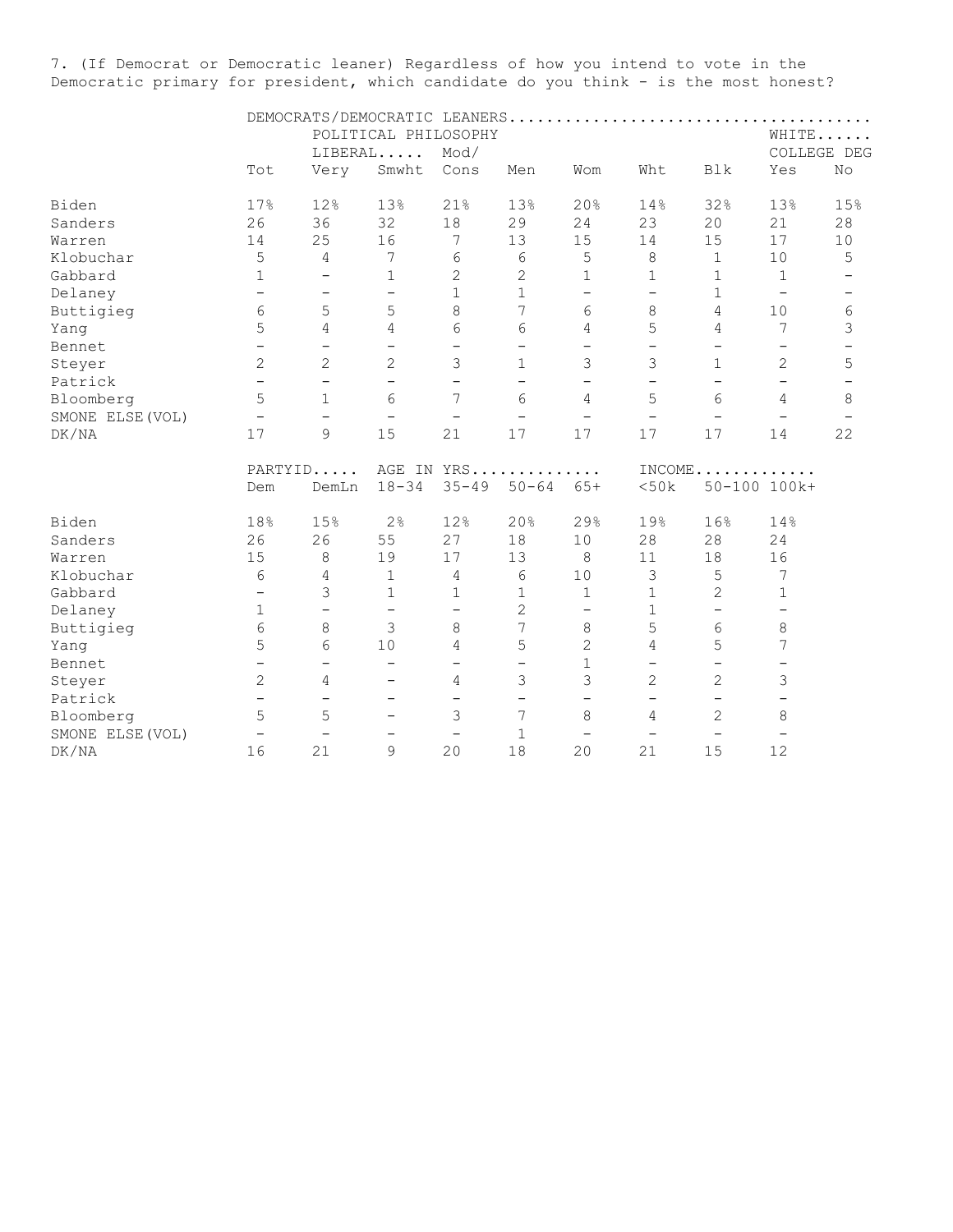TREND: (If Democrat or Democratic leaner) Regardless of how you intend to vote in the Democratic primary for president, which candidate do you think is the most honest?

|            | DEMOCRATS/DEMOCRATIC LEANERS |                |                |                |  |  |  |  |  |
|------------|------------------------------|----------------|----------------|----------------|--|--|--|--|--|
|            | Jan 28<br>2020               | Dec 16<br>2019 | Nov 26<br>2019 | Oct 24<br>2019 |  |  |  |  |  |
|            |                              |                |                |                |  |  |  |  |  |
| Biden      | 17                           | 18             | 15             | 15             |  |  |  |  |  |
| Sanders    | 26                           | 28             | 25             | 28             |  |  |  |  |  |
| Warren     | 14                           | 10             | 14             | 15             |  |  |  |  |  |
| Klobuchar  | 5                            | 4              | 2              | 4              |  |  |  |  |  |
| Gabbard    | 1                            | 1              |                | 1              |  |  |  |  |  |
| Delaney    |                              |                |                |                |  |  |  |  |  |
| Buttigieg  | 6                            | 8              | 13             | 11             |  |  |  |  |  |
| Yang       | 5                            | 4              | 3              | $\overline{2}$ |  |  |  |  |  |
| Bennet     |                              |                | 1              |                |  |  |  |  |  |
| Steyer     | $\overline{2}$               | 1              |                | $\mathbf{1}$   |  |  |  |  |  |
| Patrick    |                              |                |                | na             |  |  |  |  |  |
| Bloomberg  | 5                            | 3              |                | na             |  |  |  |  |  |
| Booker     | na                           | 3              | $\overline{2}$ | $\overline{2}$ |  |  |  |  |  |
| Castro     | na                           | $\mathbf 1$    | 1              | $\mathbf 1$    |  |  |  |  |  |
| Williamson | na                           |                |                |                |  |  |  |  |  |
| Bullock    | na                           | na             |                |                |  |  |  |  |  |
| Harris     | na                           | na             | 2              | 2              |  |  |  |  |  |
| Sestak     | na                           | na             |                |                |  |  |  |  |  |
| Messam     | na                           | na             | na             |                |  |  |  |  |  |
| 0'Rourke   | na                           | na             | na             | 2              |  |  |  |  |  |
| Ryan       | na                           | na             | na             |                |  |  |  |  |  |
| SMONE ELSE |                              |                | $\mathbf{1}$   |                |  |  |  |  |  |
| DK/NA      | 17                           | 21             | 20             | 17             |  |  |  |  |  |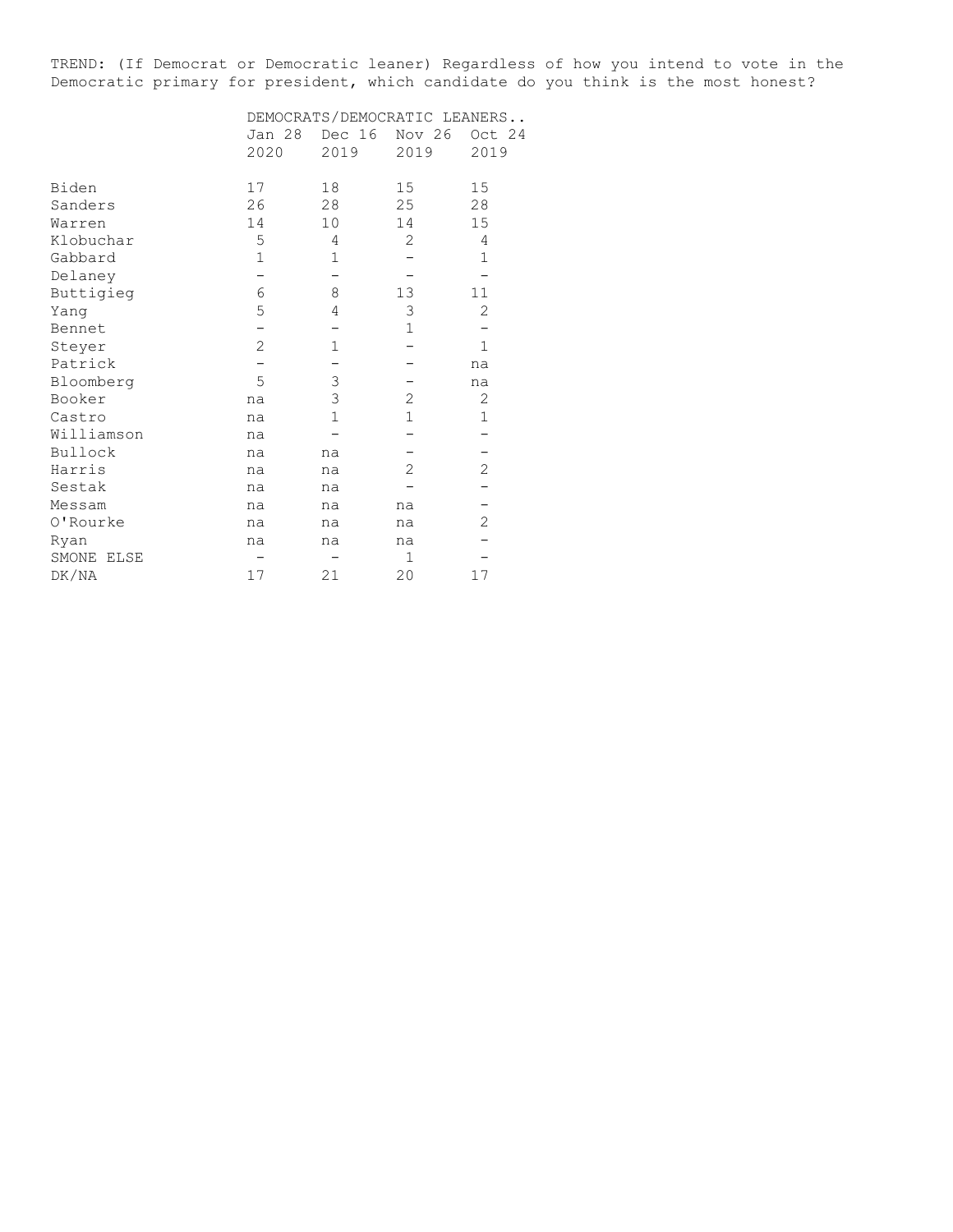8. (If Democrat or Democratic leaner) Regardless of how you intend to vote in the Democratic primary for president, which candidate do you think - is the most intelligent?

|                  |                          |                          | POLITICAL PHILOSOPHY     |                          |                          |                          |                          |                          |                          | WHITE          |
|------------------|--------------------------|--------------------------|--------------------------|--------------------------|--------------------------|--------------------------|--------------------------|--------------------------|--------------------------|----------------|
|                  |                          |                          | LIBERAL                  | Mod/                     |                          |                          |                          |                          |                          | COLLEGE DEG    |
|                  | Tot                      | Very                     | Smwht                    | Cons                     | Men                      | Wom                      | Wht                      | Blk                      | Yes                      | No             |
| Biden            | 13%                      | $9\frac{6}{6}$           | 7%                       | 16%                      | 8%                       | 16%                      | 8 <sup>°</sup>           | 28%                      | 7%                       | $9\frac{6}{6}$ |
| Sanders          | 12                       | 22                       | 12                       | 7                        | 14                       | 11                       | 10                       | 12                       | $7\overline{ }$          | 15             |
| Warren           | 26                       | 38                       | 32                       | 18                       | 25                       | 27                       | 30                       | 19                       | 36                       | 21             |
| Klobuchar        | $\mathfrak{Z}$           | $\mathbf{1}$             | 4                        | $\overline{4}$           | 3                        | 3                        | $\overline{4}$           | $\mathbf 1$              | $\overline{4}$           | 5              |
| Gabbard          | $\mathbf 1$              | $\overline{\phantom{0}}$ | $\qquad \qquad -$        | $\overline{c}$           | $\overline{c}$           | $\overline{\phantom{0}}$ | 1                        | $\qquad \qquad -$        | 1                        |                |
| Delaney          | $\overline{\phantom{m}}$ | $\overline{\phantom{m}}$ | $\overline{\phantom{m}}$ | $\overline{\phantom{0}}$ | $\overline{\phantom{a}}$ | $\qquad \qquad -$        | $\qquad \qquad -$        | $\overline{\phantom{0}}$ | $\overline{\phantom{m}}$ |                |
| Buttigieg        | 14                       | 13                       | 14                       | 16                       | 16                       | 12                       | 17                       | 8                        | 20                       | 14             |
| Yang             | 5                        | 5                        | 5                        | 6                        | 6                        | 5                        | 5                        | 4                        | 5                        | 4              |
| Bennet           | $\overline{\phantom{0}}$ | $\mathbf{1}$             | $\qquad \qquad -$        | $\qquad \qquad -$        | $\qquad \qquad -$        | $\qquad \qquad -$        | $\qquad \qquad -$        | $\overline{\phantom{0}}$ | $\overline{\phantom{0}}$ |                |
| Steyer           | 2                        | $\mathbf{1}$             | 3                        | $\mathbf{1}$             | $\mathbf{1}$             | $\overline{2}$           | $\overline{2}$           |                          | $\mathbf{1}$             | 4              |
| Patrick          | $\equiv$                 | $\overline{\phantom{0}}$ | $\overline{\phantom{0}}$ | $\overline{\phantom{0}}$ | $\overline{\phantom{0}}$ | $\overline{\phantom{0}}$ | $\overline{\phantom{0}}$ | $\overline{\phantom{0}}$ | $\overline{\phantom{0}}$ |                |
| Bloomberg        | 6                        | $\mathbf{1}$             | 6                        | 9                        | 7                        | 5                        | 7                        | 6                        | 5                        | 9              |
| SMONE ELSE (VOL) | $\overline{\phantom{m}}$ | $\overline{\phantom{0}}$ | $\overline{\phantom{0}}$ | $\overline{\phantom{0}}$ | $\overline{\phantom{0}}$ | $\overline{\phantom{0}}$ | $\overline{\phantom{0}}$ | $\mathbf{1}$             | $\overline{\phantom{0}}$ |                |
| DK/NA            | 17                       | 10                       | 17                       | 21                       | 17                       | 17                       | 16                       | 20                       | 15                       | 19             |
|                  | PARTYID                  |                          |                          |                          | AGE IN YRS               |                          |                          |                          | $INCOME$                 |                |
|                  | Dem                      | DemLn                    | $18 - 34$                | $35 - 49$                | $50 - 64$                | $65+$                    | <50k                     |                          | 50-100 100k+             |                |
| Biden            | 14%                      | 10%                      | $7\%$                    | 8 <sup>°</sup>           | 15%                      | 17%                      | 20%                      | $9\%$                    | 8 <sup>°</sup>           |                |
| Sanders          | 12                       | 14                       | 28                       | 12                       | $\,8\,$                  | 5                        | 18                       | 11                       | 6                        |                |
| Warren           | 29                       | 17                       | 30                       | 37                       | 26                       | 17                       | 16                       | 35                       | 33                       |                |
| Klobuchar        | 3                        | 4                        | $\mathbf{1}$             | $\mathbf 1$              | 4                        | 6                        | $\overline{2}$           | 2                        | $\overline{4}$           |                |
| Gabbard          | $\mathbf 1$              | $\mathbf 1$              | 1                        | 1                        | 1                        | 1                        | 1                        | 1                        | 1                        |                |
| Delaney          | $\overline{\phantom{a}}$ | $\overline{\phantom{a}}$ | $\qquad \qquad -$        | $\overline{\phantom{0}}$ | $\overline{\phantom{0}}$ | $\overline{\phantom{0}}$ | $\overline{\phantom{0}}$ | $\overline{\phantom{m}}$ | $\overline{\phantom{0}}$ |                |
| Buttigieg        | 14                       | 14                       | 9                        | 11                       | 17                       | 18                       | 8                        | 17                       | 19                       |                |
| Yang             | 5                        | 6                        | 10                       | 5                        | 6                        | $\overline{2}$           | 5                        | 3                        | 9                        |                |
| Bennet           | $\overline{\phantom{0}}$ | $\qquad \qquad -$        | $\qquad \qquad -$        | 1                        | $\qquad \qquad -$        | $\qquad \qquad -$        | $\overline{\phantom{0}}$ | $\overline{\phantom{0}}$ | $\overline{\phantom{0}}$ |                |
| Steyer           | $1\,$                    | $\overline{4}$           | 2                        | 3                        | $\mathbf 1$              | 1                        | 3                        | 2                        | $\mathbf 1$              |                |
| Patrick          | $\overline{\phantom{m}}$ | $\overline{\phantom{0}}$ | $\overline{\phantom{0}}$ | $\overline{\phantom{0}}$ | $\overline{\phantom{0}}$ | $\overline{\phantom{0}}$ | $\overline{\phantom{0}}$ | $\qquad \qquad -$        | $\qquad \qquad -$        |                |
| Bloomberg        | 5                        | $\overline{9}$           | $\overline{\phantom{0}}$ | 5                        | 9                        | 9                        | 6                        | 4                        | 7                        |                |
| SMONE ELSE (VOL) | $\qquad \qquad -$        | $\mathbf{1}$             | $\mathbf 1$              | $\qquad \qquad -$        |                          | $\overline{\phantom{0}}$ | $\overline{\phantom{0}}$ | 1                        |                          |                |
| DK/NA            | 17                       | 20                       | 12                       | 17                       | 13                       | 23                       | 21                       | 16                       | 12                       |                |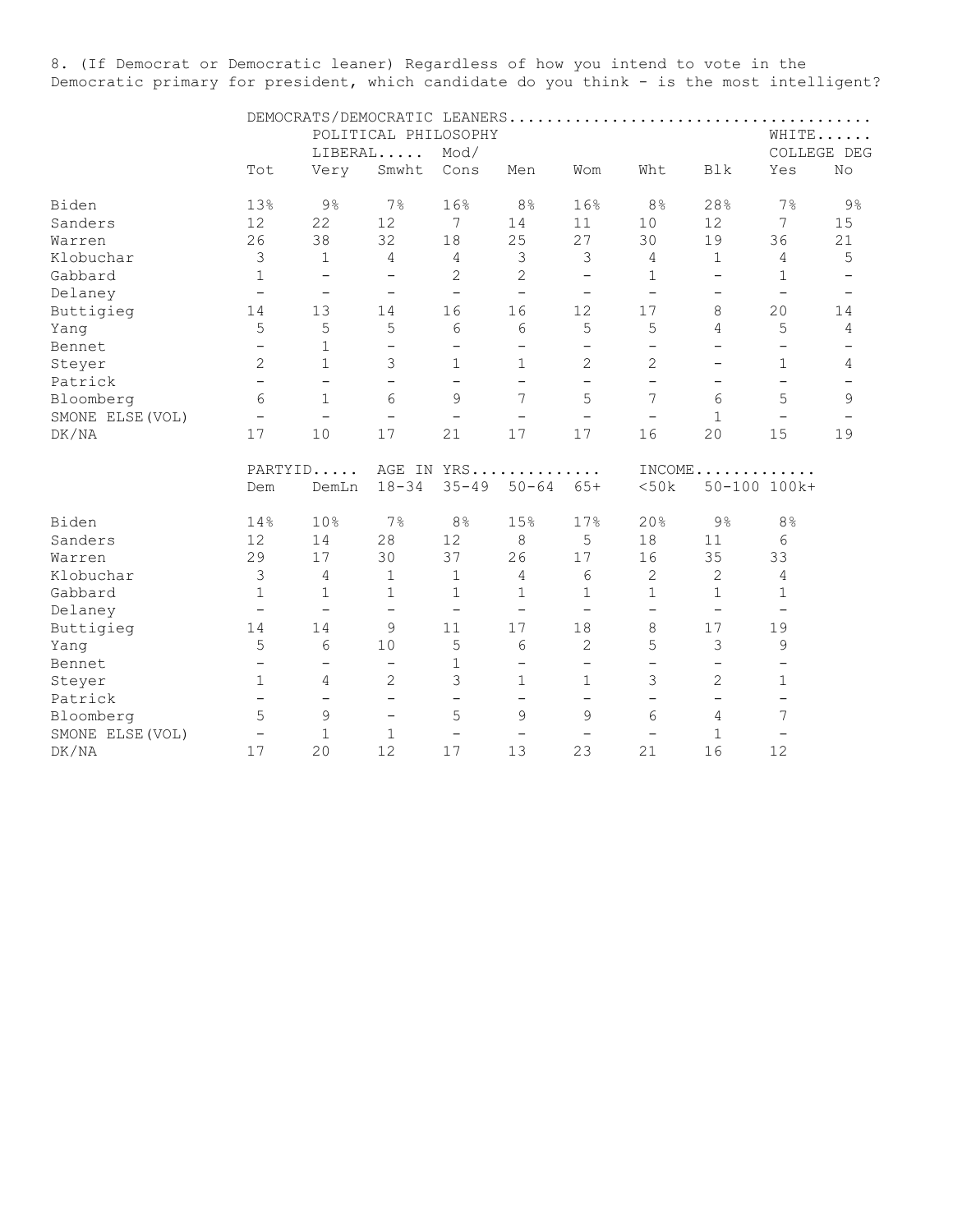TREND: (If Democrat or Democratic leaner) Regardless of how you intend to vote in the Democratic primary for president, which candidate do you think is the most intelligent?

|            |                 | DEMOCRATS/DEMOCRATIC LEANERS |              |
|------------|-----------------|------------------------------|--------------|
|            | Jan 28          | Dec 16                       | Nov 26       |
|            | 2020            | 2019                         | 2019         |
| Biden      | 13 <sup>°</sup> | 11                           | 11           |
| Sanders    | 12 <sup>7</sup> | 13                           | 9            |
| Warren     | 26              | 23                           | 22           |
| Klobuchar  | 3               | 2                            | 2            |
| Gabbard    | $1\,$           | $\mathbf 1$                  |              |
| Delaney    |                 | $\mathbf{1}$                 |              |
| Buttigieg  | 14              | 15                           | 22           |
| Yang       | 5               | 4                            | 4            |
| Bennet     |                 |                              |              |
| Steyer     | $\overline{c}$  | $\mathbf{1}$                 |              |
| Patrick    |                 | $\mathbf 1$                  |              |
| Bloomberg  | 6               | 7                            | $\mathbf 1$  |
| Booker     | na              | $\mathbf 1$                  | $\mathbf{2}$ |
| Castro     | na              |                              | 1            |
| Williamson | na              |                              |              |
| Bullock    | na              | na                           |              |
| Harris     | na              | na                           | 4            |
| Sestak     | na              | na                           |              |
| SMONE ELSE |                 |                              | $\mathbf{1}$ |
| DK/NA      | 17              | 21                           | 21           |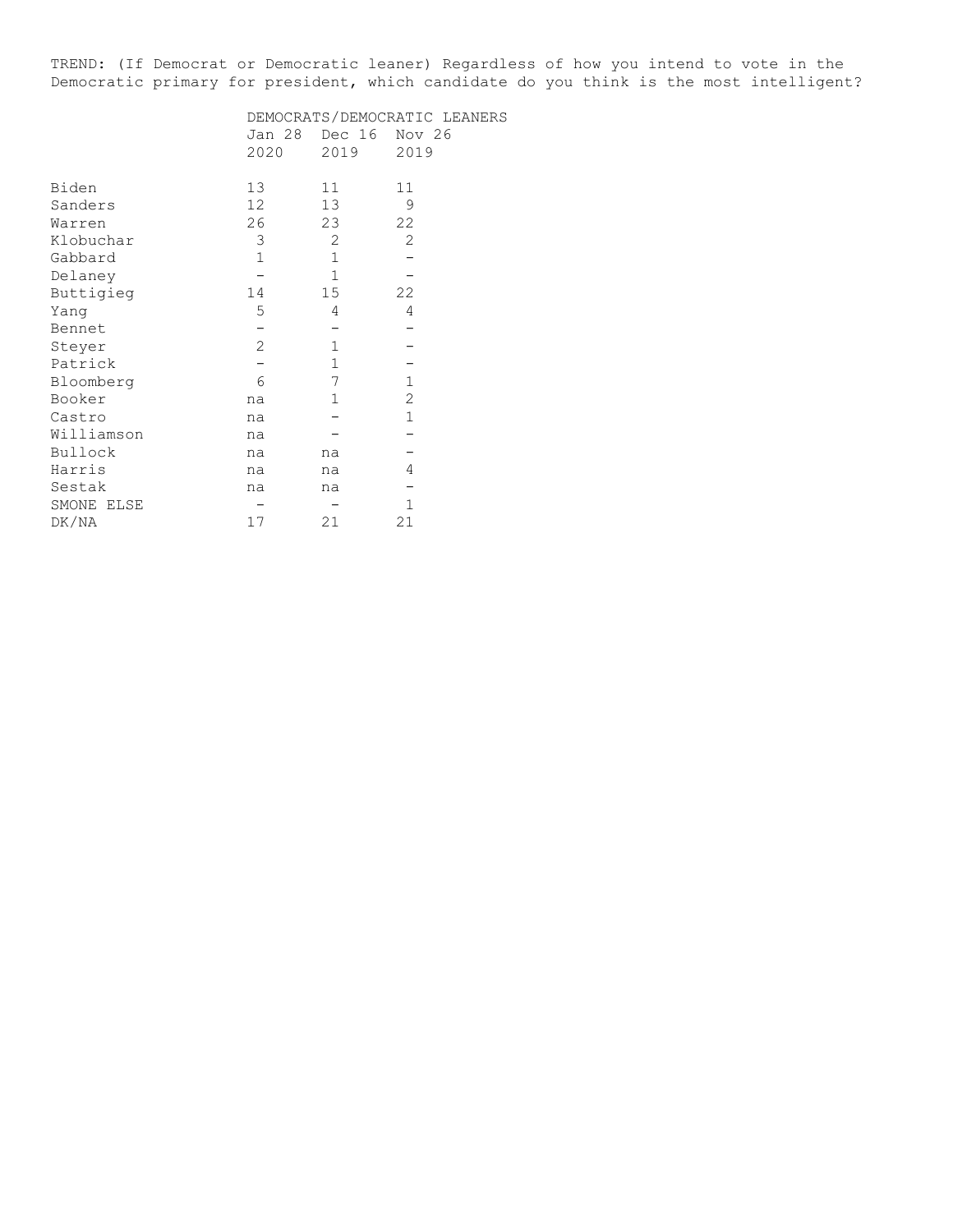9. (If Democrat or Democratic leaner) How motivated are you to vote in the Democratic primary in your state: extremely motivated, very motivated, somewhat motivated, not so motivated, or not motivated at all?

|                        |       | DEMOCRATS/DEMOCRATIC LEANERS |                      |                    |                |              |              |              |                |              |
|------------------------|-------|------------------------------|----------------------|--------------------|----------------|--------------|--------------|--------------|----------------|--------------|
|                        |       |                              | POLITICAL PHILOSOPHY |                    |                |              |              |              |                | WHITE        |
|                        |       |                              | LIBERAL              | Mod/               |                |              |              |              | COLLEGE        | DEG          |
|                        | Tot   | Very                         | Smwht                | Cons               | Men            | Wom          | Wht          | Blk          | Yes            | No           |
| Extremely motivated    | 67%   | 76%                          | 61%                  | 67%                | 64%            | 68%          | 72%          | 64%          | 76%            | 65%          |
| Very motivated         | 18    | 16                           | 26                   | 14                 | 19             | 17           | 15           | 19           | 10             | 24           |
| Somewhat motivated 12  |       | 5                            | 9                    |                    | 14 12 12       |              | 8            | 16           | 9              | 6            |
| Not so motivated       | 2     | 1                            | $\mathbf{1}$         | 3                  | 3              |              | 2            | $\mathbf{1}$ | 2              | 3            |
| Not motivated at all 1 |       |                              | $\mathbf{1}$         | $\mathbf{1}$       | $\mathbf 1$    | $\mathbf{1}$ | $\mathbf{1}$ | $\mathbf{1}$ | $\mathbf{1}$   | $\mathbf{1}$ |
| DK/NA                  | 1     |                              |                      | $\mathbf{1}$       | $\mathbf{1}$   |              | $\mathbf{1}$ |              | $\mathfrak{D}$ |              |
|                        |       |                              |                      | PARTYID AGE IN YRS |                |              | $INCOME$     |              |                |              |
|                        | Dem   | DemLn                        | 18-34                | $35 - 49$          | $50 - 64$      | 65+          | <50k         |              | 50-100 100k+   |              |
| Extremely motivated    | 68%   | 61%                          | 60%                  | 61%                | 73%            | 73%          | 57%          | 69%          | 73%            |              |
| Very motivated         | 18    | 18                           | 27                   | 15                 | 14             |              | 22           | 19           | 14             |              |
| Somewhat motivated     | 11 13 |                              | 11 - 1               | 18                 | 9              | 7            | 17           | 8            | 8              |              |
| Not so motivated 2     |       | $\overline{4}$               |                      | 5                  | 3              |              | 2            | 2            | 3              |              |
| Not motivated at all 1 |       |                              | $\mathbf{1}$         |                    | $\overline{2}$ |              |              |              |                |              |
| DK/NA                  |       | 3                            |                      | $\mathbf{1}$       |                | 2            |              |              |                |              |

10. (If Democrat or Democratic leaner) Have the Democratic primary debates influenced your decision in choosing a candidate, or not?

|                |     | DEMOCRATS/DEMOCRATIC LEANERS |                             |                          |     |                |               |                     |       |             |
|----------------|-----|------------------------------|-----------------------------|--------------------------|-----|----------------|---------------|---------------------|-------|-------------|
|                |     |                              | POLITICAL PHILOSOPHY        |                          |     |                |               |                     | WHITE |             |
|                |     |                              |                             | $LIBERAL$ Mod/           |     |                |               |                     |       | COLLEGE DEG |
|                | Tot | Very                         |                             | Smwht Cons               | Men | Wom            | Wht           | Blk                 | Yes   | No          |
| Yes/Influenced | 46% | 56%                          | $44\,$ $^{\circ}\,$         | 42%                      | 41% | 49%            | 45%           | 38%                 | 48%   | 39%         |
| No.            | 51  | 44                           | 53                          | 56 10                    |     | 57 47          | 52            | 59                  | 50    | 56          |
| DK/NA          | 3   | $\sim$                       | 3                           | 2                        | 2   | $\overline{4}$ | $\mathcal{S}$ | 3                   |       | 6           |
|                |     |                              | PARTYID AGE IN YRS          |                          |     |                | $INCOME$      |                     |       |             |
|                | Dem |                              | DemLn 18-34 35-49 50-64 65+ |                          |     |                |               | $<50k$ 50-100 100k+ |       |             |
| Yes/Influenced | 46% | 44%                          | 59%                         | 48%                      | 40% | 37%            | 47%           | 46%                 | 45%   |             |
| No.            | 50  | 55                           | 39                          | 51                       | 55  | 60             | 48            | 52                  | 54    |             |
| DK/NA          | 4   |                              | $\mathcal{L}$               | $\overline{\phantom{a}}$ | 5   | $\mathcal{E}$  | 5             | $\mathcal{L}$       |       |             |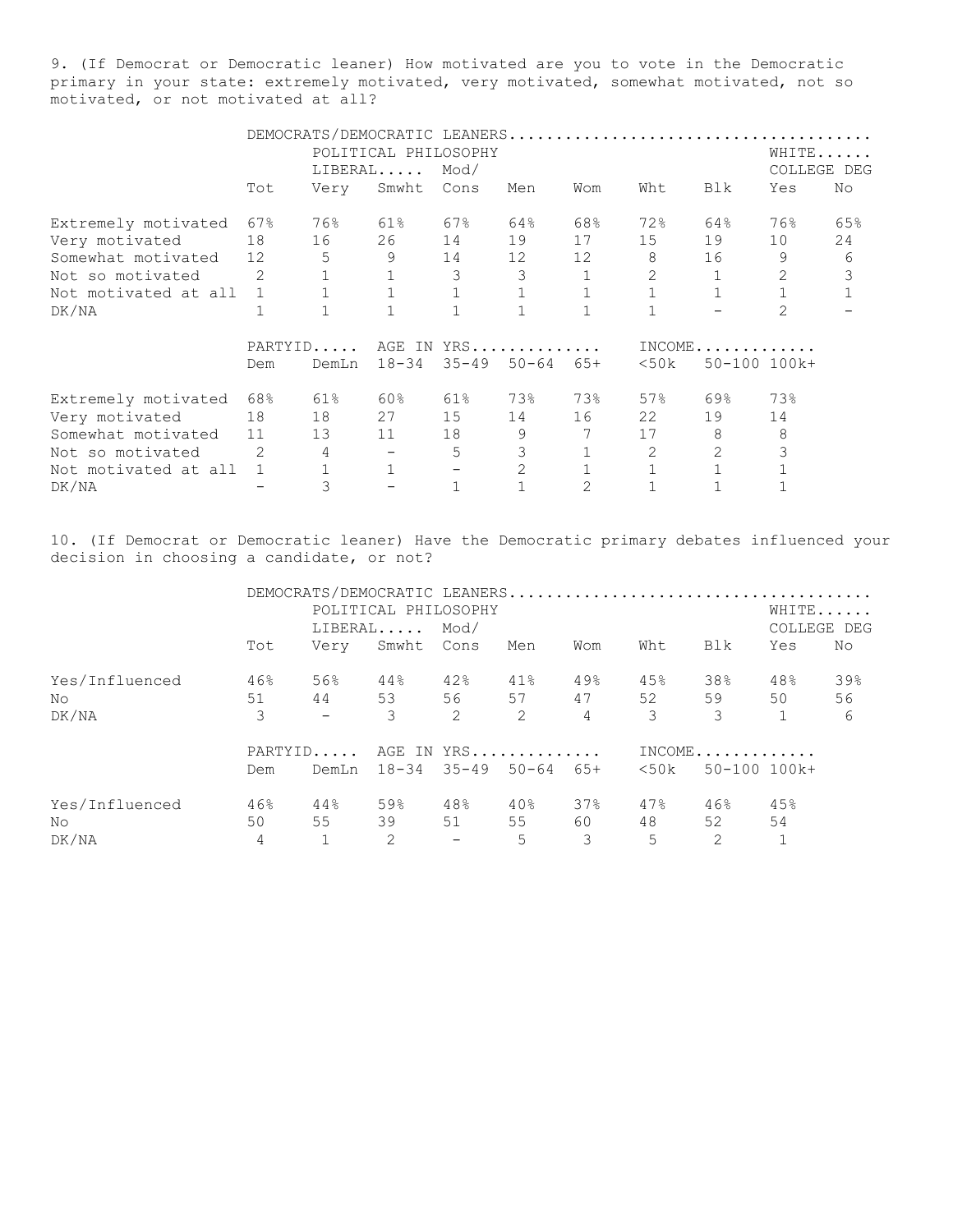11. (If candidate chosen q2) Would you say you are choosing a candidate with your head or your heart?

|       |                            |                                                 | POLITICAL PHILOSOPHY          |    |     |         |     | WHITE         |
|-------|----------------------------|-------------------------------------------------|-------------------------------|----|-----|---------|-----|---------------|
|       |                            |                                                 | $\mathtt{LIBERAL} \dots$ Mod/ |    |     |         |     | COLLEGE DEG   |
|       | Tot                        | Very Smwht Cons Men                             |                               |    | Wom | Wht Blk | Yes | No            |
| Head  |                            | $78\%$ 80% 78% 78% 83% 74% 84% 63% 84%          |                               |    |     |         |     | 85%           |
| Heart | 13 12 11 14 13 13 10 21 10 |                                                 |                               |    |     |         |     | $\mathcal{G}$ |
| DK/NA |                            | 9 9 11 7 4 13 6 15 6                            |                               |    |     |         |     | 7             |
|       |                            | PARTYID AGE IN YRS INCOME                       |                               |    |     |         |     |               |
|       | Dem                        | DemLn 18-34 35-49 50-64 65+  <50k  50-100 100k+ |                               |    |     |         |     |               |
| Head  |                            | 76% 83% 82% 81% 74% 80% 71% 84% 81%             |                               |    |     |         |     |               |
| Heart |                            | 15 8 11 13 17 12 15 11 12                       |                               |    |     |         |     |               |
| DK/NA |                            | 9 9 7 6 9 8 13 4 7                              |                               |    |     |         |     |               |
|       |                            | CANDIDATE OF CHOICE Q2                          |                               |    |     |         |     |               |
|       |                            | Biden Sanders Warren Bloomberg Klobuchar        |                               |    |     |         |     |               |
| Head  |                            | 72% 82% 76% 81% 87%                             |                               |    |     |         |     |               |
| Heart |                            | 17 9 13 6                                       |                               | 11 |     |         |     |               |

12. (If Democrat or Democratic leaner) Do you think the results of the Iowa caucuses will influence your decision about which Democratic presidential candidate to support, or don't you think so?

DK/NA 11 9 11 13 2

|       |                    |                 |                 |                             |                |                           |     |                | DEMOCRATS/DEMOCRATIC LEANERS |             |     |  |
|-------|--------------------|-----------------|-----------------|-----------------------------|----------------|---------------------------|-----|----------------|------------------------------|-------------|-----|--|
|       |                    |                 |                 | POLITICAL PHILOSOPHY        |                |                           |     |                |                              | WHITE       |     |  |
|       |                    |                 |                 | $LIBERAL$ Mod/              |                |                           |     |                |                              | COLLEGE DEG |     |  |
|       |                    | Tot             |                 | Very Smwht Cons             |                | Men                       | Wom | Wht            | Blk                          | Yes         | No  |  |
|       | Yes/Will influence | 21%             | 23%             | 19%                         | 21%            | 22%                       | 20% | 20%            | 16%                          | 20%         | 20% |  |
| No.   |                    | 73              | 70              |                             | 74 75          | 76 71                     |     |                | 76 74                        | 76          | 74  |  |
| DK/NA |                    | $7\overline{ }$ | $7\overline{ }$ | $7\overline{ }$             | $\overline{4}$ | 2                         | - 9 | 5 <sup>1</sup> | 10                           | 4           | 6   |  |
|       |                    |                 |                 |                             |                | PARTYID AGE IN YRS INCOME |     |                |                              |             |     |  |
|       |                    | Dem             |                 | DemLn 18-34 35-49 50-64 65+ |                |                           |     |                | $<50k$ 50-100 100k+          |             |     |  |
|       | Yes/Will influence | 22%             | 14%             | 30 <sub>8</sub>             | 23%            | 19%                       | 14% | 21%            | 19%                          | 24%         |     |  |
| No.   |                    | 70              | 83              |                             | 73             | 79                        | 78  | 71             | 73                           | 73          |     |  |
| DK/NA |                    | 8               | 3               | 6                           | $\overline{4}$ | $\overline{2}$            | -8  | 7              | 8                            | 4           |     |  |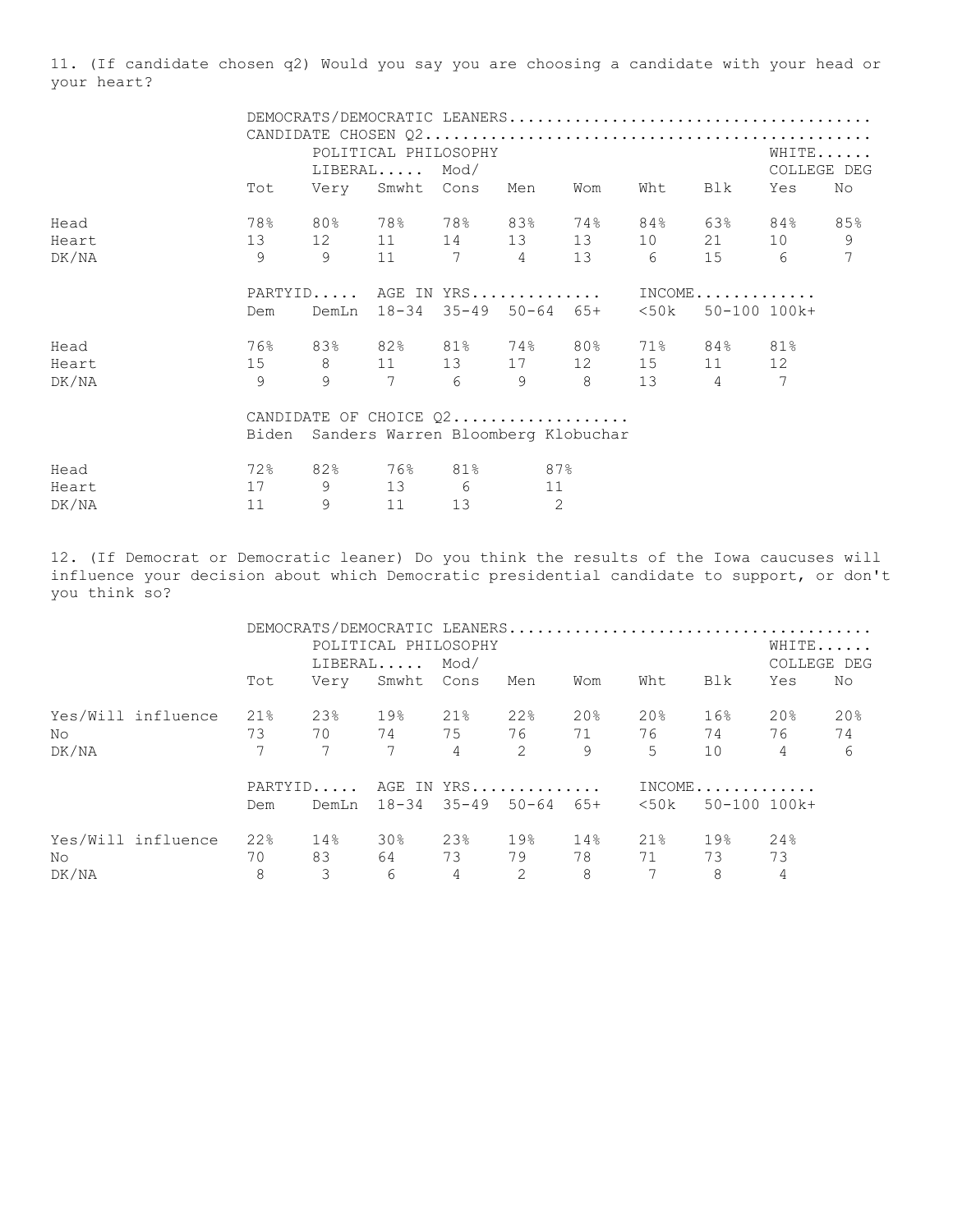13. (If Democrat or Democratic leaner) Do you think the Democratic party will unite behind whoever wins the 2020 primary, or not?

|       |     |                                          | POLITICAL PHILOSOPHY |                 |     |     |                                               | WHITE |                 |  |
|-------|-----|------------------------------------------|----------------------|-----------------|-----|-----|-----------------------------------------------|-------|-----------------|--|
|       |     |                                          | $LIBERAL$ $Mod/$     |                 |     |     |                                               |       | COLLEGE DEG     |  |
|       | Tot | Very Smwht Cons Men                      |                      |                 | Wom | Wht | Blk                                           | Yes   | No              |  |
| Yes   |     |                                          |                      |                 |     |     | 79% 77% 81% 80% 76% 81% 80% 73% 83% 75%       |       |                 |  |
| No    |     |                                          |                      |                 |     |     | 14 19 10 14 19 11 14 15 11 18                 |       |                 |  |
| DK/NA |     |                                          |                      |                 |     |     | 7 4 9 6 5 8 6 12 5                            |       | $7\overline{ }$ |  |
|       |     | PARTYID AGE IN YRS INCOME                |                      |                 |     |     |                                               |       |                 |  |
|       | Dem |                                          |                      |                 |     |     | DemLn 18-34 35-49 50-64 65+ <50k 50-100-100k+ |       |                 |  |
| Yes   | 80% |                                          |                      |                 |     |     | $76\%$ 66% 80% 84% 86% 73% 84% 83%            |       |                 |  |
| No.   |     |                                          |                      |                 |     |     | 13 20 28 17 11 5 18 13 13                     |       |                 |  |
| DK/NA |     |                                          |                      |                 |     |     | 8 3 6 3 6 9 9 3 4                             |       |                 |  |
|       |     | CANDIDATE OF CHOICE Q2                   |                      |                 |     |     |                                               |       |                 |  |
|       |     | Biden Sanders Warren Bloomberg Klobuchar |                      |                 |     |     |                                               |       |                 |  |
| Yes   |     | 82% 71% 82% 81% 93%                      |                      |                 |     |     |                                               |       |                 |  |
| No    | 11  |                                          | 27 9 9               | $6\overline{6}$ |     |     |                                               |       |                 |  |

DK/NA 6 2 8 9 2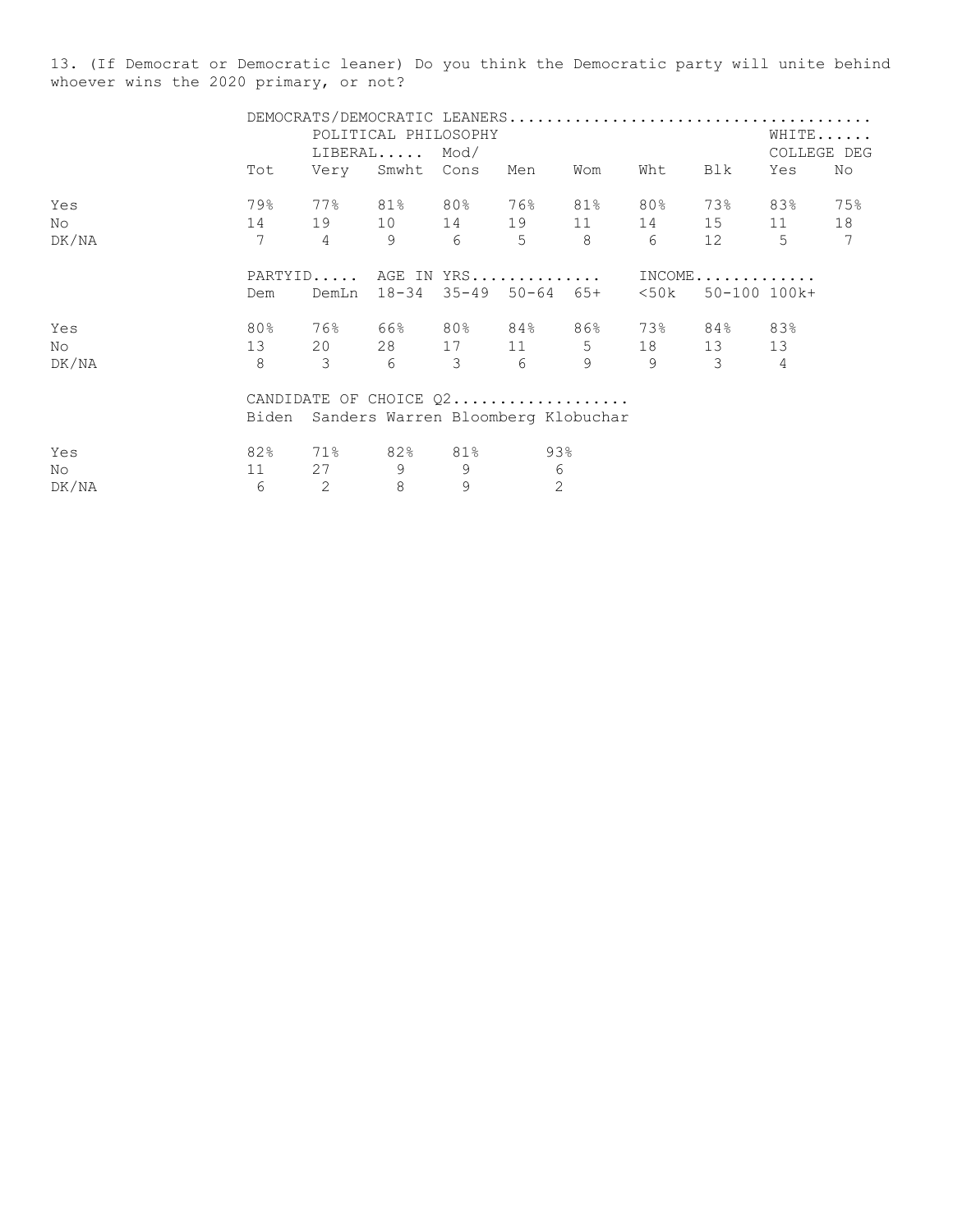14. Do you approve or disapprove of the way Donald Trump is handling his job as president?

|                       |           |           |                |           |           |           | WHITE<br>COLLEGE DEG |           | Wht       |
|-----------------------|-----------|-----------|----------------|-----------|-----------|-----------|----------------------|-----------|-----------|
|                       | Tot       | Rep       | Dem            | Ind       | Men       | Wom       | Yes                  | No        | Evang     |
| Approve               | 43%       | 94%       | 3 <sup>°</sup> | 38%       | 49%       | 37%       | 44%                  | 58%       | 75%       |
| Disapprove            | 52        | 4         | 95             | 53        | 46        | 59        | 54                   | 36        | 21        |
| DK/NA                 | 5         | 2         | 3              | 8         | 6         | 4         | 3                    | 5         | 4         |
|                       | TN<br>AGE |           | YRS            |           | WHITE     |           |                      |           |           |
|                       | $18 - 34$ | $35 - 49$ | $50 - 64$      | $65+$     | Men       | Wom       | Wht                  | Blk       | Hsp       |
| Approve<br>Disapprove | 31%<br>61 | 44%<br>51 | 49%<br>48      | 41%<br>55 | 55%<br>39 | 47%<br>50 | 51%<br>45            | 12%<br>82 | 26%<br>62 |
| DK/NA                 | 7         | 4         | 3              | 4         | 6         | 3         | 4                    | 6         | 11        |

TREND: Do you approve or disapprove of the way Donald Trump is handling his job as president?

|  |                                                                                                                                                              | App |    |    | DK/NA                                              |
|--|--------------------------------------------------------------------------------------------------------------------------------------------------------------|-----|----|----|----------------------------------------------------|
|  |                                                                                                                                                              |     |    |    |                                                    |
|  |                                                                                                                                                              | 43  | 52 |    | 5                                                  |
|  |                                                                                                                                                              | 43  | 52 |    | 5                                                  |
|  |                                                                                                                                                              | 43  | 52 |    | 5                                                  |
|  |                                                                                                                                                              | 41  | 55 |    | 4                                                  |
|  |                                                                                                                                                              | 40  | 54 |    | 6                                                  |
|  |                                                                                                                                                              | 38  | 58 |    | 5                                                  |
|  |                                                                                                                                                              | 41  | 54 |    | 5                                                  |
|  |                                                                                                                                                              | 40  | 54 |    | 6                                                  |
|  |                                                                                                                                                              | 41  | 53 |    | 6                                                  |
|  |                                                                                                                                                              | 40  |    |    | 5                                                  |
|  |                                                                                                                                                              |     |    |    |                                                    |
|  | Jan 28, 2020<br>Jan 13, 2020<br>Dec 16, 2019<br>Dec 10, 2019<br>Nov 26, 2019<br>Oct 23, 2019<br>Oct 14, 2019<br>Oct 08, 2019<br>Sep 30, 2019<br>Sep 25, 2019 |     |    | 55 | Dis<br>See additional trend information on website |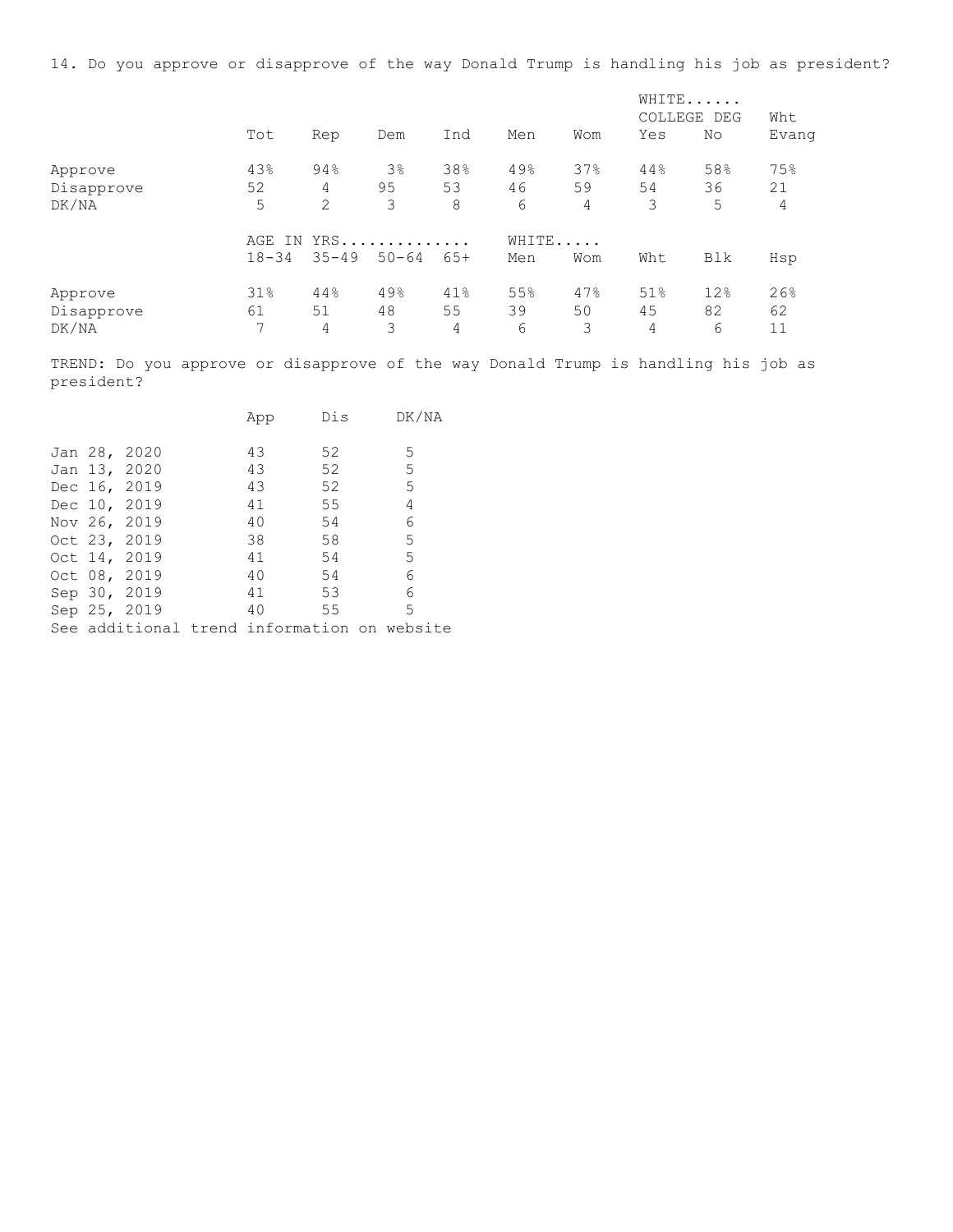14a. Do you approve or disapprove of the way Donald Trump is handling his job as president? COMBINED WITH: (If approve/disapprove q14) Do you strongly or somewhat approve/disapprove?

|                     |                    |           |           |                |       |     | WHITE<br>COLLEGE DEG |                | Wht   |  |
|---------------------|--------------------|-----------|-----------|----------------|-------|-----|----------------------|----------------|-------|--|
|                     | Tot                | Rep       | Dem       | Ind            | Men   | Wom | Yes                  | No             | Evang |  |
| Approve strongly    | 34%                | 83%       | $1\%$     | 24%            | 40%   | 29% | 33%                  | 51%            | 65%   |  |
| Approve smwht       | 8                  | 10        | 1         | 14             | 8     | 7   | 11                   | 6              | 9     |  |
| Disapprove smwht    | 6                  | 2         | 4         | 11             | 7     | 5   | 4                    | 6              | 4     |  |
| Disapprove strongly | 47                 | 2         | 91        | 43             | 39    | 54  | 49                   | 30             | 17    |  |
| DK/NA               | 5                  | 3         | 3         | 8              | 6     | 4   | 3                    | 6              | 5     |  |
|                     | $YRS$<br>AGE<br>ΙN |           |           |                | WHITE |     |                      |                |       |  |
|                     | $18 - 34$          | $35 - 49$ | $50 - 64$ | $65+$          | Men   | Wom | Wht                  | <b>Blk</b>     | Hsp   |  |
| Approve strongly    | 24%                | 29%       | 42%       | 36%            | 45%   | 39% | 42%                  | $9\frac{6}{6}$ | 19%   |  |
| Approve smwht       |                    | 15        | 7         | 5              | 9     | 8   | 9                    | 3              |       |  |
| Disapprove smwht    | 13                 | 5         | 4         | $\overline{2}$ | 5     | 5   | 5                    | 4              | 10    |  |
| Disapprove strongly | 48                 | 46        | 43        | 52             | 34    | 45  | 40                   | 78             | 52    |  |
| DK/NA               | 7                  | 5         | 4         | 5              | 6     | 3   | 5                    | 6              | 11    |  |

TREND: Do you approve or disapprove of the way Donald Trump is handling his job as president? COMBINED WITH: (If approve/disapprove) Do you strongly or somewhat approve/disapprove?

|  |              | APPROVE DISAPPROVE |                 |                                             |    |                |
|--|--------------|--------------------|-----------------|---------------------------------------------|----|----------------|
|  |              |                    |                 | Strngly Smwht Smwht Strngly DK/NA           |    |                |
|  |              |                    |                 |                                             |    |                |
|  | Jan 28, 2020 | 34                 | 8               | 6                                           | 47 | 5              |
|  | Jan 13, 2020 | 34                 | 9               | 6                                           | 46 | 6              |
|  | Dec 16, 2019 | 34                 | 9               | 5                                           | 46 | 6              |
|  | Dec 10, 2019 | 31                 | 10 <sup>°</sup> | $5 -$                                       | 49 | $\overline{4}$ |
|  | Nov 26, 2019 | 32                 | $\overline{7}$  | 4                                           | 50 | 6              |
|  | Oct 23, 2019 | 28                 | 9               | 4                                           | 53 | 5              |
|  | Oct 14, 2019 | 31                 | 10              | $5 -$                                       | 48 | 5              |
|  | Oct 08, 2019 | 29                 | 11              | 6                                           | 47 | 7              |
|  | Sep 30, 2019 | 35                 | - 6             | 4                                           | 48 | 7              |
|  | Sep 25, 2019 | 29                 | 11              | 7                                           | 48 | 5              |
|  |              |                    |                 | See additional trend information on website |    |                |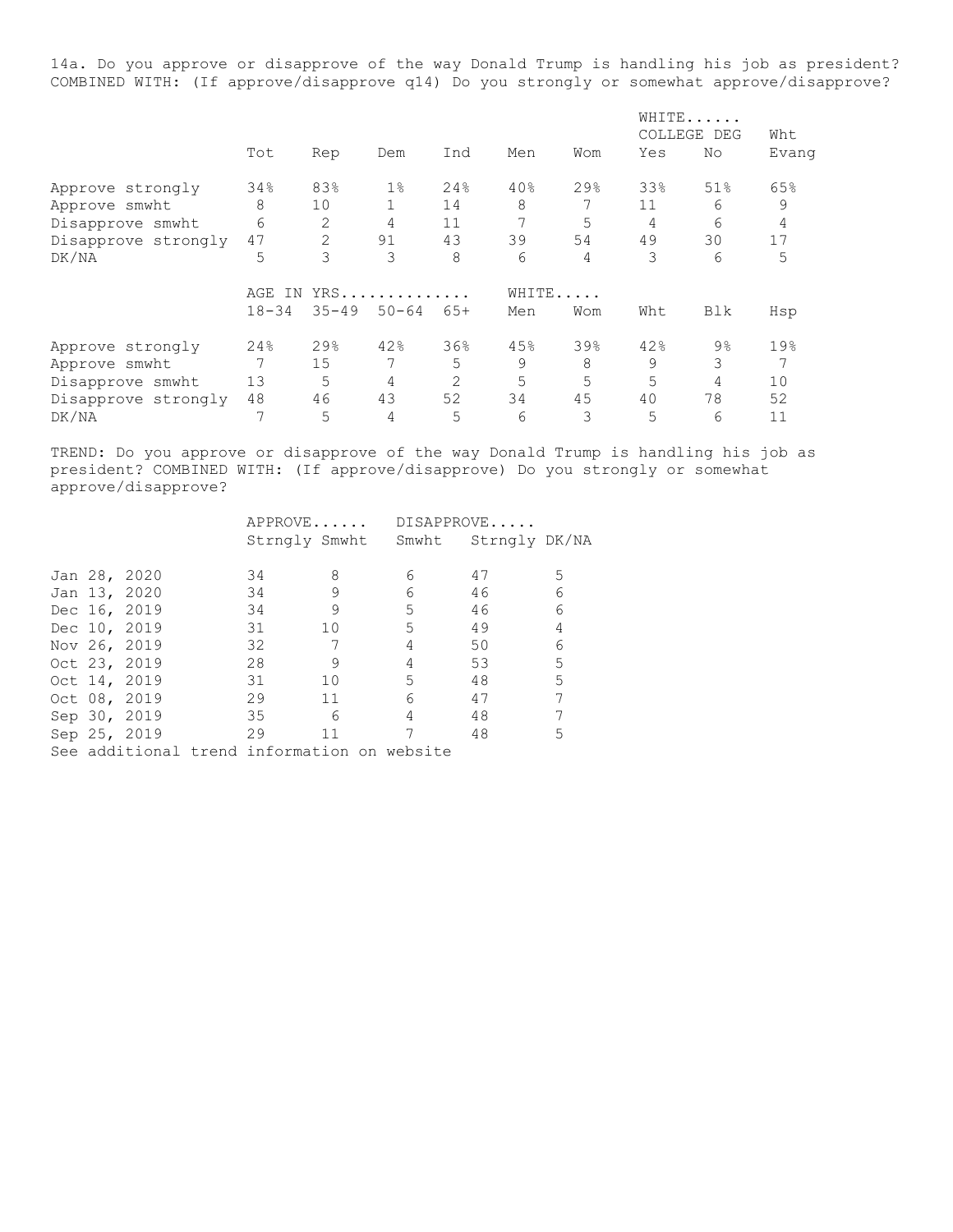15. Do you approve or disapprove of the way Mitch McConnell is handling his job as Majority Leader of the U.S. Senate?

|            |           |            |           |     |     |       |     | WHITE<br>COLLEGE DEG |     |
|------------|-----------|------------|-----------|-----|-----|-------|-----|----------------------|-----|
|            | Tot       | Rep        | Dem       | Ind | Men | Wom   | Yes | No                   |     |
| Approve    | 33%       | 68%        | 6%        | 32% | 38% | 28%   | 35% | 40%                  |     |
| Disapprove | 50        | 16         | 81        | 49  | 47  | 53    | 54  | 42                   |     |
| DK/NA      | 17        | 16         | 12        | 19  | 14  | 19    | 11  | 18                   |     |
|            |           | AGE IN YRS |           |     |     | WHITE |     |                      |     |
|            | $18 - 34$ | $35 - 49$  | $50 - 64$ | 65+ | Men | Wom   | Wht | Blk                  | Hsp |
| Approve    | 22%       | 25%        | 43%       | 38% | 41% | 35%   | 38% | 17%                  | 25% |
| Disapprove | 51        | 54         | 48        | 51  | 46  | 50    | 48  | 65                   | 50  |
| DK/NA      | 27        | 21         | 9         | 11  | 13  | 16    | 14  | 17                   | 25  |

TREND: Do you approve or disapprove of the way Mitch McConnell is handling his job as Majority Leader of the U.S. Senate?

|  | App                                                                          | Dis | DK/NA |
|--|------------------------------------------------------------------------------|-----|-------|
|  | 33                                                                           | 50  | 17    |
|  | 36                                                                           | 49  | 15    |
|  | 24                                                                           | 57  | 19    |
|  | 28                                                                           | 57  | 15    |
|  | 22                                                                           | 62  | 16    |
|  | Jan 28, 2020<br>Jan 13, 2020<br>Oct 23, 2019<br>Sep 30, 2019<br>Apr 25, 2018 |     |       |

16. Do you approve or disapprove of the way Chuck Schumer is handling his job as Minority Leader of the U.S. Senate?

|            |           |           |           |       |       |     | WHITE<br>COLLEGE DEG |     |     |
|------------|-----------|-----------|-----------|-------|-------|-----|----------------------|-----|-----|
|            | Tot       | Rep       | Dem       | Ind   | Men   | Wom | Yes                  | No  |     |
| Approve    | 35%       | $11\%$    | 62%       | 31%   | 32%   | 37% | 42%                  | 23% |     |
| Disapprove | 44        | 72        | 18        | 46    | 49    | 39  | 42                   | 55  |     |
| DK/NA      | 21        | 16        | 19        | 24    | 18    | 24  | 16                   | 22  |     |
|            | AGE IN    |           | YRS       |       | WHITE |     |                      |     |     |
|            | $18 - 34$ | $35 - 49$ | $50 - 64$ | $65+$ | Men   | Wom | Wht                  | Blk | Hsp |
| Approve    | 24%       | 33%       | 37%       | 46%   | 30%   | 36% | 33%                  | 54% | 32% |
| Disapprove | 37        | 44        | 50        | 40    | 53    | 44  | 48                   | 23  | 32  |
| DK/NA      | 39        | 23        | 14        | 13    | 17    | 21  | 19                   | 22  | 35  |

TREND: Do you approve or disapprove of the way Chuck Schumer is handling his job as Minority Leader of the U.S. Senate?

|  |              | App | Dis | DK/NA |
|--|--------------|-----|-----|-------|
|  | Jan 28, 2020 | 35  | 44  | 21    |
|  | Jan 13, 2020 | 36  | 46  | 19    |
|  | Apr 25, 2018 | 34  | 46  | 20    |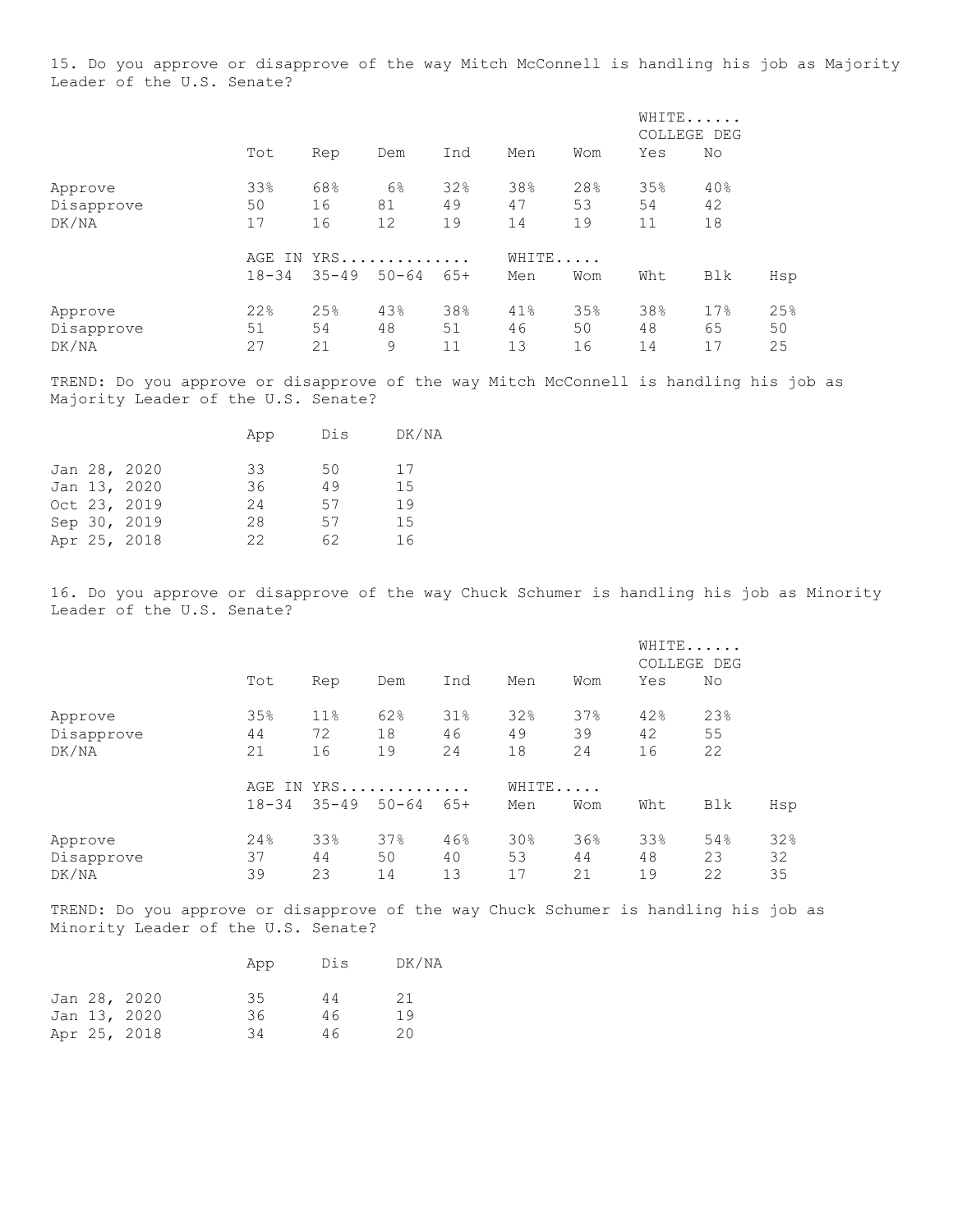17. How much of the time do you think you can trust the government in Washington to do what is right; almost all of the time, most of the time, only some of the time, or hardly ever?

|                     |                 |                |                |       |                |       |       | WHITE<br>COLLEGE DEG |       |
|---------------------|-----------------|----------------|----------------|-------|----------------|-------|-------|----------------------|-------|
|                     | Tot             | Rep            | Dem            | Ind   | Men            | Wom   | Yes   | No                   |       |
| Almost all the time | 3%              | 5%             | 2 <sup>°</sup> | $1\,$ | 3%             | 3%    | $1\%$ | 4%                   |       |
| Most of the time    | 14              | 15             | 16             | 11    | 14             | 13    | 16    | 14                   |       |
| Some of the time    | 51              | 50             | 55             | 51    | 50             | 53    | 56    | 47                   |       |
| Hardly ever         | 30              | 27             | 26             | 34    | 31             | 29    | 25    | 31                   |       |
| DK/NA               | $\overline{2}$  | $\overline{4}$ | $\mathbf 1$    | 2     | 2              | 3     | 2     | 3                    |       |
|                     | $YRS$<br>AGE IN |                |                |       | WHITE          |       |       |                      |       |
|                     | $18 - 34$       | 35-49          | $50 - 64$      | $65+$ | Men            | Wom   | Wht   | Blk                  | Hsp   |
| Almost all the time | $3\%$           |                | 2 <sup>°</sup> | $5\%$ | 2 <sup>°</sup> | $3\,$ | 3%    | 4%                   | $1\%$ |
| Most of the time    | 14              | 10             | 14             | 18    | 15             | 15    | 15    | 7                    | 16    |
| Some of the time    | 53              | 52             | 53             | 48    | 51             | 52    | 51    | 55                   | 56    |
| Hardly ever         | 29              | 36             | 30             | 27    | 29             | 27    | 28    | 33                   | 24    |
| DK/NA               | 1               | 2              | $\mathbf{1}$   | 3     | 2              | 3     | 2     |                      | 3     |

TREND: How much of the time do you think you can trust the government in Washington to do what is right; almost all of the time, most of the time, only some of the time, or hardly ever?

|  |              | Almost                                      |                   |      | Hardly |       |
|--|--------------|---------------------------------------------|-------------------|------|--------|-------|
|  |              | All                                         | Most              | Some | Ever   | DK/NA |
|  |              |                                             |                   |      |        |       |
|  | Jan 28, 2020 | 3                                           | 14                | 51   | 30     | 2     |
|  | Jan 24, 2018 |                                             | $12 \overline{ }$ | 54   | 30     |       |
|  | Mar 22, 2017 |                                             | 16                | 56   | 26     | 2     |
|  | Feb 07, 2017 | 4                                           | 19                | 47   | 29     | 2     |
|  | Jan 10, 2017 | 2                                           | 16                | 52   | 27     | 3     |
|  | Aug 31, 2015 | $\mathcal{L}$                               | 13                | 51   | 34     |       |
|  | Nov 26, 2014 | 2                                           | 12                | 50   | 34     |       |
|  | Jul 02, 2014 | 2                                           | 12                | 49   | 37     |       |
|  | Jan 21, 2014 | $\mathcal{L}$                               | 13                | 50   | 33     | 2     |
|  | Dec 10, 2013 |                                             | 11                | 46   | 41     |       |
|  |              | See additional trend information on website |                   |      |        |       |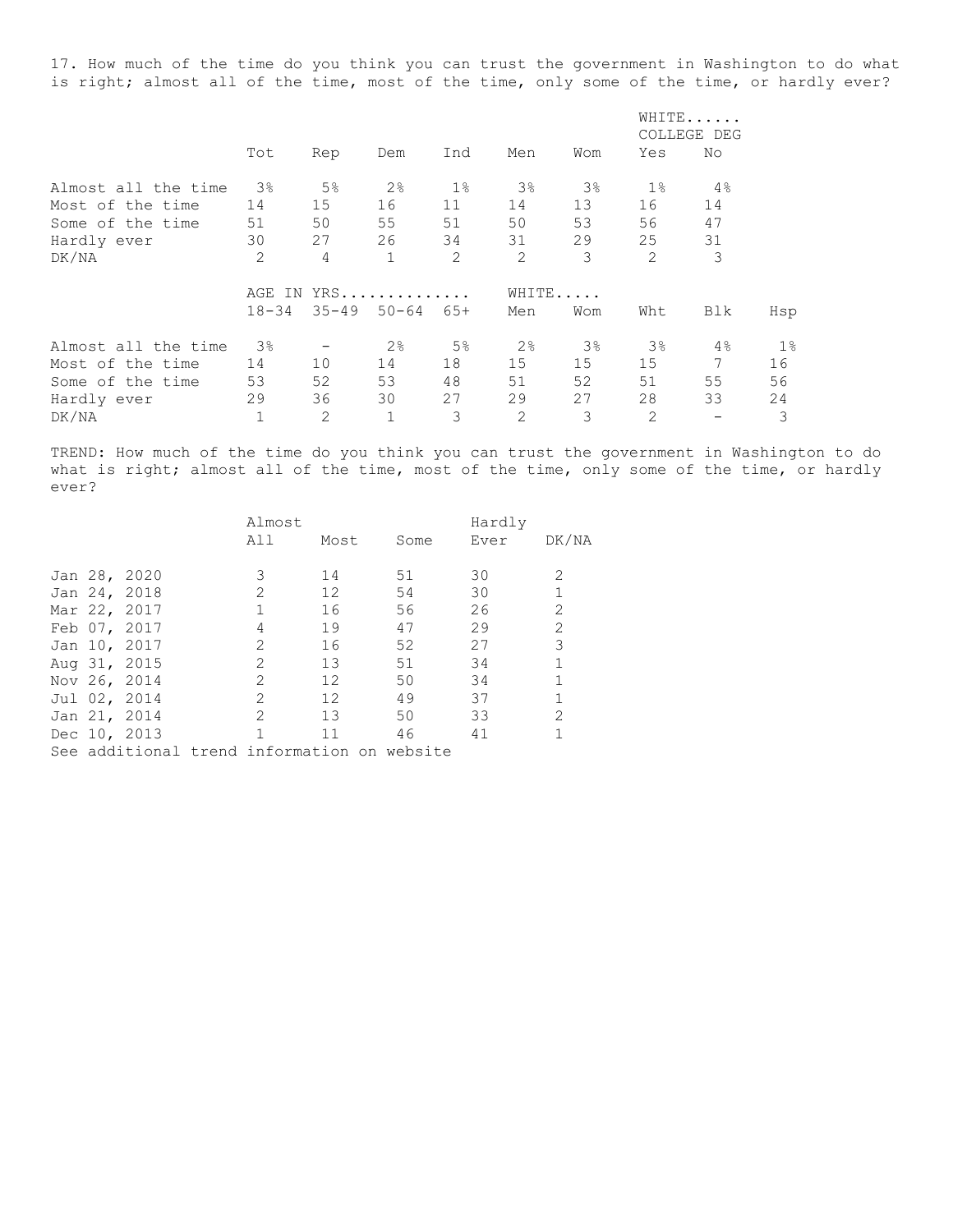18. (Intro: As you may know, the House of Representatives has voted to impeach President Trump following their investigation into the president's actions involving Ukraine. The Senate is holding a trial to decide whether or not he should be removed from office.) Do you think the Senate should vote to remove President Trump from office, or don't you think so?

|                    |  |     |                          |                               |     |       |                |       | WHITE<br>COLLEGE DEG |     |
|--------------------|--|-----|--------------------------|-------------------------------|-----|-------|----------------|-------|----------------------|-----|
|                    |  | Tot | Rep                      | Dem                           | Ind | Men   | Wom            | Yes   | No                   |     |
| Yes/Vote to remove |  | 47% | 2%                       | 92%                           | 44% | 39%   | 55%            | 49%   | 31%                  |     |
| No.                |  | 48  | 97                       | $\overline{4}$                | 48  | 56    |                | 41 48 | 65                   |     |
| DK/NA              |  | 5   | $\overline{\phantom{m}}$ | 4                             | 8   | 5     | $\overline{4}$ | 3     | 4                    |     |
|                    |  |     |                          | AGE IN YRS                    |     | WHITE |                |       |                      |     |
|                    |  |     |                          | $18-34$ $35-49$ $50-64$ $65+$ |     | Men   | Wom            | Wht   | Blk                  | Hsp |
| Yes/Vote to remove |  | 52% | 48%                      | 43%                           | 51% | 34%   | 45%            | 40%   | 77%                  | 58% |
| No.                |  | 43  | 47                       | 54                            | 44  | 61    | 52             | 57    | 15                   | 34  |
| DK/NA              |  | 5   | 4                        | 4                             | 5   | 4     | 3              | 3     |                      | 9   |

TREND: Do you think the Senate should vote to remove President Trump from office, or don't you think so?

|  |              | Yes/ |    |       |  |
|--|--------------|------|----|-------|--|
|  |              | Vote | Nο | DK/NA |  |
|  |              |      |    |       |  |
|  | Jan 28, 2020 | 47   | 48 | 5     |  |
|  | Jan 13, 2020 | 46   | 48 | h     |  |

18a. (If response on removal q18) Is your mind made up about whether the Senate should vote to remove President Trump from office, or do you think you might change your mind?

|              |              | HAVE RESPONSE ON REMOVAL Q18 |              |              |                |              |                 |                      |     |
|--------------|--------------|------------------------------|--------------|--------------|----------------|--------------|-----------------|----------------------|-----|
|              |              |                              |              |              |                |              |                 | WHITE<br>COLLEGE DEG |     |
|              | Tot          | Rep                          | Dem          | Ind          | Men            | Wom          | Yes             | No                   |     |
| Made up      | 89%          | 93%                          | 92% 84%      |              | 87%            |              | 90% 88%         | 89%                  |     |
| Might change | 10           | 5                            | 8            | 15           | 11             | 9            | 10 <sup>°</sup> | 9                    |     |
| DK/NA        | $\mathbf{1}$ | 2                            | $\mathbf{1}$ | $\mathbf{1}$ | $\overline{2}$ | $\mathbf{1}$ | $\overline{1}$  | $\overline{2}$       |     |
|              |              | AGE IN YRS                   |              |              | WHITE          |              |                 |                      |     |
|              | 18-34        | $35 - 49$ $50 - 64$ $65 +$   |              |              | Men            | Wom          | Wht             | Blk                  | Hsp |
| Made up      | $80\%$       | 90% 91% 92%                  |              |              | 87%            | 90%          | 89%             | 95%                  | 83% |
| Might change | 19           | 9                            | 9            | $6 \qquad$   | 10             | 9            | 10              | $4\overline{ }$      | 16  |
| DK/NA        | $\mathbf{1}$ | 2                            | $\mathbf{1}$ | 2            | 2              | $\mathbf{1}$ | 2               | $\mathbf{1}$         | 1   |
|              |              | VOTE TO REMOVE 018           |              |              |                |              |                 |                      |     |
|              | Yes          | No                           |              |              |                |              |                 |                      |     |
| Made up      | 91%          | 87%                          |              |              |                |              |                 |                      |     |
| Might change | 8            | 12                           |              |              |                |              |                 |                      |     |
| DK/NA        | $1\,$        | $\overline{c}$               |              |              |                |              |                 |                      |     |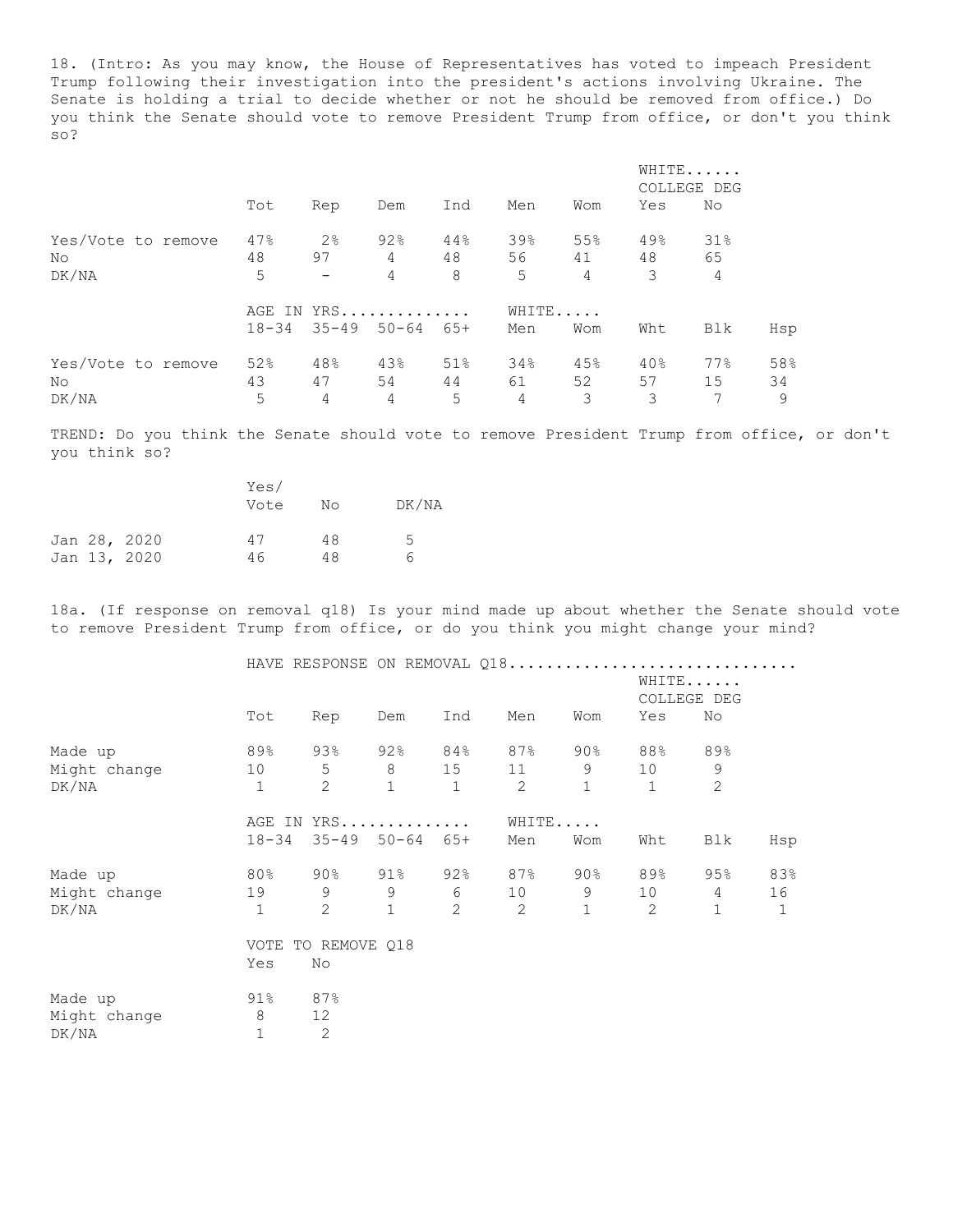18b. (If no to removal q18) Would you say that President Trump did something wrong in his actions involving Ukraine, or would you say that he did nothing wrong in his actions involving Ukraine?

|                                                         | NO TO REMOVAL 018 |                                                    |                         | WHITE<br>COLLEGE DEG |                |                 |
|---------------------------------------------------------|-------------------|----------------------------------------------------|-------------------------|----------------------|----------------|-----------------|
|                                                         | Tot               | Men                                                | Wom                     | Yes                  | No             |                 |
| Did something wrong<br>Did nothing wrong 77 77<br>DK/NA | 14%<br>9          | 14%<br>8                                           | 14%<br>77 75<br>$\circ$ | 15%<br>10            | 12%<br>80<br>9 |                 |
|                                                         |                   | AGE IN YRS<br>$18 - 34$ $35 - 49$ $50 - 64$ $65 +$ |                         |                      | WHITE<br>Men   | Wom             |
| Did something wrong<br>Did nothing wrong<br>DK/NA       | 22%<br>68<br>11   | 23%<br>70<br>7                                     | $11\%$<br>82<br>7       | 8%<br>84<br>8        | 13%<br>78<br>9 | 13%<br>77<br>10 |

18c. Do you think the Senate should vote to remove President Trump from office, or don't you think so? COMBINED WITH: (If no to removal q18) Would you say that President Trump did something wrong in his actions involving Ukraine, or would you say that he did nothing wrong in his actions involving Ukraine?

|                                                       |                     |                |                    |                |              |                 | WHITE<br>COLLEGE DEG |                |     |
|-------------------------------------------------------|---------------------|----------------|--------------------|----------------|--------------|-----------------|----------------------|----------------|-----|
|                                                       | Tot                 | Rep            | Dem                | Ind            | Men          | Wom             | Yes                  | No             |     |
| Vote to remove                                        | 47%                 | 2 <sup>°</sup> | 92%                | 44%            | 39%          | 55%             | 49%                  | 31%            |     |
| No to remove/<br>Did something wrong<br>No to remove/ | 7                   | 7              | 2                  | 12             | 8            | 6               | 7                    | 7              |     |
| Did nothing wrong 37                                  |                     | 85             | 2                  | 30             | 43           | 31              | 36                   | 52             |     |
| DK/NA                                                 | 9                   | 5              | 4                  | 15             | 10           | 8               | 8                    | 10             |     |
|                                                       | AGE IN<br>$18 - 34$ | $35 - 49$      | $YRS$<br>$50 - 64$ | $65+$          | WHITE<br>Men | Wom             | Wht                  | Blk            | Hsp |
| Vote to remove<br>No to remove/                       | 52%                 | 48%            | 43%                | 51%            | 34%          | 45%             | 40%                  | 77%            | 58% |
| Did something wrong<br>No to remove/                  | 9                   | 11             | 6                  | $\overline{4}$ | 8            | $7\phantom{.0}$ | 7                    | $\overline{4}$ | 7   |
| Did nothing wrong                                     | 29                  | 33             | 44                 | 37             | 48           | 40              | 44                   | 11             | 25  |
| DK/NA                                                 | 10                  | 8              | 7                  | 8              | 10           | 8               | 9                    | 7              | 11  |
|                                                       |                     |                |                    |                |              |                 |                      |                |     |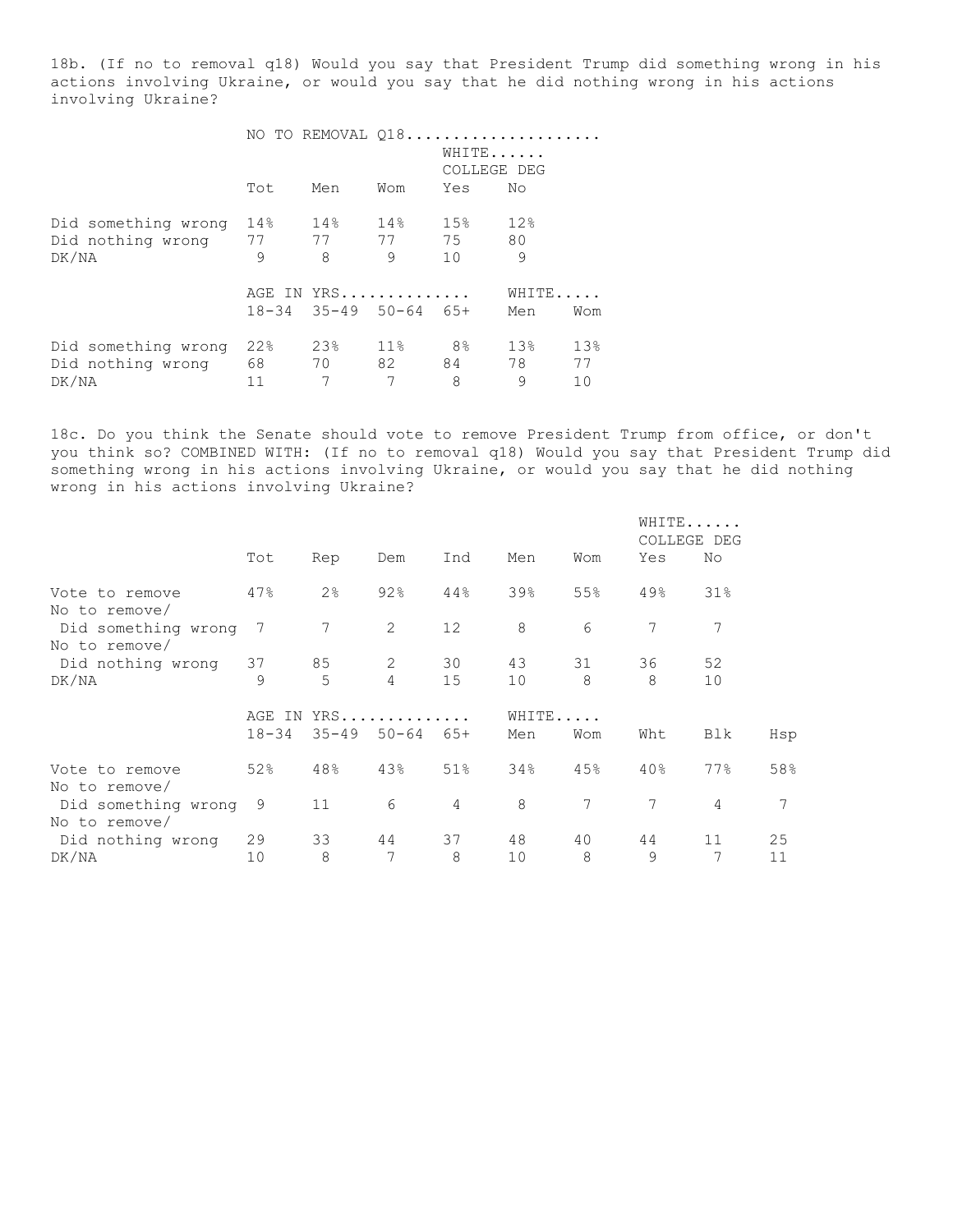19. How much attention have you been paying to news about impeachment: a lot, some, only a little, or none at all?

|               |                |       |            |                |                |     |     | WHITE<br>COLLEGE DEG |     |
|---------------|----------------|-------|------------|----------------|----------------|-----|-----|----------------------|-----|
|               | Tot            | Rep   | Dem        | Ind            | Men            | Wom | Yes | No                   |     |
| A lot         | 57%            | 63%   | 61%        | 48%            | 60%            | 54% | 64% | 56%                  |     |
| Some          | 29             | 23    | 29         | 35             | 28             | 31  | 28  | 28                   |     |
| Only a little | 11             | 11    | 7          | 14             | 9              | 13  | 7   | 13                   |     |
| None at all   | 2              | 2     | 2          | 2              | $\overline{2}$ | 2   | 1   | 3                    |     |
| DK/NA         |                |       |            |                |                |     |     |                      |     |
|               |                |       | AGE IN YRS |                | WHITE          |     |     |                      |     |
|               | $18 - 34$      | 35-49 | $50 - 64$  | $65+$          | Men            | Wom | Wht | Blk                  | Hsp |
| A lot         | 43%            | 51%   | 64%        | 71%            | 62%            | 58% | 60% | 48%                  | 49% |
| Some          | 41             | 35    | 23         | 20             | 26             | 29  | 28  | 36                   | 32  |
| Only a little | 14             | 12    | 10         | 7              | 10             | 10  | 10  | 13                   | 16  |
| None at all   | $\overline{2}$ | 3     | 3          | $\overline{2}$ | $\overline{2}$ | 3   | 2   | 2                    | 3   |
| DK/NA         |                |       |            |                |                |     |     |                      |     |

TREND: How much attention have you been paying to news about impeachment: a lot, some, only a little, or none at all?

|  |              | A lot | Some | OnlyA<br>Little AtAll | None | DK/NA |
|--|--------------|-------|------|-----------------------|------|-------|
|  | Jan 28, 2020 | 57    | 29   | -11                   |      |       |
|  | Dec 16, 2019 | 59    | 26   | 12                    |      |       |
|  | Nov 26, 2019 | 59    | 27   | 1 O                   |      |       |
|  | Oct 08, 2019 | 61    | 25   | 1 N                   | -2   |       |

20. Do you think witnesses should be allowed to testify in the Senate impeachment trial of President Trump, or not?

|       |                |                |     |                               |     |       |     |       | WHITE<br>COLLEGE DEG |     |  |
|-------|----------------|----------------|-----|-------------------------------|-----|-------|-----|-------|----------------------|-----|--|
|       |                | Tot            | Rep | Dem                           | Ind | Men   | Wom | Yes   | No                   |     |  |
|       | Yes/Be allowed | 75%            | 49% | 95%                           | 75% | 70%   | 79% | 73%   | 68%                  |     |  |
| No.   |                | 20             | 43  | $3^{\circ}$                   | 18  | 26    |     | 15 22 | 26                   |     |  |
| DK/NA |                | 5              | 8   | $\overline{2}$                | 7   | 5     | 6   | 5     | 6                    |     |  |
|       |                |                |     | AGE IN YRS                    |     | WHITE |     |       |                      |     |  |
|       |                |                |     | $18-34$ $35-49$ $50-64$ $65+$ |     | Men   | Wom | Wht   | Blk                  | Hsp |  |
|       | Yes/Be allowed | 86%            | 81% | 69%                           | 67% | 66%   | 75% | 71%   | 89%                  | 81% |  |
| No.   |                | 10             | 16  | 27                            | 25  | 29    | 19  | 24    | 7                    | 16  |  |
| DK/NA |                | $\overline{4}$ | 3   | $\overline{4}$                | 7   | 5     | 6   | 6     | 4                    | 4   |  |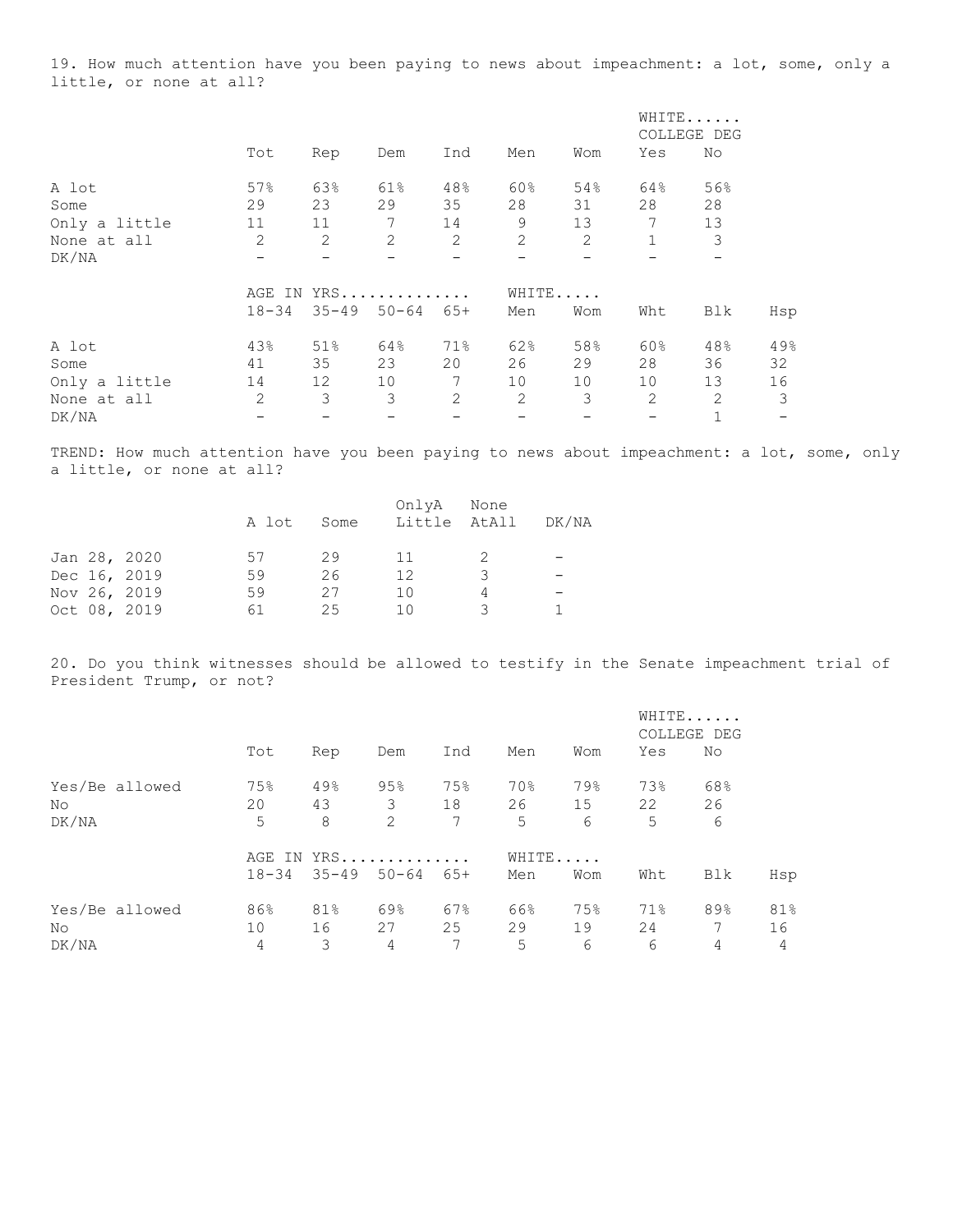21. Are you satisfied with the explanation President Trump has given about his actions involving Ukraine, or would you like to hear him provide more details?

|                   |                     |     |                     |       |     |     |     | WHITE<br>COLLEGE DEG |     |  |
|-------------------|---------------------|-----|---------------------|-------|-----|-----|-----|----------------------|-----|--|
|                   | Tot                 | Rep | Dem                 | Ind   | Men | Wom | Yes | No                   |     |  |
| Satisfied         | 38%                 | 76% | 10%                 | 32%   | 40% | 35% | 41% | 47%                  |     |  |
| Hear more details | 57                  | 21  | 85                  | 61    | 55  | 59  | 55  | 47                   |     |  |
| DK/NA             | 5                   | 3   | 5                   | 7     | 5   | 6   | 4   | 6                    |     |  |
|                   | WHITE<br>AGE IN YRS |     |                     |       |     |     |     |                      |     |  |
|                   | $18 - 34$           |     | $35 - 49$ $50 - 64$ | $65+$ | Men | Wom | Wht | Blk                  | Hsp |  |
| Satisfied         | 22%                 | 38% | 45%                 | 39%   | 46% | 42% | 44% | 17%                  | 25% |  |
| Hear more details | 72                  | 58  | 52                  | 53    | 49  | 53  | 51  | 77                   | 72  |  |
| DK/NA             | 6                   | 4   | 3                   | 8     | 5   | 5   | 5   |                      | 3   |  |

22. Do you think President Trump is telling the truth about his actions involving Ukraine, or not?

|                   |           |                 |                |       |       |     | WHITE<br>COLLEGE DEG |     |     |
|-------------------|-----------|-----------------|----------------|-------|-------|-----|----------------------|-----|-----|
|                   | Tot       | Rep             | Dem            | Ind   | Men   | Wom | Yes                  | No  |     |
| Yes/Telling truth | 40%       | 89%             | 5 <sup>°</sup> | 33%   | 46%   | 35% | 40%                  | 56% |     |
| No                | 53        | 7               | 92             | 56    | 47    | 59  | 54                   | 38  |     |
| DK/NA             | 6         | 5               | 4              | 10    | 7     | 6   | 6                    | 6   |     |
|                   |           | AGE IN YRS      |                |       | WHITE |     |                      |     |     |
|                   | $18 - 34$ | $35 - 49$ 50-64 |                | $65+$ | Men   | Wom | Wht                  | Blk | Hsp |
| Yes/Telling truth | 31%       | 39%             | 48%            | 38%   | 52%   | 44% | 48%                  | 12% | 27% |
| No.               | 62        | 55              | 47             | 55    | 41    | 51  | 46                   | 81  | 65  |
| DK/NA             | 7         | 6               | $\overline{4}$ |       | 7     | 5   | 6                    |     | 8   |

23. Do you think the Trump administration's withholding of U.S. aid to Ukraine was justified or not justified?

|                                     |                 |                 |                               |                             |                 |                 | WHITE<br>COLLEGE DEG |                 |                 |
|-------------------------------------|-----------------|-----------------|-------------------------------|-----------------------------|-----------------|-----------------|----------------------|-----------------|-----------------|
|                                     | Tot             | Rep             | Dem                           | Ind                         | Men             | Wom             | Yes                  | No              |                 |
| Justified<br>Not justified<br>DK/NA | 34%<br>52<br>14 | 77%<br>9<br>15  | 2 <sup>°</sup><br>90<br>8     | 30 <sub>8</sub><br>56<br>14 | 41%<br>46<br>13 | 28%<br>58<br>15 | 35%<br>53<br>11      | 47%<br>38<br>14 |                 |
|                                     | $18 - 34$       |                 | AGE IN YRS<br>$35 - 49$ 50-64 | 65+                         | WHITE<br>Men    | Wom             | Wht                  | Blk             | Hsp             |
| Justified<br>Not justified<br>DK/NA | 26%<br>59<br>15 | 32%<br>55<br>13 | 42%<br>48<br>10               | 34%<br>53<br>13             | 47%<br>40<br>13 | 37%<br>51<br>13 | 41%<br>46<br>13      | 12%<br>75<br>13 | 23%<br>63<br>14 |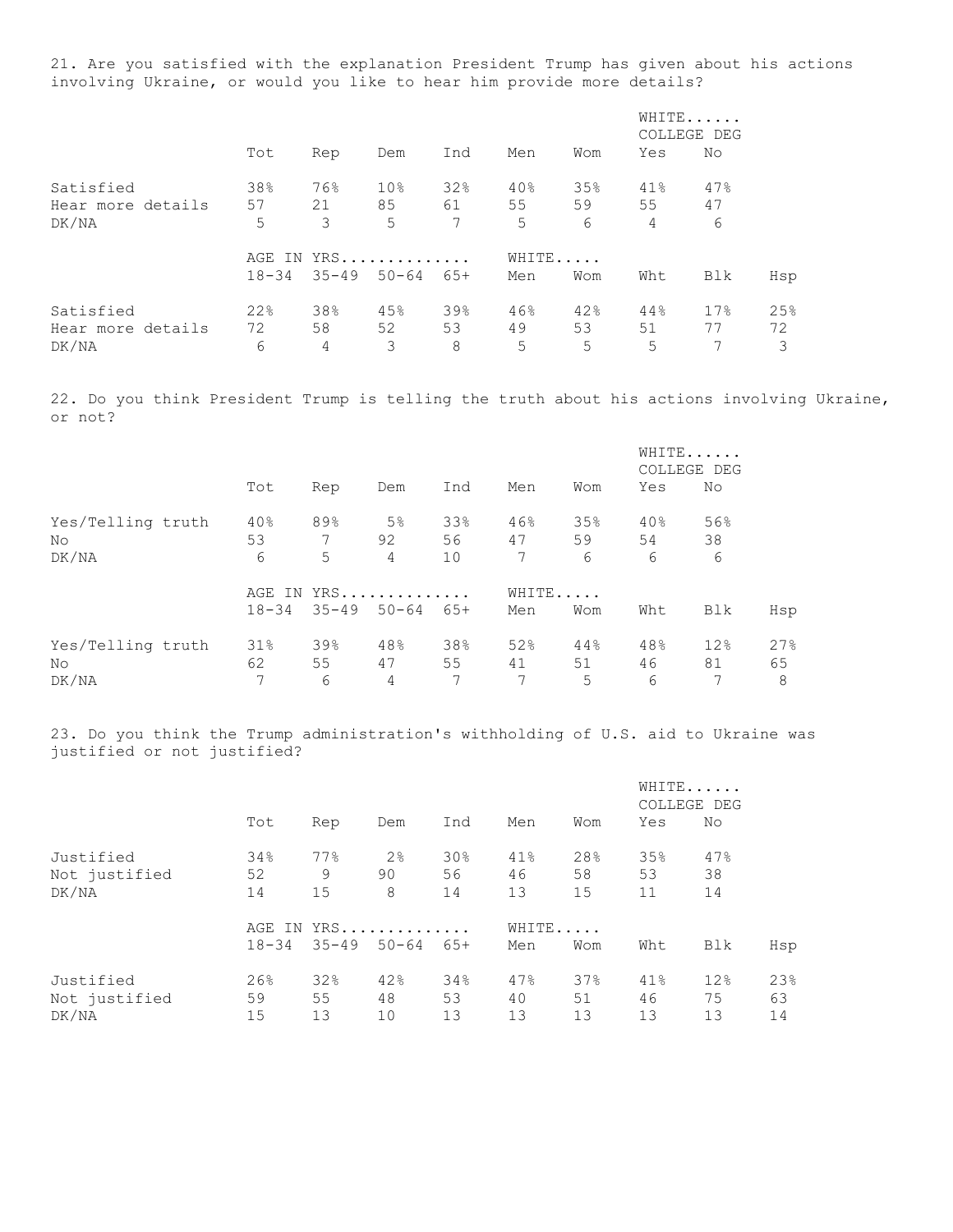24. Do you think Senate Republicans are open minded about the impeachment process, or have they already made up their minds?

|               |           |           |                |       |     |       | WHITE<br>COLLEGE DEG |       |     |
|---------------|-----------|-----------|----------------|-------|-----|-------|----------------------|-------|-----|
|               | Tot       | Rep       | Dem            | Ind   | Men | Wom   | Yes                  | No    |     |
| Open minded   | 16%       | 29%       | 3 <sup>°</sup> | 17%   | 16% | 16%   | 14%                  | 22%   |     |
| Minds made up | 76        | 62        | 92             | 75    | 77  | 75    | 78                   | 71    |     |
| DK/NA         | 8         | 9         | 6              | 9     | 7   | 9     | 7                    | 7     |     |
|               |           |           | AGE IN YRS     |       |     | WHITE |                      |       |     |
|               | $18 - 34$ | $35 - 49$ | $50 - 64$      | $65+$ | Men | Wom   | Wht                  | Blk   | Hsp |
| Open minded   | 18%       | 11%       | 20%            | 14%   | 17% | 20%   | 18%                  | $7\%$ | 16% |
| Minds made up | 76        | 81        | 75             | 75    | 77  | 72    | 75                   | 84    | 75  |
| DK/NA         | 6         | 8         | 6              | 10    | 6   | 8     | 7                    | 9     | 9   |

25. Do you think Senate Democrats are open minded about the impeachment process, or have they already made up their minds?

|               |           |       |                 |       |                |       | WHITE<br>COLLEGE DEG |                |     |
|---------------|-----------|-------|-----------------|-------|----------------|-------|----------------------|----------------|-----|
|               | Tot       | Rep   | Dem             | Ind   | Men            | Wom   | Yes                  | No             |     |
| Open minded   | 15%       | $3\%$ | 28%             | 13%   | 13%            | 17.8  | 14%                  | 11%            |     |
| Minds made up | 79        | 95    | 65              | 82    | 82             | 76    | 81                   | 85             |     |
| DK/NA         | 6         | 2     | 7               | 5     | $\overline{4}$ | 7     | 6                    | $\overline{4}$ |     |
|               |           |       | AGE IN YRS      |       |                | WHITE |                      |                |     |
|               | $18 - 34$ |       | $35 - 49$ 50-64 | $65+$ | Men            | Wom   | Wht                  | Blk            | Hsp |
| Open minded   | 12%       | 15%   | 15%             | 16%   | 12%            | 13%   | 13%                  | 30%            | 16% |
| Minds made up | 83        | 82    | 79              | 75    | 84             | 81    | 83                   | 62             | 77  |
| DK/NA         | 5         | 2     | 5               | 9     | 4              | 6     | 5                    | 8              | 7   |

26. Do you think President Trump abused his power regarding his actions involving Ukraine, or not?

|                                 |                        |                           |                          |                |                |                             | WHITE<br>COLLEGE DEG        |                |                |
|---------------------------------|------------------------|---------------------------|--------------------------|----------------|----------------|-----------------------------|-----------------------------|----------------|----------------|
|                                 | Tot                    | Rep                       | Dem                      | Ind            | Men            | Wom                         | Yes                         | No             |                |
| Yes/Abused power<br>No<br>DK/NA | 54%<br>42<br>4         | 5 <sup>°</sup><br>92<br>3 | 94%<br>2<br>3            | 57%<br>39<br>4 | 46%<br>49<br>5 | 60%<br>36<br>$\overline{4}$ | 54%<br>43<br>3              | 38%<br>59<br>4 |                |
|                                 | AGE<br>ΙN<br>$18 - 34$ |                           | $YRS$<br>$35 - 49$ 50-64 | $65+$          | WHITE<br>Men   | Wom                         | Wht                         | Blk            | Hsp            |
| Yes/Abused power<br>No<br>DK/NA | 63%<br>34<br>4         | 55%<br>38<br>6            | 49%<br>48<br>3           | 54%<br>42<br>4 | 40%<br>56<br>4 | 51%<br>46<br>3              | 46%<br>51<br>$\overline{4}$ | 84%<br>13<br>4 | 70%<br>24<br>7 |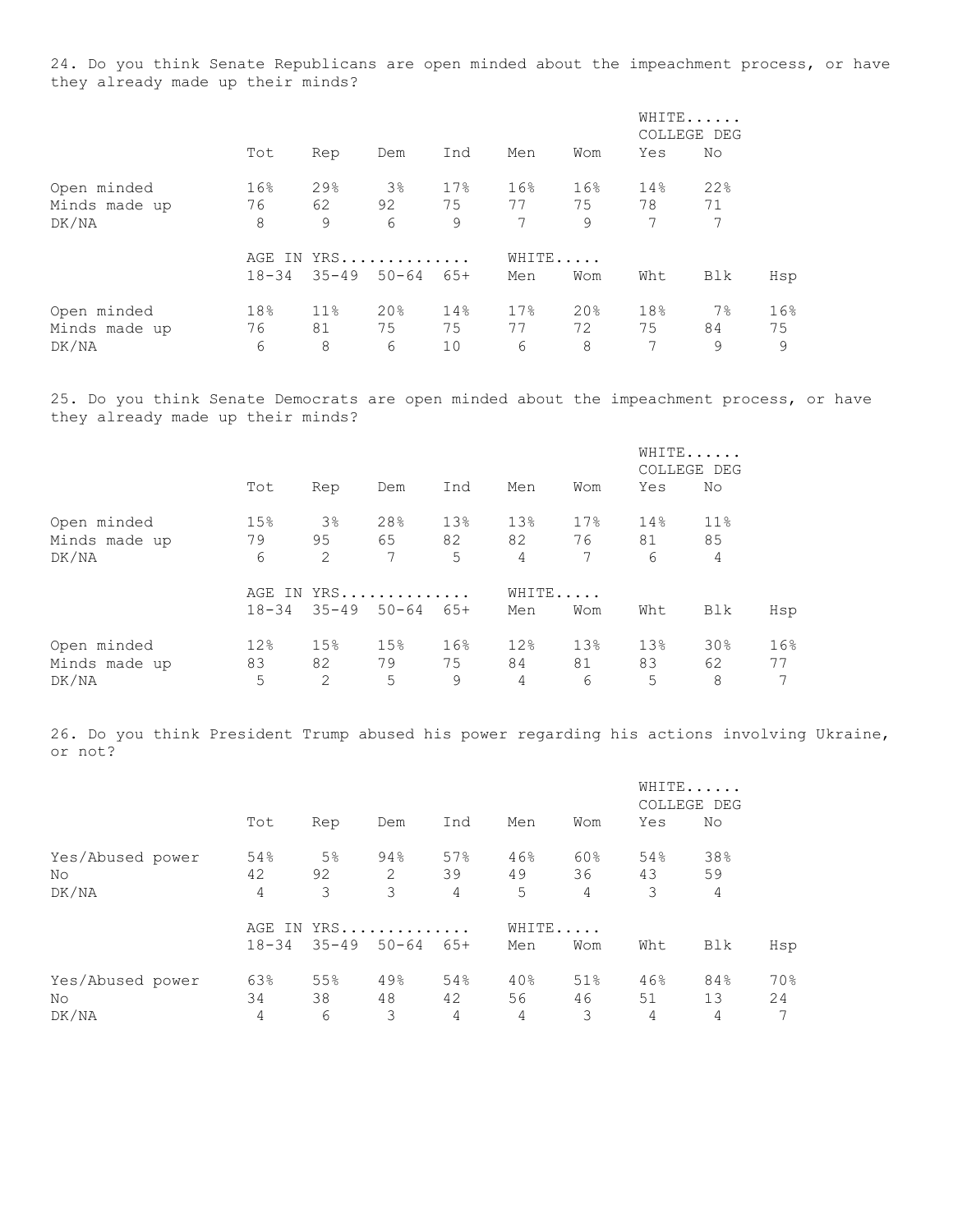27. Do you think President Trump obstructed Congress regarding its investigation of his actions involving Ukraine, or not?

|                |           |                |                 |       |       |     | WHITE<br>COLLEGE DEG |     |     |
|----------------|-----------|----------------|-----------------|-------|-------|-----|----------------------|-----|-----|
|                | Tot       | Rep            | Dem             | Ind   | Men   | Wom | Yes                  | No  |     |
| Yes/Obstructed | 52%       | 5 <sup>°</sup> | 92%             | 53%   | 45%   | 58% | 53%                  | 35% |     |
| No             | 42        | 89             | 3               | 38    | 48    | 36  | 42                   | 59  |     |
| DK/NA          | 7         | 5              | 5               | 9     | 7     | 6   | 5                    | 6   |     |
|                | AGE<br>IN |                | $YRS$           |       | WHITE |     |                      |     |     |
|                | $18 - 34$ |                | $35 - 49$ 50-64 | $65+$ | Men   | Wom | Wht                  | Blk | Hsp |
| Yes/Obstructed | 58%       | 53%            | 47%             | 53%   | 38%   | 49% | 44%                  | 80% | 69% |
| No             | 35        | 39             | 48              | 42    | 56    | 46  | 51                   | 8   | 25  |
| DK/NA          | 7         | 9              | 5               | 5     | 6     | 5   | 5                    | 12  | 6   |

28. Do you think the impeachment charges against President Trump are more serious, less serious, or about as serious as the charges made against President Clinton in the Monica Lewinsky matter?

|                  |           |     |                 |     |       |     | WHITE<br>COLLEGE DEG |     |     |
|------------------|-----------|-----|-----------------|-----|-------|-----|----------------------|-----|-----|
|                  | Tot       | Rep | Dem             | Ind | Men   | Wom | Yes                  | No  |     |
| More serious     | 51%       | 12% | 87%             | 47% | 44%   | 57% | 53%                  | 36% |     |
| Less serious     | 29        | 61  | 3               | 25  | 33    | 24  | 30                   | 39  |     |
| About as serious | 14        | 16  | 6               | 21  | 16    | 11  | 12                   | 16  |     |
| DK/NA            | 7         | 10  | 4               | 7   | 6     | 8   | 5                    | 8   |     |
|                  | AGE IN    |     | $YRS$           |     | WHITE |     |                      |     |     |
|                  | $18 - 34$ |     | $35 - 49$ 50-64 | 65+ | Men   | Wom | Wht                  | Blk | Hsp |
| More serious     | 52%       | 57% | 48%             | 51% | 38%   | 51% | 45%                  | 77% | 52% |
| Less serious     | 20        | 23  | 36              | 32  | 38    | 31  | 35                   | 8   | 19  |
| About as serious | 22        | 16  | 12              | 7   | 18    | 11  | 14                   | 10  | 21  |
| DK/NA            | 6         | 4   | 3               | 10  | 6     | 8   | 7                    | 5   | 7   |

29. Do you think the impeachment charges against President Trump are more serious, less serious, or about as serious as the charges made against President Nixon in Watergate?

|                  |           |           |           |     |     |       | WHITE<br>COLLEGE DEG |     |     |
|------------------|-----------|-----------|-----------|-----|-----|-------|----------------------|-----|-----|
|                  | Tot       | Rep       | Dem       | Ind | Men | Wom   | Yes                  | No  |     |
| More serious     | 24%       | 4%        | 46%       | 20% | 20% | 28%   | 25%                  | 17% |     |
| Less serious     | 40        | 73        | 10        | 43  | 48  | 32    | 41                   | 51  |     |
| About as serious | 27        | 11        | 39        | 29  | 23  | 30    | 27                   | 22  |     |
| DK/NA            | 9         | 13        | 5         | 9   | 8   | 10    | 6                    | 10  |     |
|                  | AGE<br>ΙN |           | $YRS$     |     |     | WHITE |                      |     |     |
|                  | $18 - 34$ | $35 - 49$ | $50 - 64$ | 65+ | Men | Wom   | Wht                  | Blk | Hsp |
| More serious     | 14%       | 24%       | 25%       | 35% | 18% | 23%   | 21%                  | 44% | 25% |
| Less serious     | 40        | 35        | 44        | 39  | 55  | 39    | 46                   | 11  | 32  |
| About as serious | 39        | 31        | 24        | 20  | 20  | 29    | 25                   | 35  | 33  |
| DK/NA            | 7         | 9         | 7         |     | 7   | 9     | 8                    | 10  | 10  |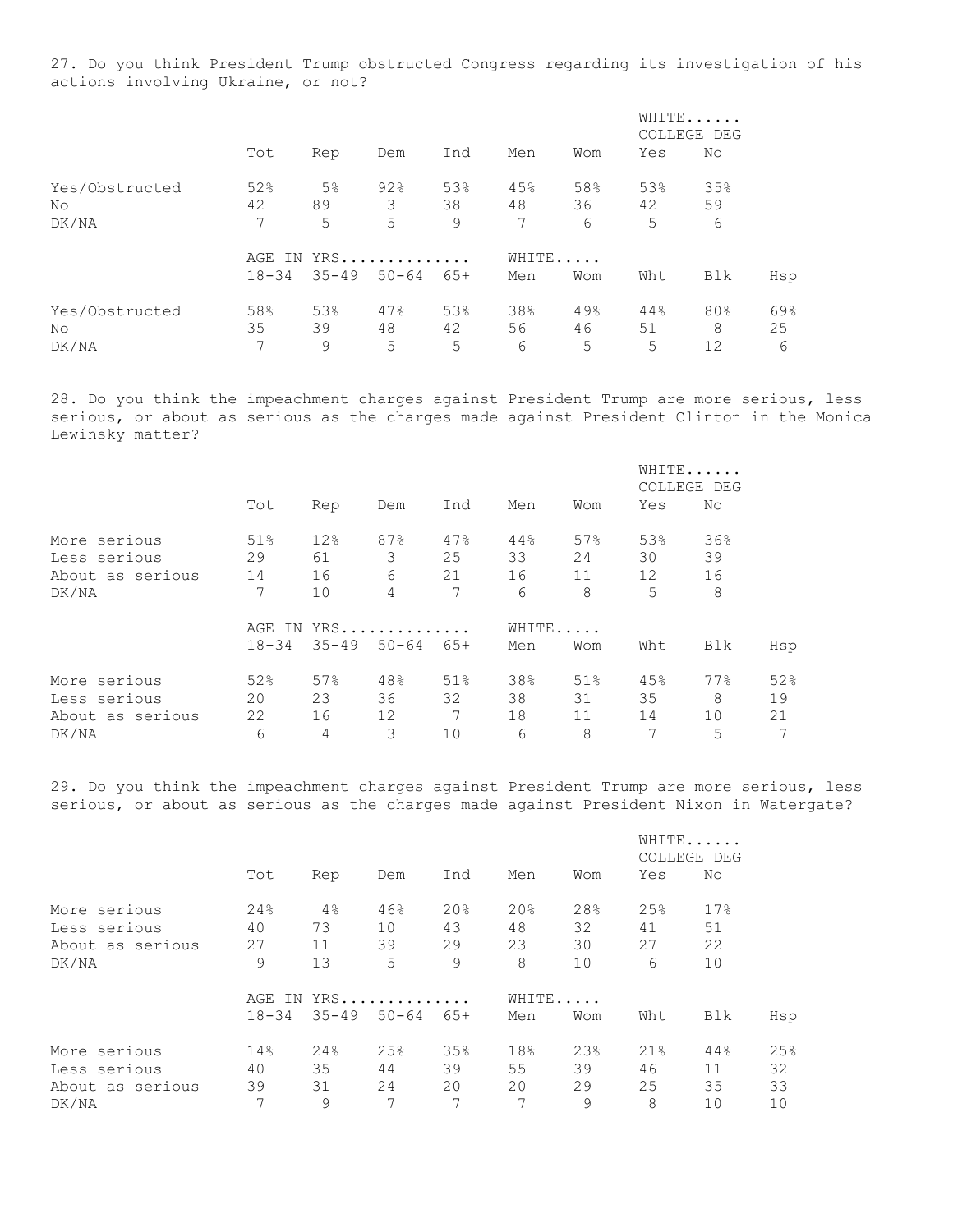30. (Adults) Which team do you want to win the Super Bowl: the Kansas City Chiefs, the San Francisco 49ers, or don't you care who wins the Super Bowl?

|            |                          |                        |     |    |                                                           | AGE IN YRS Watching |            |                                |
|------------|--------------------------|------------------------|-----|----|-----------------------------------------------------------|---------------------|------------|--------------------------------|
|            | Tot                      | Men                    | Wom |    |                                                           |                     |            | 18-34 35-49 50-64 65+ Game q31 |
| Chiefs     |                          |                        |     |    | 26% 31% 21% 20% 26% 34%                                   |                     | $26\%$ 38% |                                |
| 49ers      |                          |                        |     |    | 21  22  21  23  24  20                                    |                     | 17 30      |                                |
| Don't care |                          |                        |     |    | 50 45 55 54 48 43                                         |                     | 54 30      |                                |
| DK/NA      |                          |                        |     |    | $3 \qquad 2 \qquad 3 \qquad 2 \qquad 2 \qquad 3 \qquad 3$ |                     |            | $\overline{1}$                 |
|            |                          | $REGION$               |     |    |                                                           |                     |            |                                |
|            |                          | NEast MWest South West |     |    |                                                           |                     |            |                                |
| Chiefs     |                          | 26% 32% 27% 18%        |     |    |                                                           |                     |            |                                |
| 49ers      |                          | 18 13 17               |     | 39 |                                                           |                     |            |                                |
| Don't care |                          | 52 54 53               |     | 39 |                                                           |                     |            |                                |
| DK/NA      | 4 1 3 4                  |                        |     |    |                                                           |                     |            |                                |
|            | HAVE TEAM PREFERENCE Q30 |                        |     |    |                                                           |                     |            |                                |
|            |                          |                        |     |    |                                                           |                     |            | AGE IN YRS Watching            |
|            | Tot                      | Men                    | Wom |    |                                                           |                     |            | 18-34 35-49 50-64 65+ Game q31 |
| Chiefs     |                          |                        |     |    | 55% 59% 49% 46% 52% 63% 61% 56%                           |                     |            |                                |
| 49ers      |                          | 45 41 51               |     |    | 54 48 37                                                  |                     | 39         | 44                             |
|            |                          | REGION                 |     |    |                                                           |                     |            |                                |
|            |                          | NEast MWest South West |     |    |                                                           |                     |            |                                |
| Chiefs     |                          | 59% 71% 61% 32%        |     |    |                                                           |                     |            |                                |
| 49ers      |                          | 41 29 39               |     | 68 |                                                           |                     |            |                                |